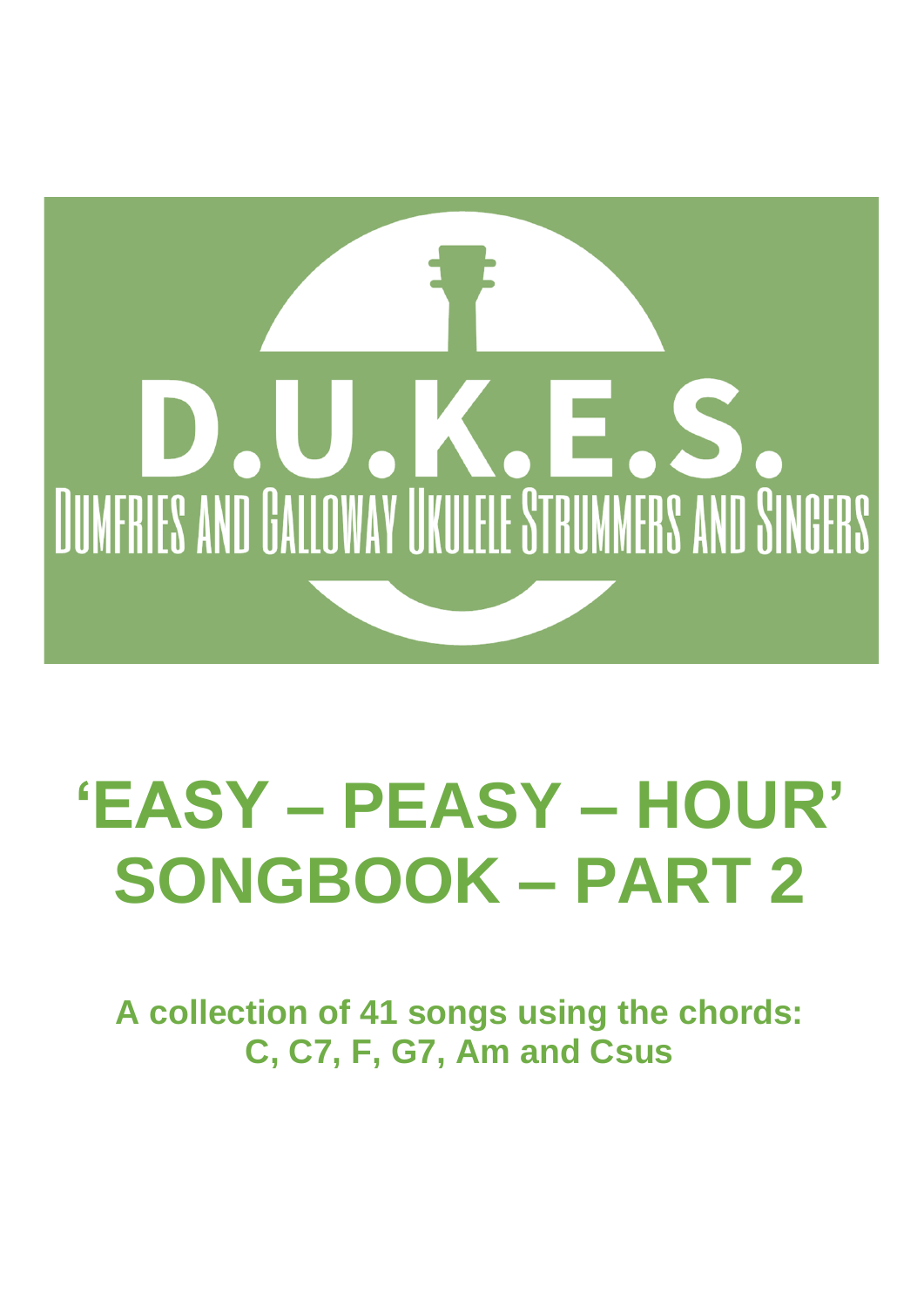# **1 Achy Breaky Heart**

Intro:

# [F] [F] [F] [C] [C] [C] [C] [F]

[F] You can tell the world / you never was my girl / [F] You can burn my clothes up when I'm [C] gone / / / Or [C] you can tell your friends / just what a fool I've been / And [C] laugh and joke about me on the [F] phone / / /

[F] You can tell my arms / go back onto the farm / [F] You can tell my feet to hit the [C] floor / / / Or [C] you can tell my lips / to tell my fingertips / They [C] won't be reaching out for you no [F] more / / /

But [F] don't tell my heart / my achy breaky heart / I [F] just don't think he'd under[C]stand / / / And [C] if you tell my heart / my achy breaky heart / He [C] might blow up and kill this [F] man / / /

[F] [F] [F] [C] [C] [C] [C] [F]

[F] You can tell your Ma / I moved to Arkansas / [F] You can tell your dog to bite my [C] leg / / / Or [C] tell your brother Cliff / who's fist can tear my lip / He [C] never really liked me any[F]way / / /

Oh [F] tell your aunt Louise tell her anything you please / My[F]self already knows I'm not o[C]kay /// Oh [C] you can tell my eyes / to watch out for my mind / It [C] might be walking out on me to [F]day ///

But [F] don't tell my heart / my achy breaky heart / I [F] just don't think he'd under[C]stand / / / And [C] if you tell my heart / my achy breaky heart / He [C] might blow up and kill this [F] man / / /

# [F] [F] [F] [C] [C] [C] [C] [F]

But [F] don't tell my heart / my achy breaky heart / I [F] just don't think he'd under[C]stand / / / And [C] if you tell my heart / my achy breaky heart / He [C] might blow up and kill this [F] man / / /

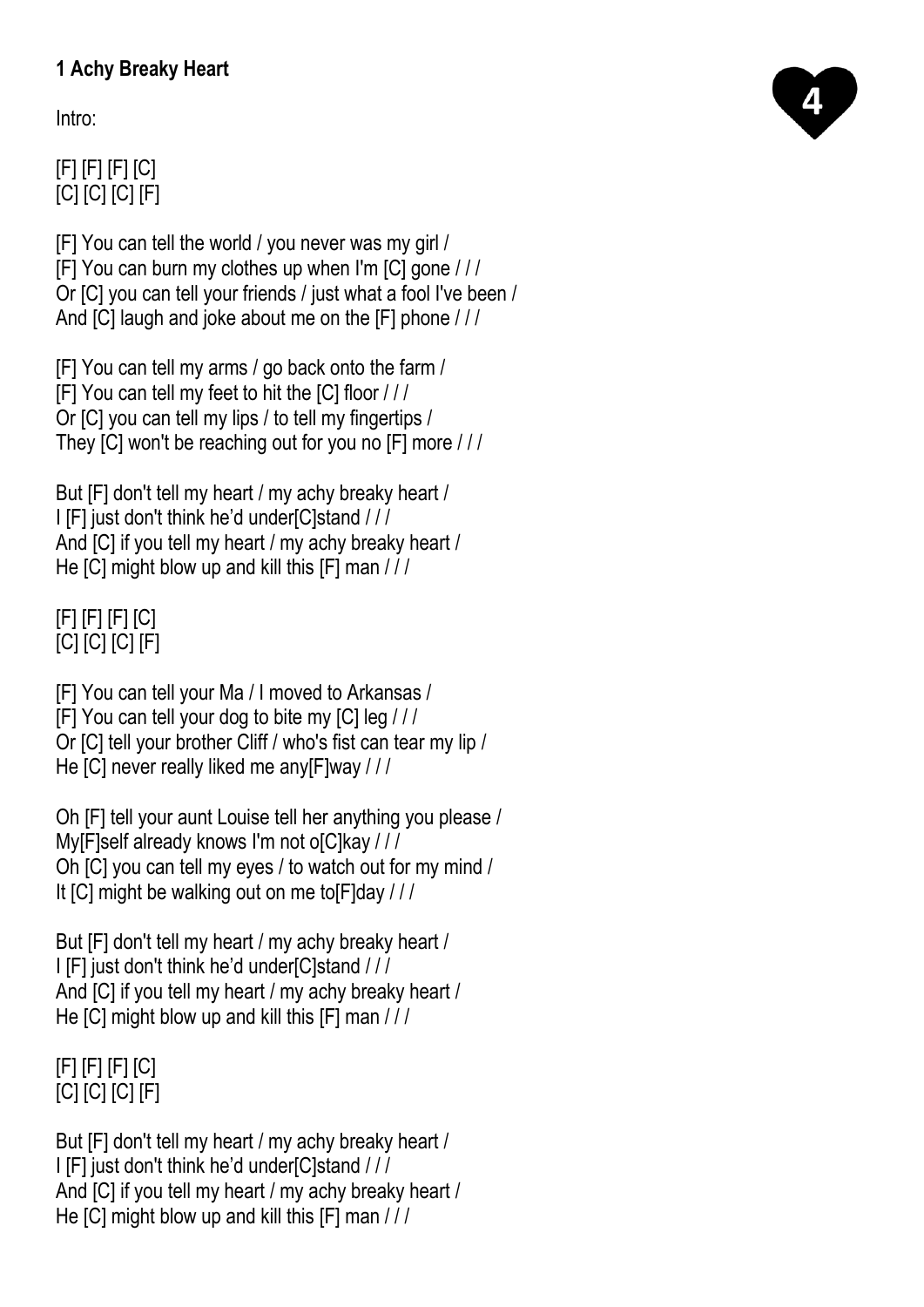But **[F]** don't tell my heart my **[F]** achy breaky heart I **F** just don't think he'd under **[C]** stand (1 2 3) And **[C]** if you tell my heart my **[C]** achy breaky heart He [C] might blow up and kill this [F] man / / /

But [F] don't tell my heart / my achy breaky heart / I [F] just don't think he'd under[C]stand / / / And [C] if you tell my heart / my achy breaky heart / He [C] might blow up and kill this [F] man / / / He  $[C]$  might blow up and kill this  $[F]$  man  $//$ He **C** might blow up and kill this **F** man **C F**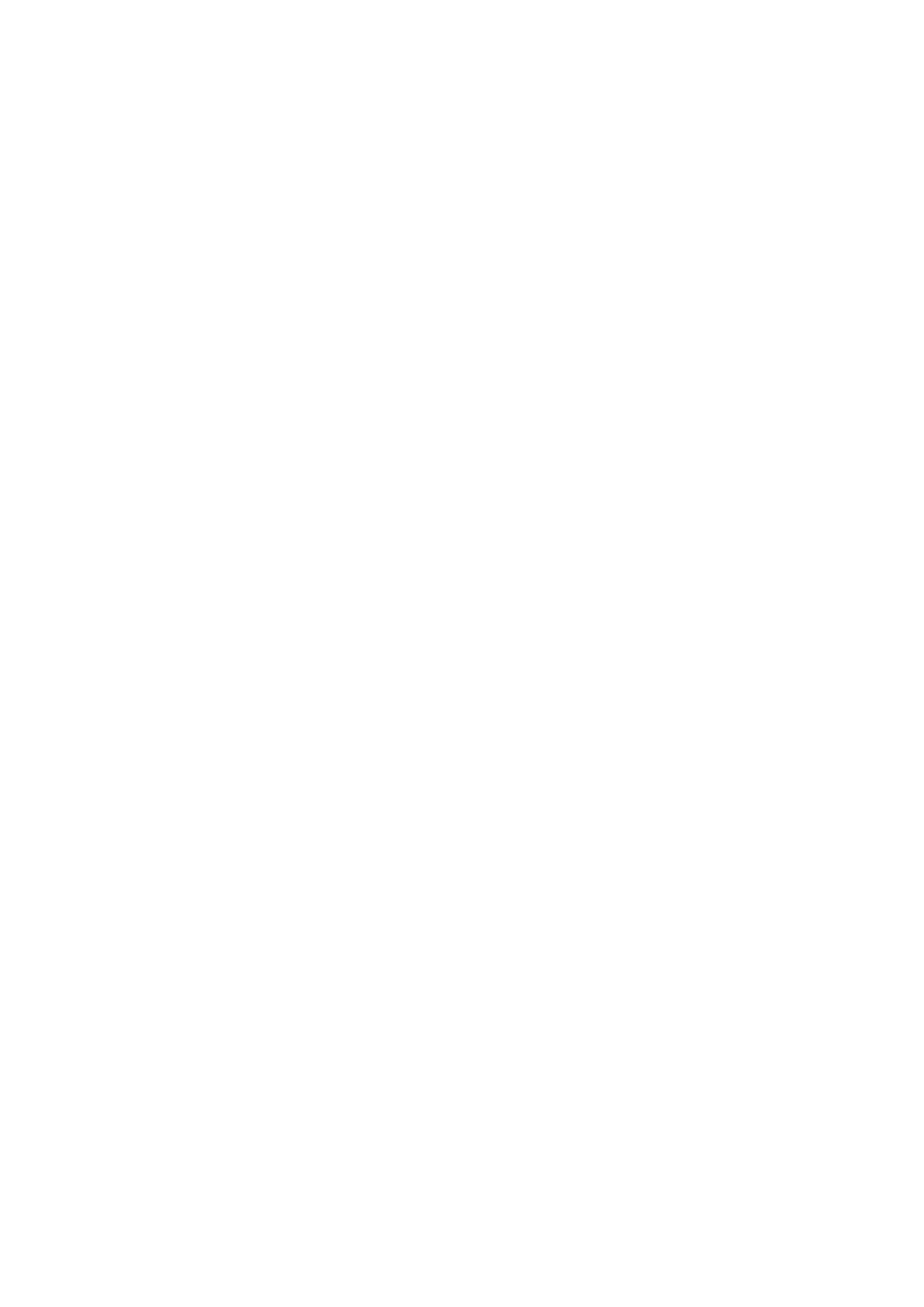# **2 Ain't That a Shame**

Intro:

[C] [C] [C] [C7] [F] [F] [C] [C7] [F] [F] [G7] / / / / [G7] [X] [X]

You made [C] C] - me cry C C C When you said **C C** - good[C7]bye

Ain't that a [F] shame? / / / [F] / My tears fell like [C] rain / / / [C7] / Ain't that a [F] shame? / / /  $[F]$  / You're the one to [G7] blame  $11$  [G7] [X] [X]

You broke **[C] [C]** - my heart **[C] [C]** When you said [C] [C] - we'll [C7] part

Ain't that a [F] shame? / / / [F] / My tears fell like [C] rain / / / [C7] / Ain't that a [F] shame? / / /  $[F]$  / You're the one to [G7] blame  $11$  [G7] [X] [X]

Farewell [C] [C] - goodbye [C] [C] Although  $\overline{[\text{C}]}$   $\overline{[\text{C}]}$  - I'll  $\overline{[\text{C}]}$  cry

Ain't that a [F] shame? / / / [F] / My tears fell like [C] rain / / / [C7] / Ain't that a [F] shame? / / /  $[F]/$  You're the one to [G7] blame  $//$  [G7] [X] [X] [X]

[C] [C] [C] [C7] [F] [F] [C] [C7] [F] [F] [G7] / / / / [G7] [X] [X]

You made **[C] C]** - me cry **[C] [C]** When you said [C] [C] - good[C7]bye

Ain't that a [F] shame? / / / [F] / My tears fell like [C] rain / / / [C7] / Ain't that a [F] shame? / / / **F** You're the one to [C] blame / / / **[C]** [Csus] **[C]** 

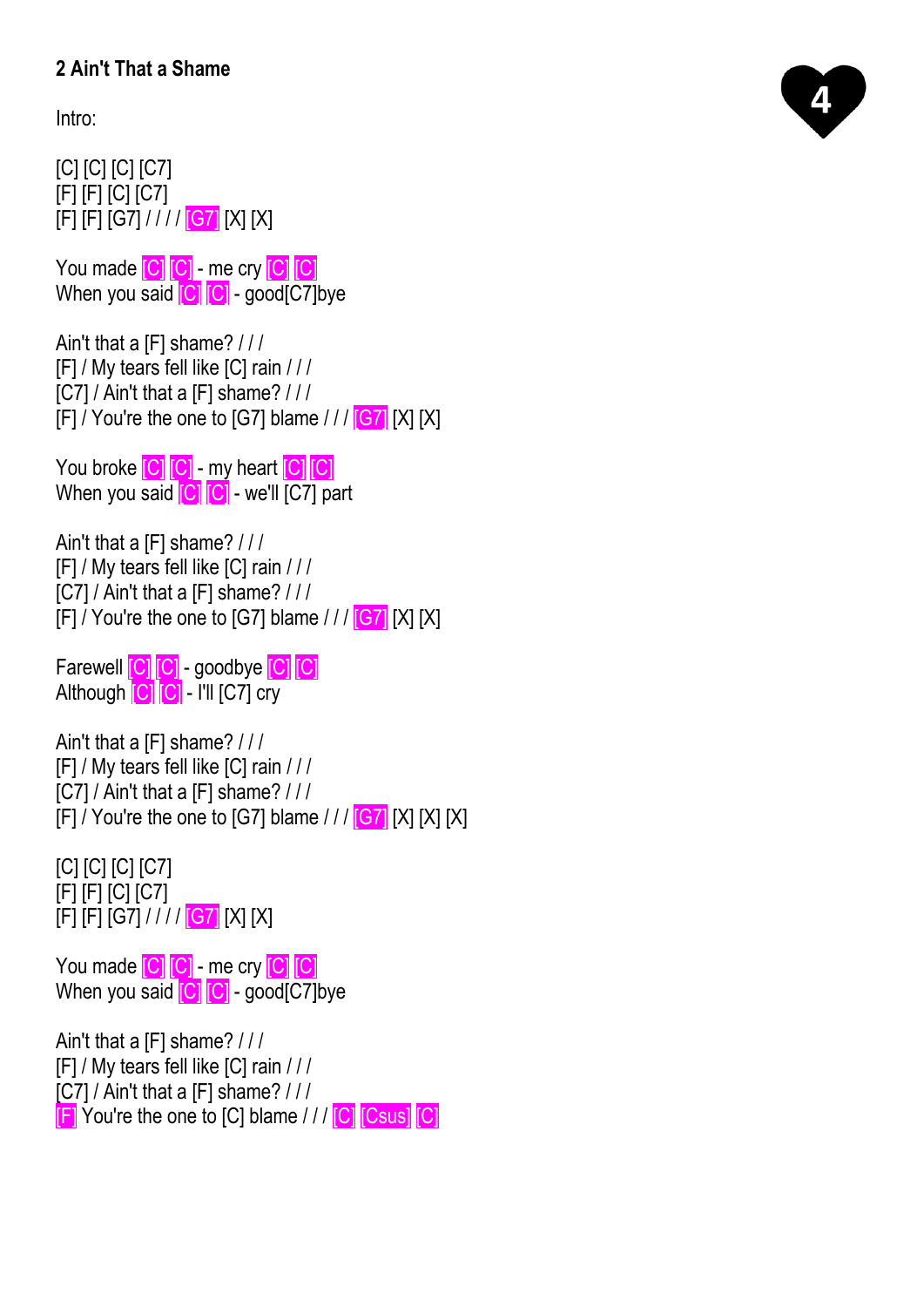# **3 Another Saturday Night**

Intro: [C] [F] [C] [G7] [C] [F] [G7] / / [F] / / [C] / / /

Another [C] Saturday night and I [F] ain't got nobody [C] / I got some money cos I [G7] just got paid / Now [C] how I wish I had [F] someone to talk to  $[G7]$  I'm in an  $[F]$  awful [C] way  $III$ 

[C] / / I got in town a [G7] month ago / / I've [C] seen a lot of girls since [F] then / / If I can [C] meet 'em I can get 'em But as [F] yet I haven't met 'em / That's  $\boxed{G7}$  why I'm in the  $\boxed{F}$  shape I'm  $\boxed{C}$  in //

Another [C] Saturday night and I [F] ain't got nobody [C] / I got some money cos I [G7] just got paid / Now [C] how I wish I had [F] someone to talk to  $[G7]$  I'm in an  $F$  awful  $[Cl$  way  $/$  /  $/$ 

[C] / / Another feller [G7] told me / He had a [C] sister who looked just [F] fine / / Instead of [C] being my deliverance / She [F] had a strange resemblance To a [G7] cat named [F] Franken[C]stein / /

Another [C] Saturday night and I [F] ain't got nobody [C] / I got some money cos I [G7] just got paid / Now [C] how I wish I had [F] someone to talk to [G7] I'm in an [F] awful [C] way / / /

[C] [F] [C] [G7] [C] [F] [G7] / / [F] / / [C] / / /

 $[C]//$  It's hard on a [G7] feller /// When [C] he don't know his way a[F]round / / If I don't [C] find me a honey / To [F] help me spend my money / I'm  $[G7]$  gonna have to  $[F]$  blow this  $[C]$  town //

Another [C] Saturday night and I [F] ain't got nobody [C] / I got some money cos I [G7] just got paid / Now [C] how I wish I had [F] someone to talk to [G7] I'm in an [F] awful [C] way / /

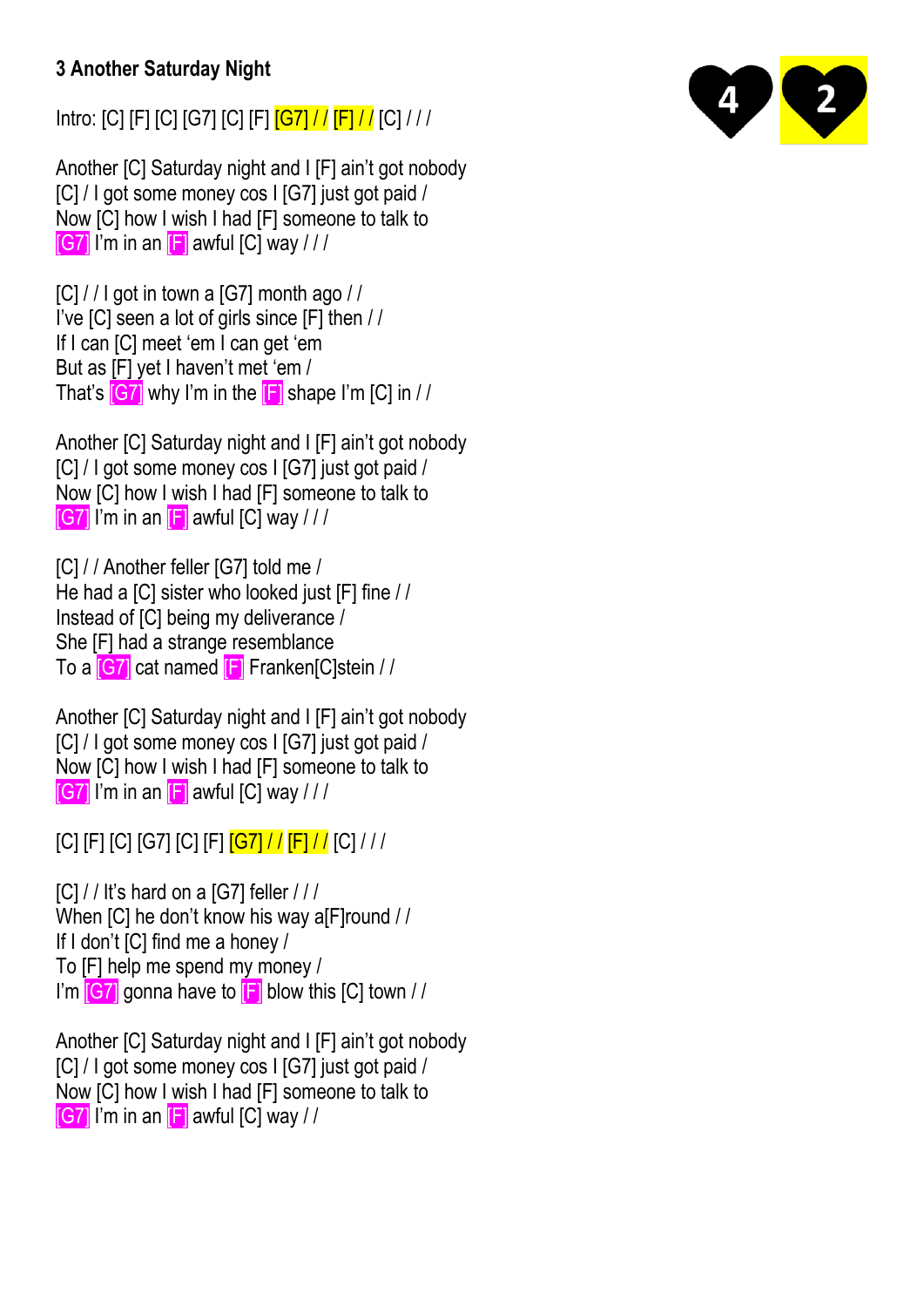Another [C] Saturday night and I [F] ain't got nobody [C] / I got some money cos I [G7] just got paid / Now [C] how I wish I had [F] someone to talk to [G7] I'm in an [F] awful [C] way / /

Another [C] Saturday night and I [F] ain't got nobody [C] / I got some money cos I [G7] just got paid / Now [C] how I wish I had [F] someone to talk to  $[G7]$  I'm in an  $[F]$  awful [C] way / / /  $\overline{[\textsf{G7}]}$  I'm in an  $\overline{[\textsf{F}]}$  awful  $\overline{[\textsf{C}]}$  way /// [G7] I'm in an **[F]** awful **[C]** way **[Csus]** [C]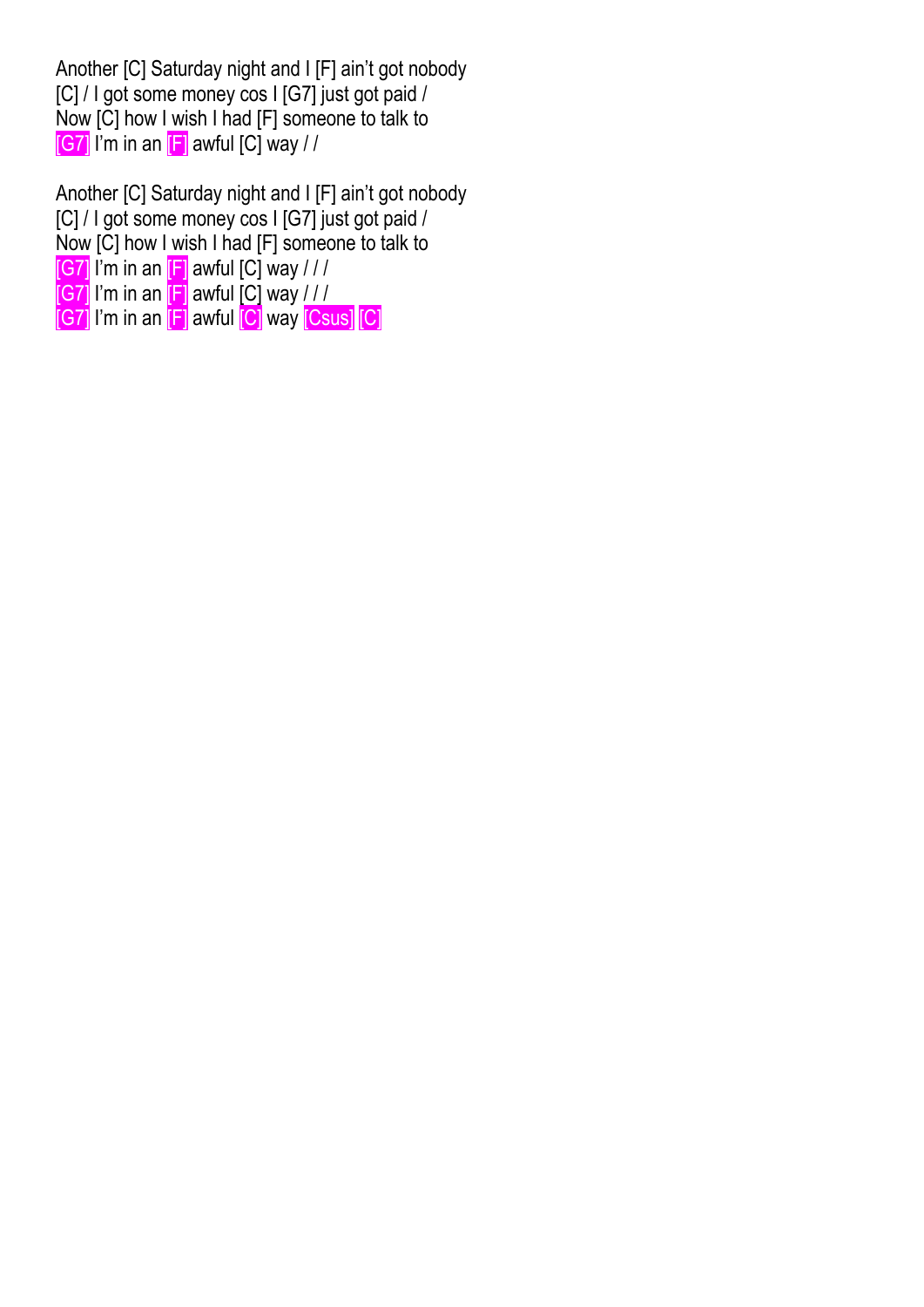# **4 At the Hop**

No Intro

[C] Bah / (bah-bah-bah) [Am] bah / (bah-bah-bah) [F] Bah / (bah-bah-bah) [G7] bah / (bah-bah-bah) at the [C] hop! / / /

[C] / / / Well you can rock it you can roll it You can [C] stomp and even stroll it at the hop / / / [C7] / / / When the [F] record starts a spinnin' You ca[F]lypso when you chicken at the [C] hop / / / [C] / / / Do the [G7] dance sensation That is [F] sweepin' the nation at the [C] hop / / / [C]

[C] Let's go to the hop / / / let's go to the [C7] hop (oh baby) [F] Let's go to the hop (oh baby) [C] Let's go to the hop / / / [G7] Come  $//$  [F] on  $//$  [C] let's go to the hop  $//$ 

Well you can [C] swing it you can groove it You can [C] really start to move it at the hop / / / [C7] / / / Where the [F] jumpin' is the smoothest And the [F] music is the coolest at the [C] hop / / / [C] / / / All the [G7] cats and chicks Can [F] get their kicks at the [C] hop / / /

 $|C|/$  Let's go! /

[C] Let's go to the hop /// let's go to the [C7] hop (oh baby) [F] Let's go to the hop (oh baby) [C] Let's go to the hop / / / [G7] Come / / / [F] on / / / [C] let's go to the hop - let's go! /

[C] [C] [C] [C7] [F] [F] [C] [C] [G7] [F] [C]

[C] / / / Well you can rock it you can roll it You can [C] stomp and even stroll it at the hop / / / [C7] / / / When the [F] record starts a spinnin' You ca[F]lypso when you chicken at the [C] hop / / / [C] / / / Do the [G7] dance sensation That is [F] sweepin' the nation at the [C] hop / / / [C]

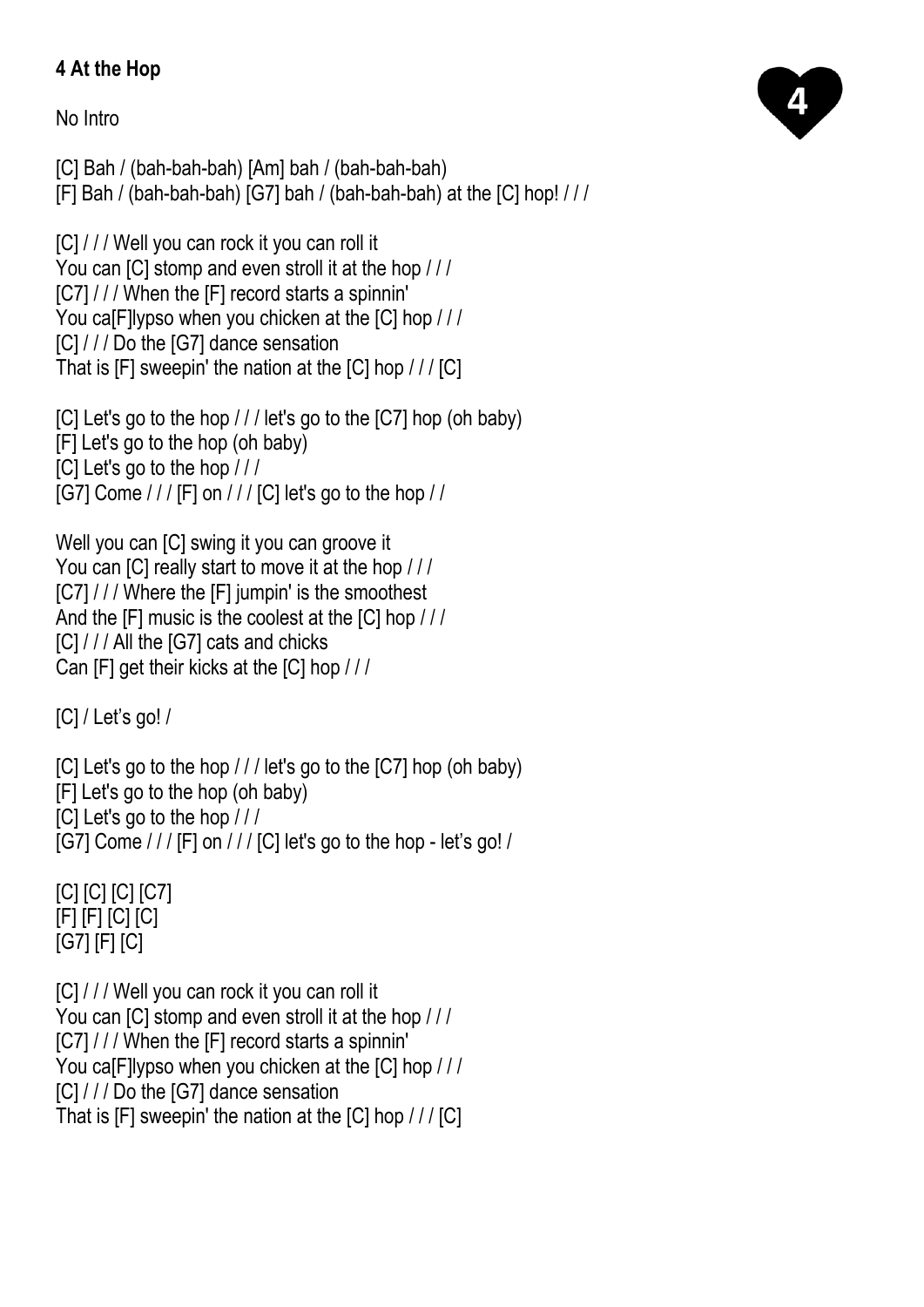[C] Let's go to the hop /// let's go to the [C7] hop (oh baby) [F] Let's go to the hop (oh baby) [C] Let's go to the hop / / / [G7] Come / / / [F] on / / / [C] let's go to the hop / /

Well you can [C] swing it you can groove it You can [C] really start to move it at the hop / / / [C7] / / / Where the [F] jumpin' is the smoothest And [F] the music is the coolest at the [C] hop / / / [C] / / / All the [G7] cats the chicks Can [F] get their kicks at the [C] hop / / /

[C] / Let's go! /

[C] Let's go to the hop /// let's go to the [C7] hop (oh baby) [F] Let's go to the hop (oh baby) [C] Let's go to the hop / / / [G7] Come  $/$  /  $/$  [F] on  $/$   $/$   $/$  [C] let's go to the hop  $/$   $/$   $/$ 

[C] Bah / (bah-bah-bah) [Am] bah / (bah-bah-bah) [F] Bah / (bah-bah-bah) [G7] bah / (bah-bah-bah) at the [C] hop!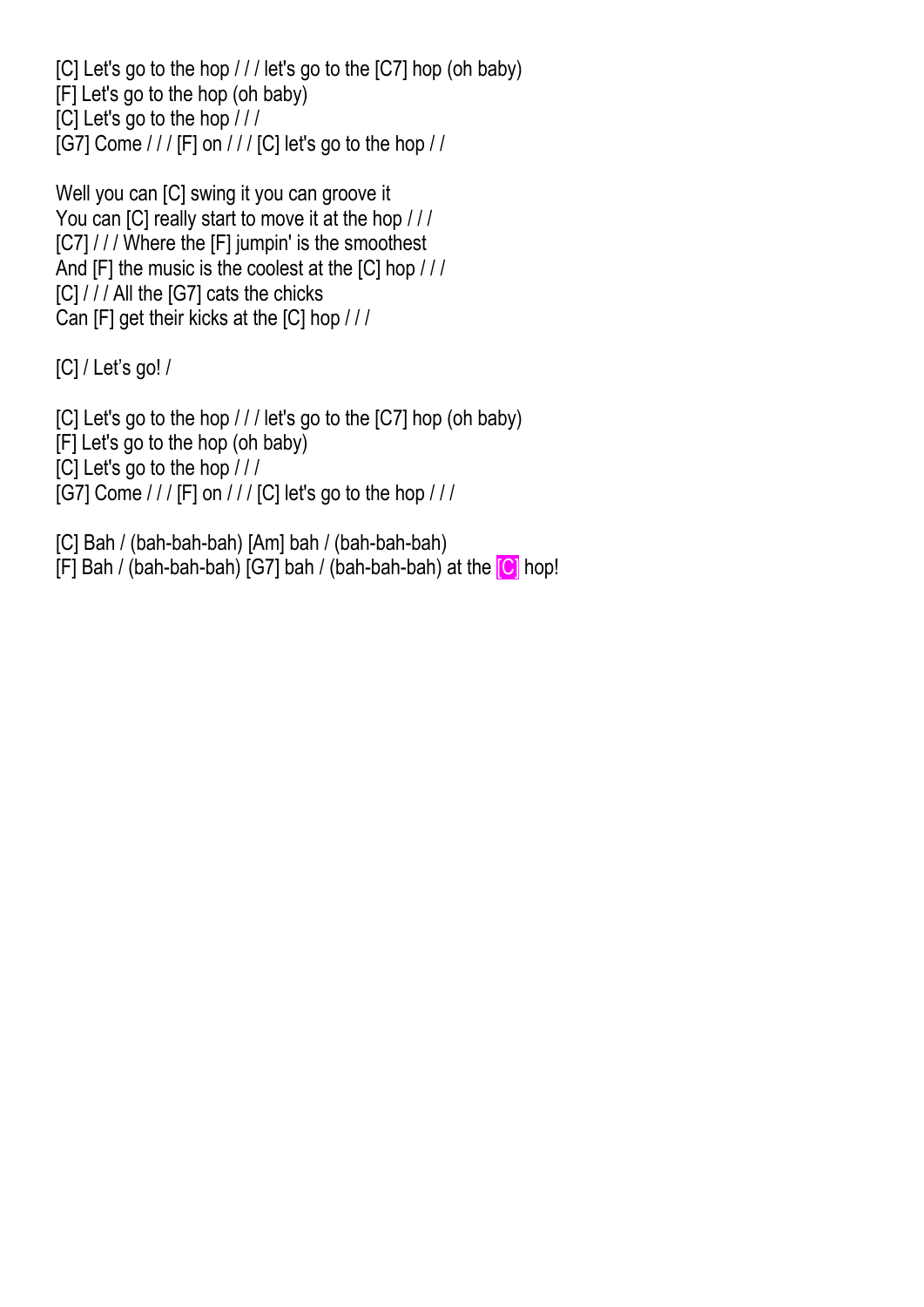# **5 Buffalo Gals**

Intro:

[C] [C] [G7] [C] [C] [C] [G7] [C] / / /

As [C] I was walkin' down the street [G7] Down the street [C] down the street A [C] pretty little gal I chanced to meet Oh [G7] she was fair to [C] see / / /

[C] Buffalo gals won't you come out tonight? [G7] Come out tonight [C] come out tonight? [C] Buffalo gals won't you come out tonight And [G7] dance by the light of the [C] moon / / /

I [C] asked her if she'd stop and talk [G7] Stop and talk [C] stop and talk Her [C] feet took up the whole sidewalk And [G7] left no room for [C] me / / /

[C] Buffalo gals won't you come out tonight? [G7] Come out tonight [C] come out tonight? [C] Buffalo gals won't you come out tonight And [G7] dance by the light of the [C] moon ///

[C] [C] [G7] [C] [C] [C] [G7] [C] / / /

I [C] asked her if she'd have a dance

[G7] Have a dance [C] have a dance I [C] thought that I might have a chance

To [G7] shake a foot with [C] her / / /

[C] Buffalo gals won't you come out tonight? [G7] Come out tonight [C] come out tonight? [C] Buffalo gals won't you come out tonight And [G7] dance by the light of the [C] moon / / /

I [C] danced with a gal with a hole in her stockin' And her [G7] heels kept a-knockin' and her [C] toes kept a-rockin' I [C] danced with a gal with a hole in her stockin' And we [G7] danced by the light of the [C] moon / / /

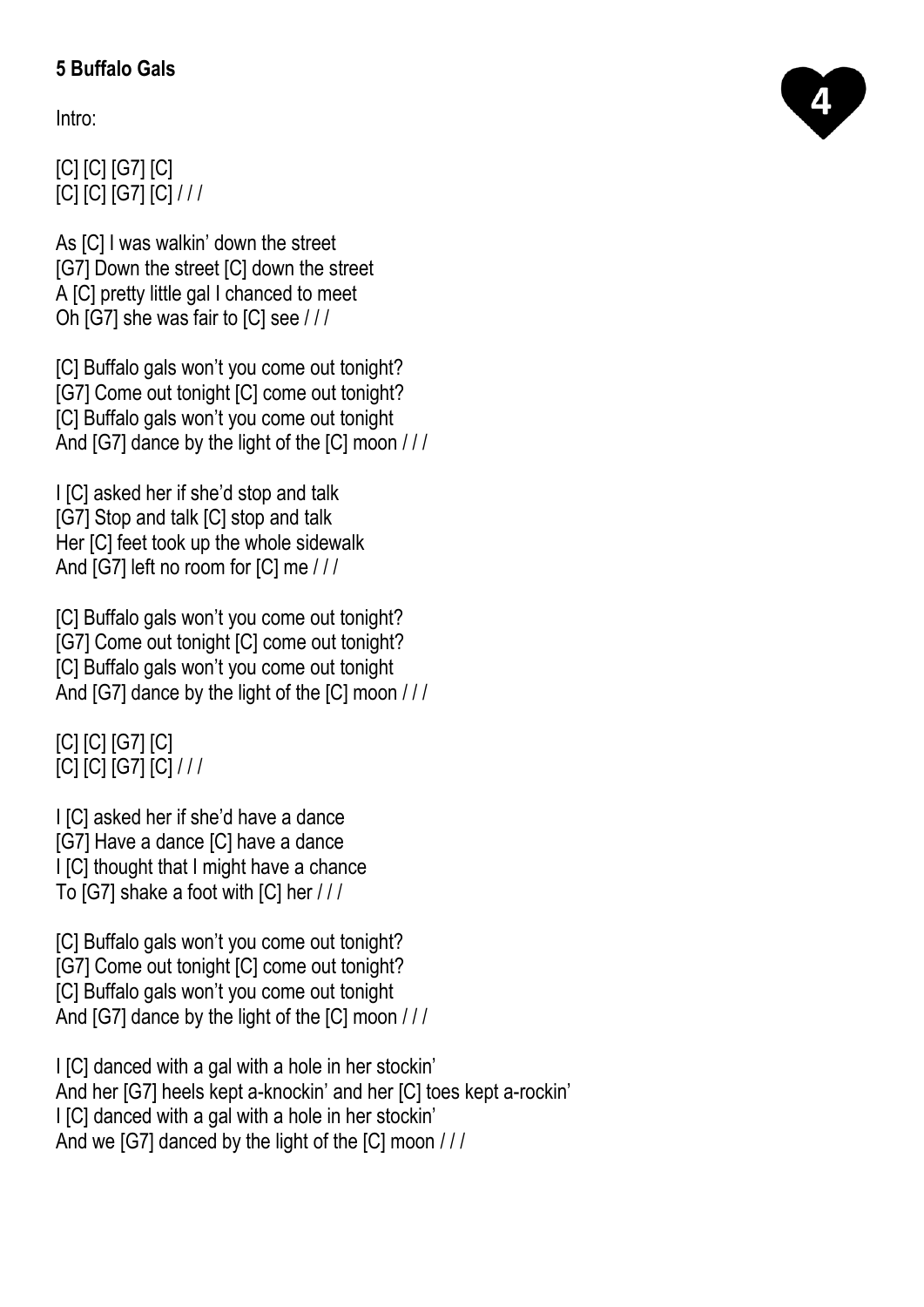[C] Buffalo gals won't you come out tonight? [G7] Come out tonight [C] come out tonight? [C] Buffalo gals won't you come out tonight And [G7] dance by the light of the [C] moon ///

# [C] [C] [G7] [C] [C] [C] [G7] [C] / / /

I [C] asked her if she'd be my wife [G7] Be my wife [C] be my wife Then [C] I'd be happy all my life [G7] If she'd marry [C] me / / /

[C] Buffalo gals won't you come out tonight? [G7] Come out tonight [C] come out tonight? [C] Buffalo gals won't you come out tonight And [G7] dance by the light of the [C] moon ///

[C] Buffalo gals won't you come out tonight? [G7] Come out tonight [C] come out tonight? [C] Buffalo gals won't you come out tonight And [G7] dance by the light of the [C] moon / / And [G7] dance by the light of the [C] moon / / And **[G7]** dance by the light of the **[C]** moon **[Csus]** [C]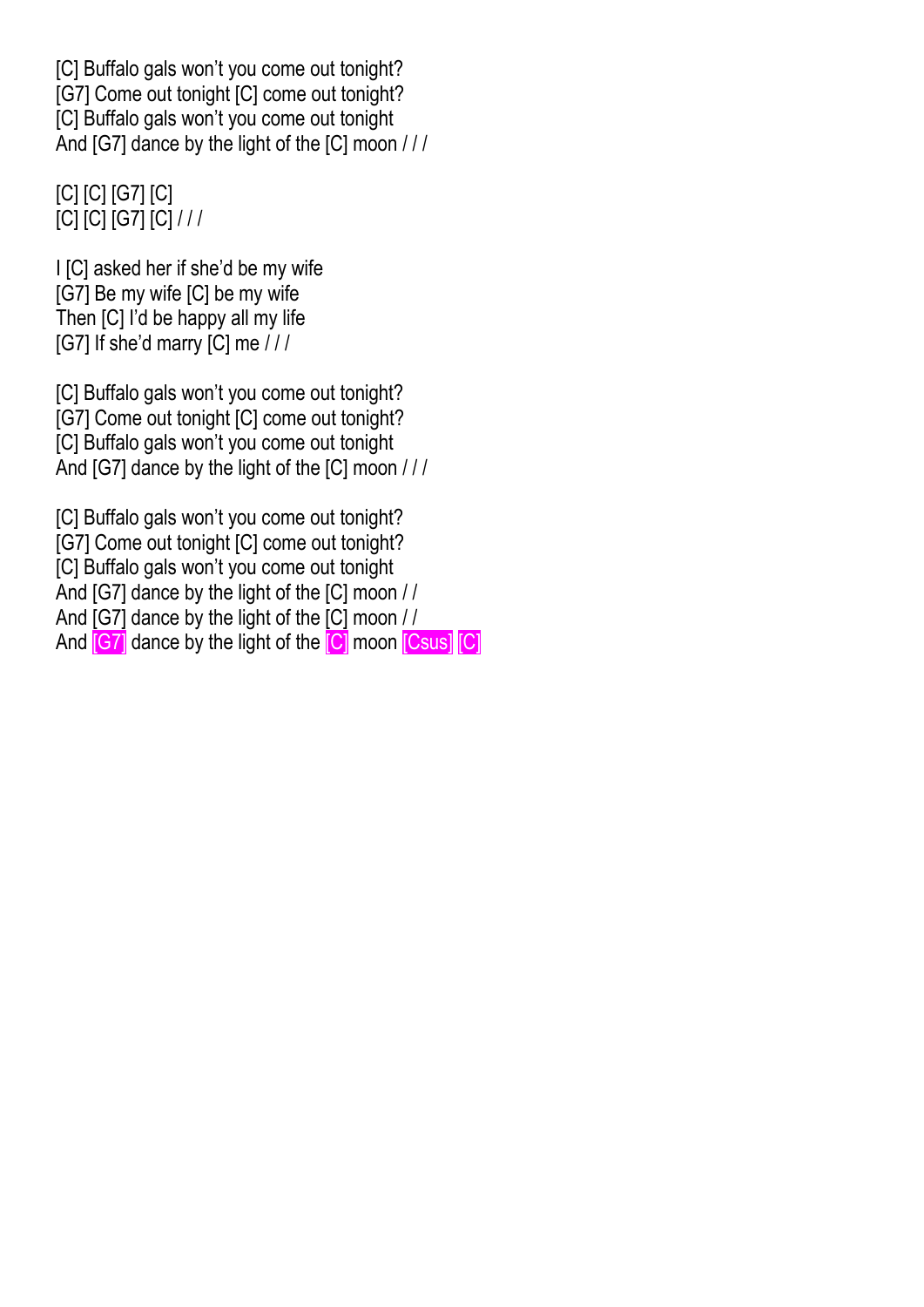# **6 Catch a Falling Star**

Intro:

[C] [C] [G7] [C] [C] [C] [G7] [C]

[C] Catch a falling star and put it in your pocket

[G7] Never let it fade a[C]way / / /

[C] Catch a falling star and put it in your pocket

[G7] Save it for a rainy **[C] day /** 

[C7] / For [F] love may come and tap you on the shoulder [C] / Some starless [C7] night / /

And [F] just in case you feel you want to hold her

**[C]** You'll have a **[G7]** pocket full of starlight

[C] Catch a falling star and put it in your pocket

[G7] Never let it fade a[C]way / / /

[C] Catch a falling star and put it in your pocket

[G7] Save it for a rainy **[C] day /** 

**[C7] / For** [F] when your troubles start a multiplying [C] / And they just [C7] might / / It's [F] easy to forget them without trying **[C]** With just a **[G7]** pocket full of starlight

[C] [C] [G7] [C] [C] [C] [G7] [C] / /

[C7] / For [F] love may come and tap you on the shoulder [C] / Some starless [C7] night / / And [F] just in case you feel you want to hold her **[C]** You'll have a **[G7]** pocket full of starlight

[C] Catch a falling star and put it in your pocket

[G7] Never let it fade a[C]way / / /

[C] Catch a falling star and put it in your pocket

[G7] Save it for a rainy **[C] day /** 

**[C7] / For** [F] when your troubles start a multiplying

[C] / And they just [C7] might / /

It's [F] easy to forget them without trying

**[C]** With just a **[G7]** pocket full of starlight

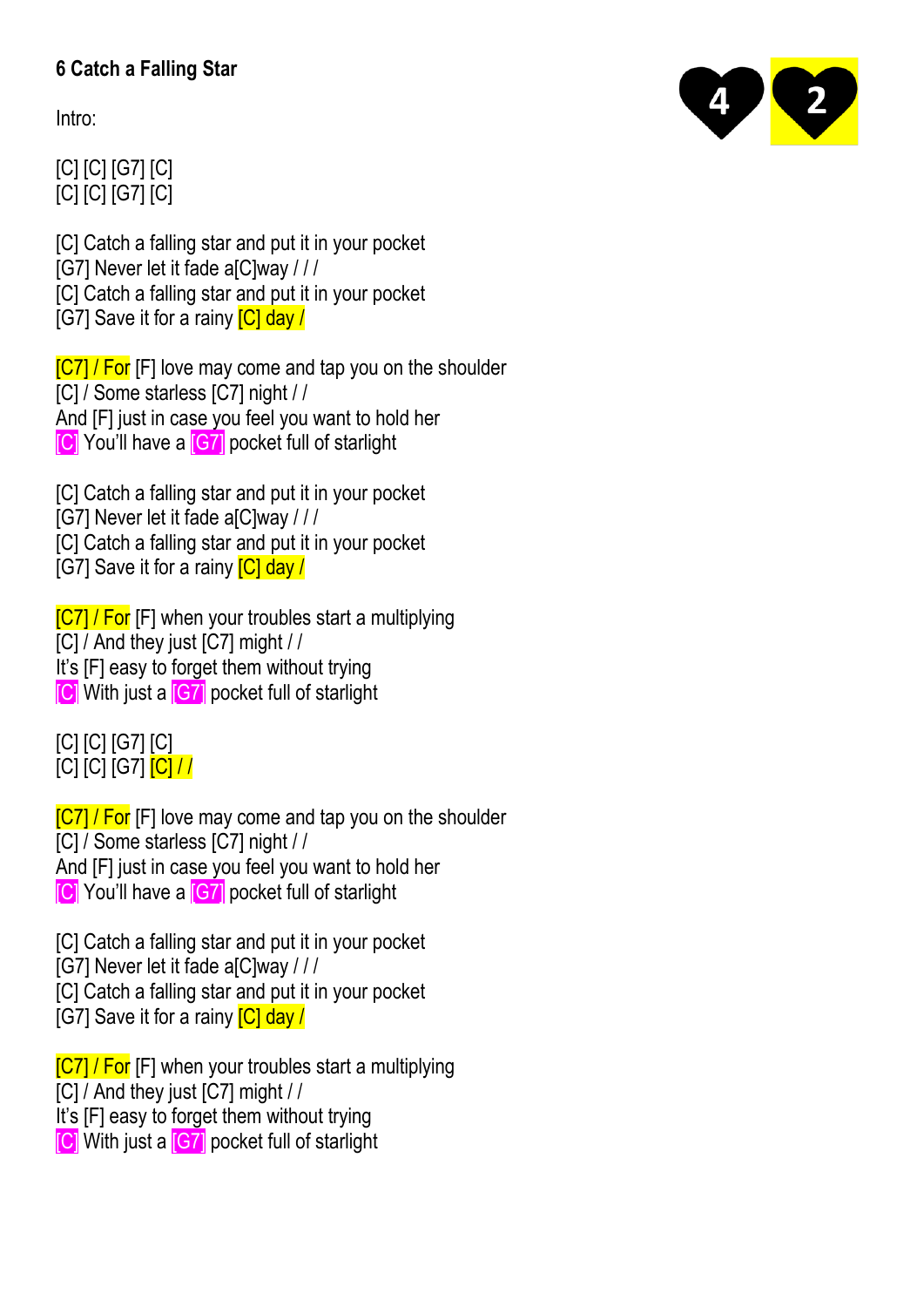[C] Catch a falling star and put it in your pocket

[G7] Never let it fade a[C]way / / /

[C] Catch a falling star and put it in your pocket

- [G7] Save it for a rainy [C] day / / /
- [G7] Save it for a rainy [C] day / / /

[G7] Save it for a rainy <sup>[C]</sup> day <sup>[Csus]</sup> [C]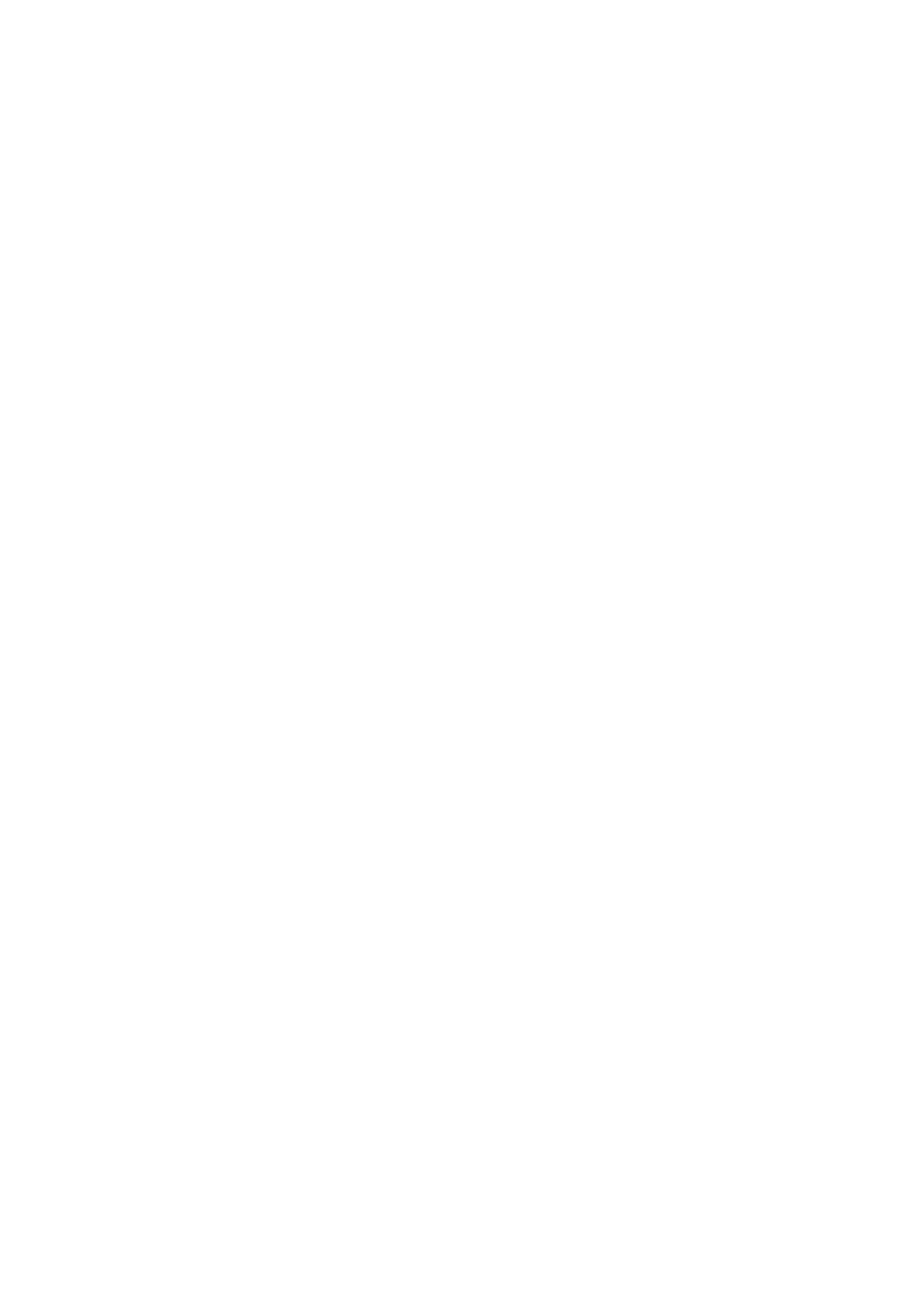## **7 Cockles and Mussels**

Intro: [C] [C] [G7] [C] / /

In [C] Dublin's Fair City where [G7] girls are so pretty I [C] first set my eyes on sweet [G7] Molly Malone As she [C] wheeled her wheelbarrow Through [G7] streets broad and narrow Crying [C] "Cockles and mussels a[G7]live alive [C] oh" /

A[C]live alive oh-oh a[G7]live alive oh-oh Crying [C] "Cockles and Mussels a[G7]live alive [C] oh" / /

[C] [C] [G7] [C] / /

Well she [C] was a fishmonger and [G7] sure 'twas no wonder For [C] so were her father and [G7] mother before And they [C] both wheeled their barrows Through [G7] streets broad and narrow Crying [C] "Cockles and Mussels a[G7]live alive [C] oh" /

A Cllive alive oh-oh a G71 live alive oh-oh Crying [C] "Cockles and Mussels a[G7]live alive [C] oh" / /

[C] [C] [G7] [C] / /

She [C] died of a fever which [G7] no-one could save her And [C] that was the end of sweet [G7] Molly Malone Now her [C] ghost wheels her barrow Through [G7] streets broad and narrow Crying [C] "Cockles and Mussels a[G7]live alive [C] oh" /

A[C]live alive oh-oh a[G7]live alive oh-oh Crying [C] "Cockles and Mussels a[G7]live alive [C] oh" / A[C]live alive oh-oh a[G7]live alive oh-oh Crying [C] "Cockles and [C] Mussels a[G7]live alive [C] oh"

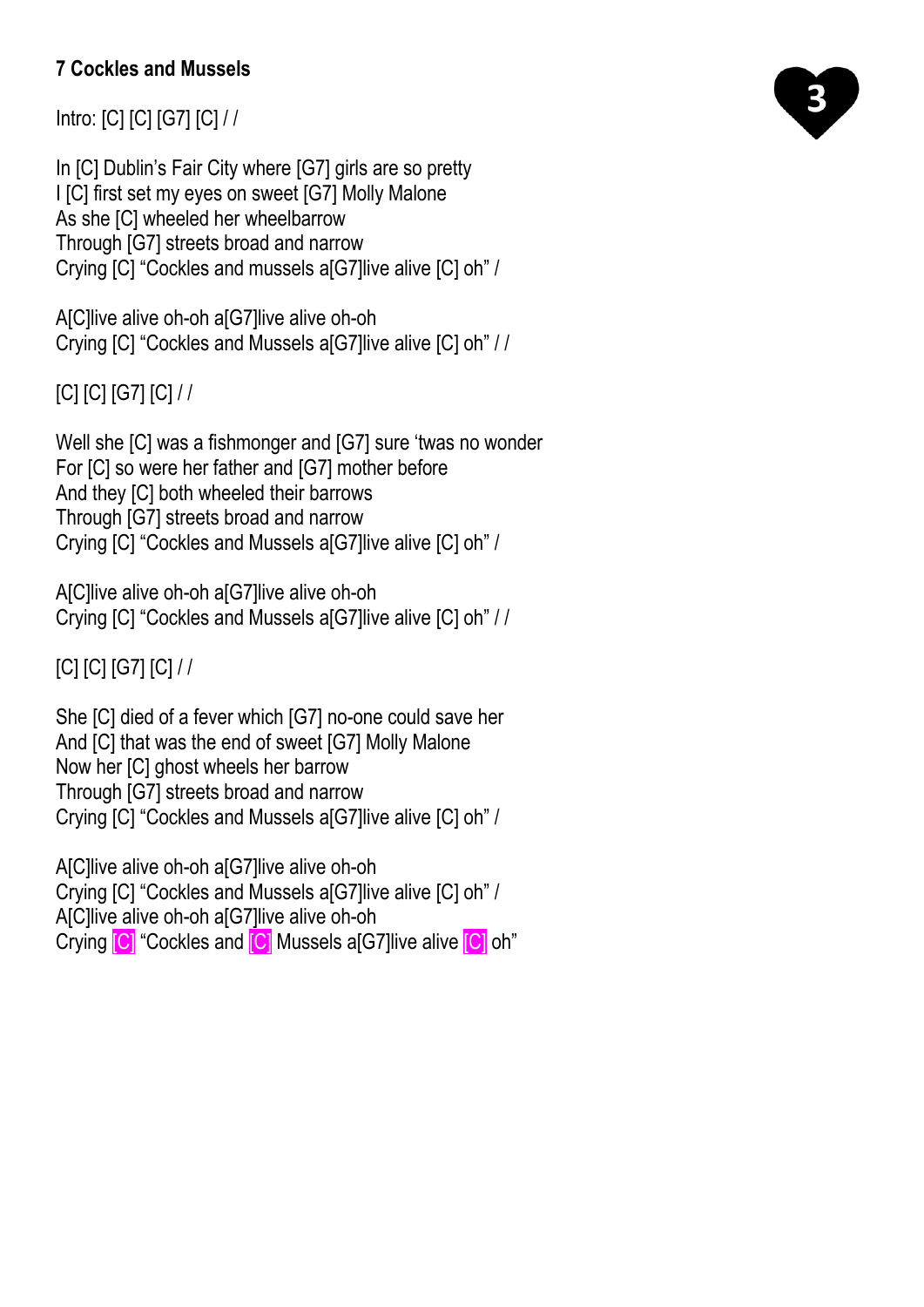## **8 Colours**

Intro: [C] [C] [C] [C]

[C] Yellow is the colour of my true love's hair In the [F] morning / / [F] / / When we [C] rise / / /  $|C|$  / / In the  $|F|$  morning / / [F] / / When we [C] rise / / / [C] / / That's the [G7] time / / / [G7] / / That's the [F] time / / /  $[F] / I$  love the  $[C]$  best  $//$   $[C]$   $[C]$   $[C]$ 

[C] Blue's the colour of the sky /  $y / y / y$ In the [F] morning / /  $[F]/$  / When we  $[C]$  rise  $//$ [C] / / In the [F] morning / /  $[F]/$  / When we  $[C]$  rise  $//$  $|C|$  / / That's the  $|G7|$  time / / / [G7] / / That's the [F] time / / /  $[F]/$  I love the  $[C]$  best  $//$   $[C]$   $[C]$   $[C]$ 

[C] Green's the colour of the sparkling corn In the [F] morning / /  $[F]/$  / When we  $[C]$  rise  $/$  / / [C] / / In the [F] morning / /  $[F]/$  / When we  $[C]$  rise  $/$  / / [C] / / That's the [G7] time / / / [G7] / / That's the [F] time / / /  $[F]$  / I love the  $[C]$  best / / /  $[C]$   $[C]$   $[C]$ 

[C] Mellow is the feelin' that I get In the [F] morning / / [F] / / When we [C] rise / / / [C] / / In the [F] morning / /  $[FI]/$  When we  $[CI$  rise  $//$ [C] / / That's the [G7] time / / / [G7] / / That's the [F] time / / /  $[F] / I$  love the  $[C]$  best  $//$   $[C]$   $[C]$   $[C]$ 

[C] [C] [C] [C] [F] [F] [C] [C] [F] [F] [C] [C] [G7] [G7] [F] [F] [C] [C] [C] [C]

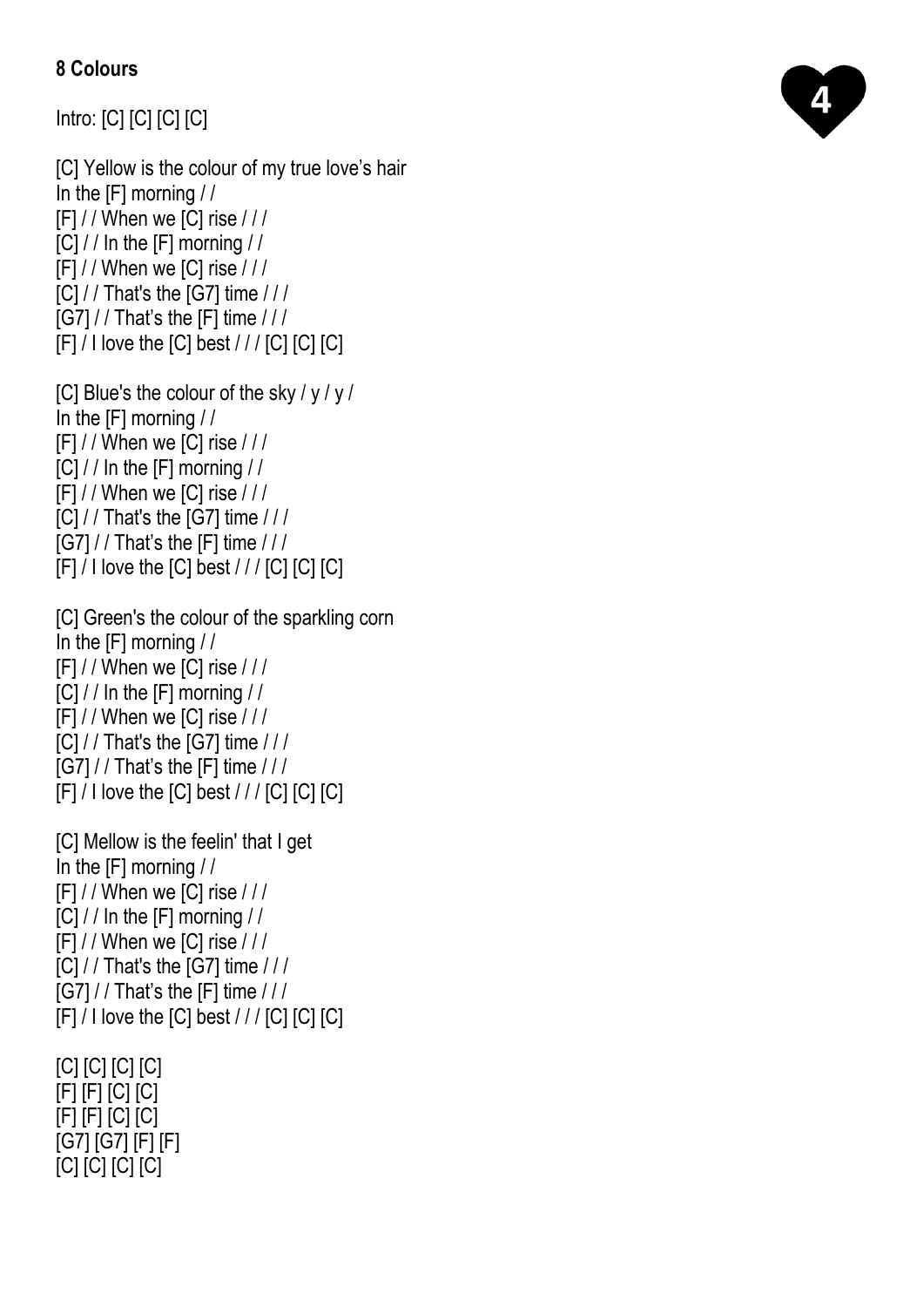[C] Freedom is a word I rarely use Without [F] thinkin' / / [F] / / Hmm [C] hmm / / / [C] / / Without [F] thinkin' / / [F] / / Hmm [C] hmm / / / [C] / / Of the [G7] time / / / [G7] / / Of the [F] time / / / [F] / When I've been [C] loved / / / [F] / / / / [C] / / / / <mark>[C]</mark>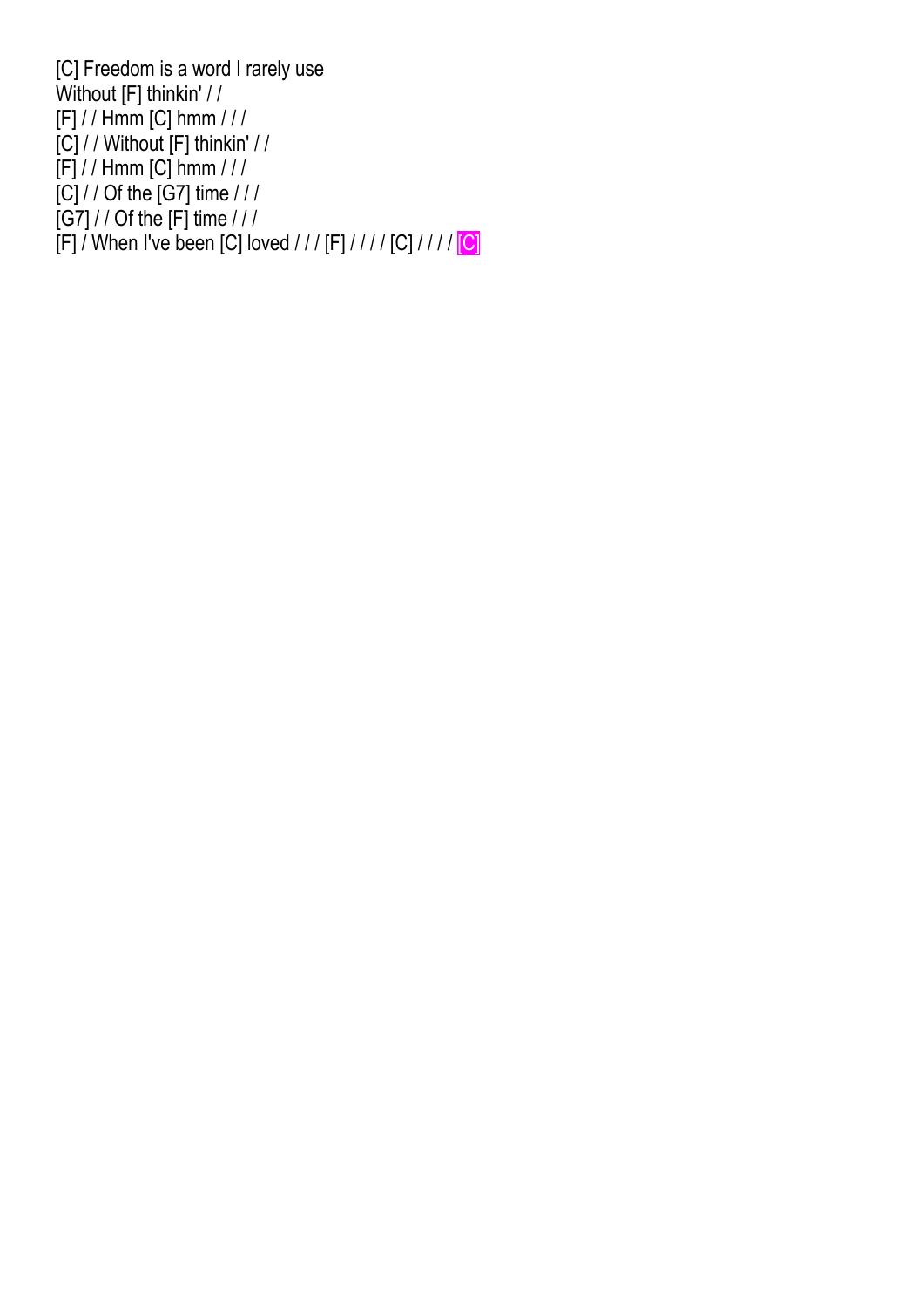# **9 El Condor Pasa (If I Could)**

Intro: [Am] [Am] [Am]

[Am] / / / I'd rather be a sparrow than a [C] snail / / / [C] / / Yes I would / / / [C] / / If I cou-ould / / [C] / I surely [Am] wou-ould / / [Am] / / Hmm [Am] mm-mm / /

```
[Am] / / / I'd rather be a hammer than a [C] nail / / /
[C] / / Yes I would / / /
[C] / / If I cou-ould / /
[C] / I surely [Am] wou-ould / /
[Am] / / Hmm [Am] mm-mm / /
```

```
[Am]//A[F]way / / I'd rather sail away / / /
[F] / / Like a [C] swan / / /
[C] / That's here and gone / / /
[\overline{C}] / / / A [F] man / / gets tied up to the ground / / /
[F] / He gives the [C] world / / /
[C] / It's saddest sound / / /
[C] / It's saddest [Am] sou-ound / / 
[Am] / / Hmm [Am] mm-mm / /
```

```
[Am] / / / I'd rather be a forest than a [C] street / / /
[C] / / Yes I would / / /
[C] / / If I cou-ould / /
[C] / I surely [Am] wou-ould / /
[Am] / / Hmm [Am] mm-mm / /
```

```
[Am] / / / I'd rather feel the earth beneath my [C] feet / / /
[C] / / Yes I would / / /
|C| / / If I cou-ould //
[C] / I surely [Am] wou-ould / /
[Am] / / Hmm [Am] mm-mm / /
```
 $[Am]//A[F]$ way / / I'd rather sail away / / / [F] / / Like a [C] swan / / / [C] / That's here and gone / / /  $[C]///A$  [F] man // gets tied up to the ground /// [F] / He gives the [C] world / / / [C] / It's saddest sound / / / [C] / It's saddest [Am] sou-ound / / [Am] / / Hmm [Am] mm-mm / /

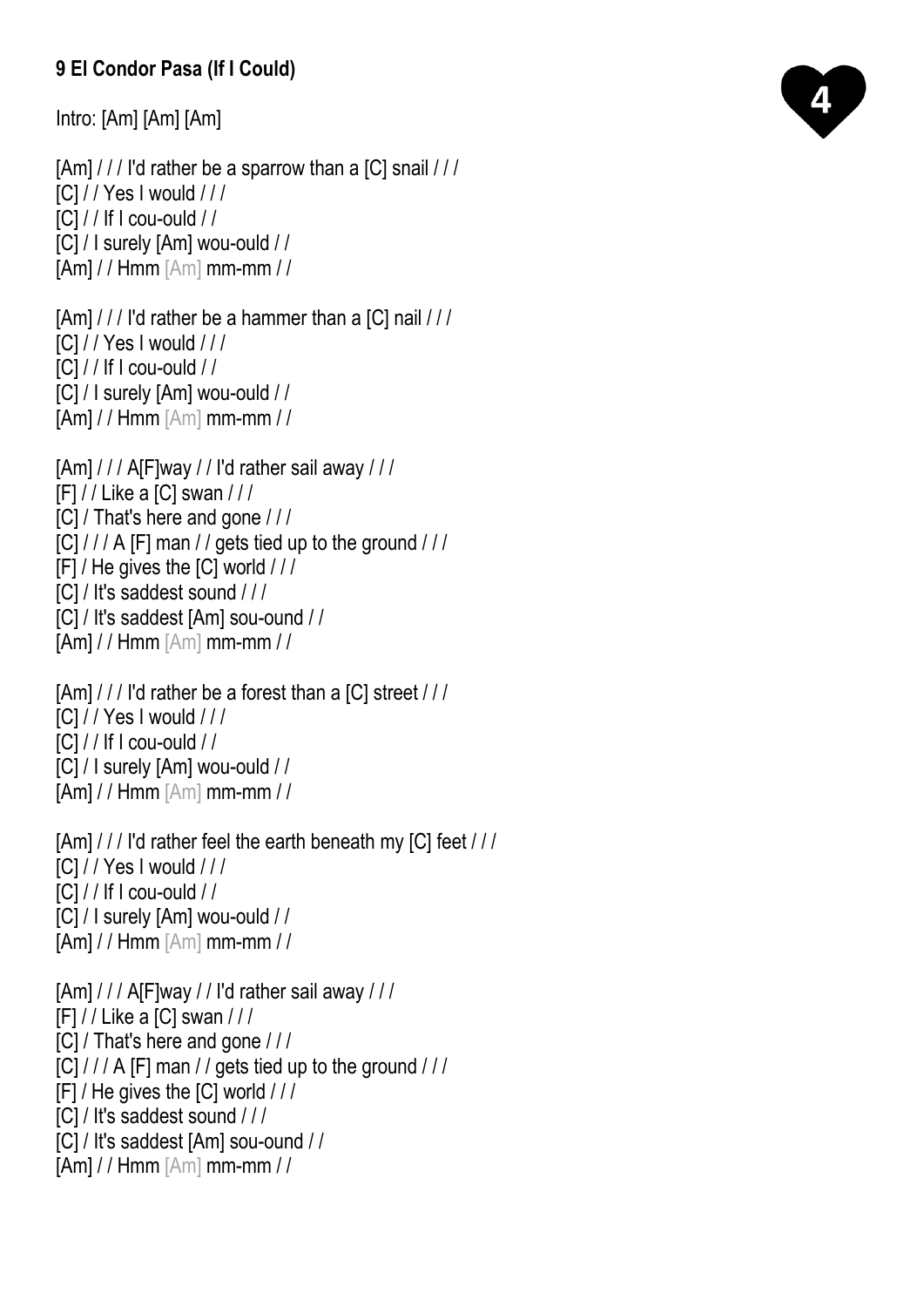[Am]  $\frac{1}{1}$  I'd rather be a sparrow than a [C] snail  $\frac{1}{1}$ [C] / / Yes I would / / /  $[C]$  / / If I cou-ould / / [C] / I surely [Am] wou-ould / / [Am] / / Hmm [Am] mm-mm / /

[Am] / / / I'd rather be a hammer than a [C] nail / / / [C] / / Yes I would / / /  $[C]$  / / If I cou-ould / / [C] / I surely [Am] wou-ould / / [Am] / / Hmm [Am] mm-mm / /  $[Am]//Hmm$   $[Am]$  mm-mm //  $[Am]$  / / Hmm  $[Am]$  mm-mm / /  $[Am]$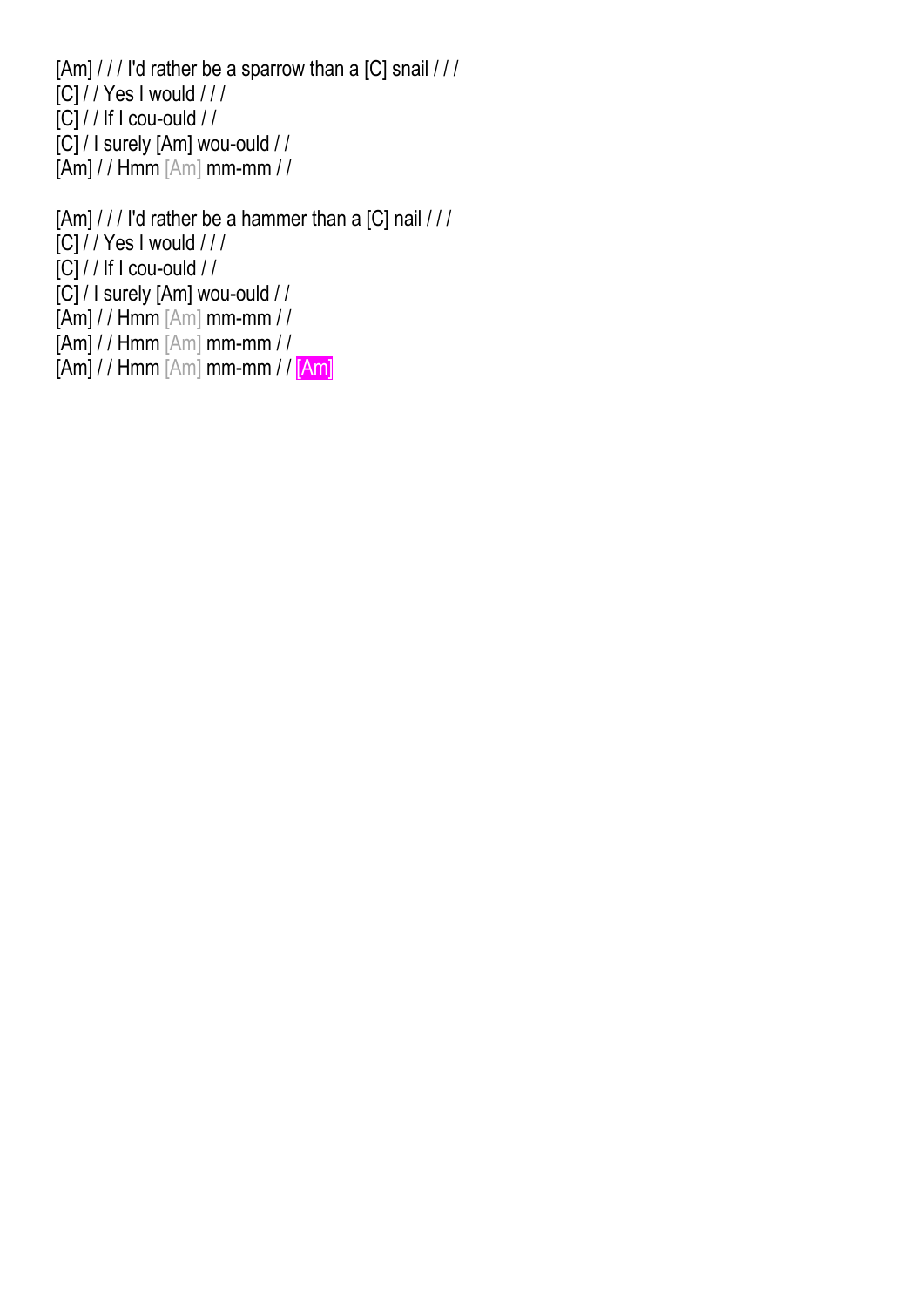## **10 Gonna Get Along Without You Now**

Intro:

# $[C]///[Am]///[F]//[G7]//[C]//$  $[C]///[Am]///[F]//[G7]//[C]/$

Ah [C] ha / / uhm [Am] hum / / Gonna **[F] get along with [G7] out you** [C] now // Ah [C] ha / / uhm [Am] hum / / Gonna **[F] get along with [G7] out you** [C] now ///

You [C] told me I was the [Am] neatest thing / You [F] even asked me to [G7] wear your ring / You [C] ran around with every [Am] girl in town / You [F] didn't even care if you [G7] got me down

Ah [C] ha / / uhm [Am] hum / / Gonna [F] get along with [G7] out you [C] now / / Ah [C] ha / / uhm [Am] hum / / Gonna [F] get along with [G7] out you [C] now / /

Got a [C] long without you be [Am] fore I met you Gonna **[F] get along with [G7] out you** [C] now // Gonna [C] find somebody [Am] twice as cute 'Cause I **[F] didn't like you [G7] any / [C] how** ///

You [C] told everybody that [Am] we were friends / But [F] this is where our [G7] friendship ends Because [C] all of a sudden you'd [Am] change your tune / You [F] haven't been around since [G7] way last June

Ah [C] ha / / uhm [Am] hum / / Gonna **[F] get along with [G7] out you** [C] now // Ah [C] ha / / uhm [Am] hum / / Gonna **[F] get along with [G7] out you** [C] now //

So [C] long / / my [Am] honey / / good[F]bye / / my [G7] dear / / /

 $[C]///[Am]///[F]//[G7]//[C]//$  $\left[\frac{C}{I}\right]$  / / /  $\left[\frac{Am}{I}\right]$  / /  $\left[\frac{F}{I}\right]$  /  $\left[\frac{G7}{I}\right]$  /  $\left[\frac{C}{I}\right]$  / / /

Ah [C] ha / / uhm [Am] hum / / Gonna [F] get along with [G7] out you [C] now / / Ah [C] ha / / uhm [Am] hum / / Gonna **[F] get along with [G7] out you** [C] now ///

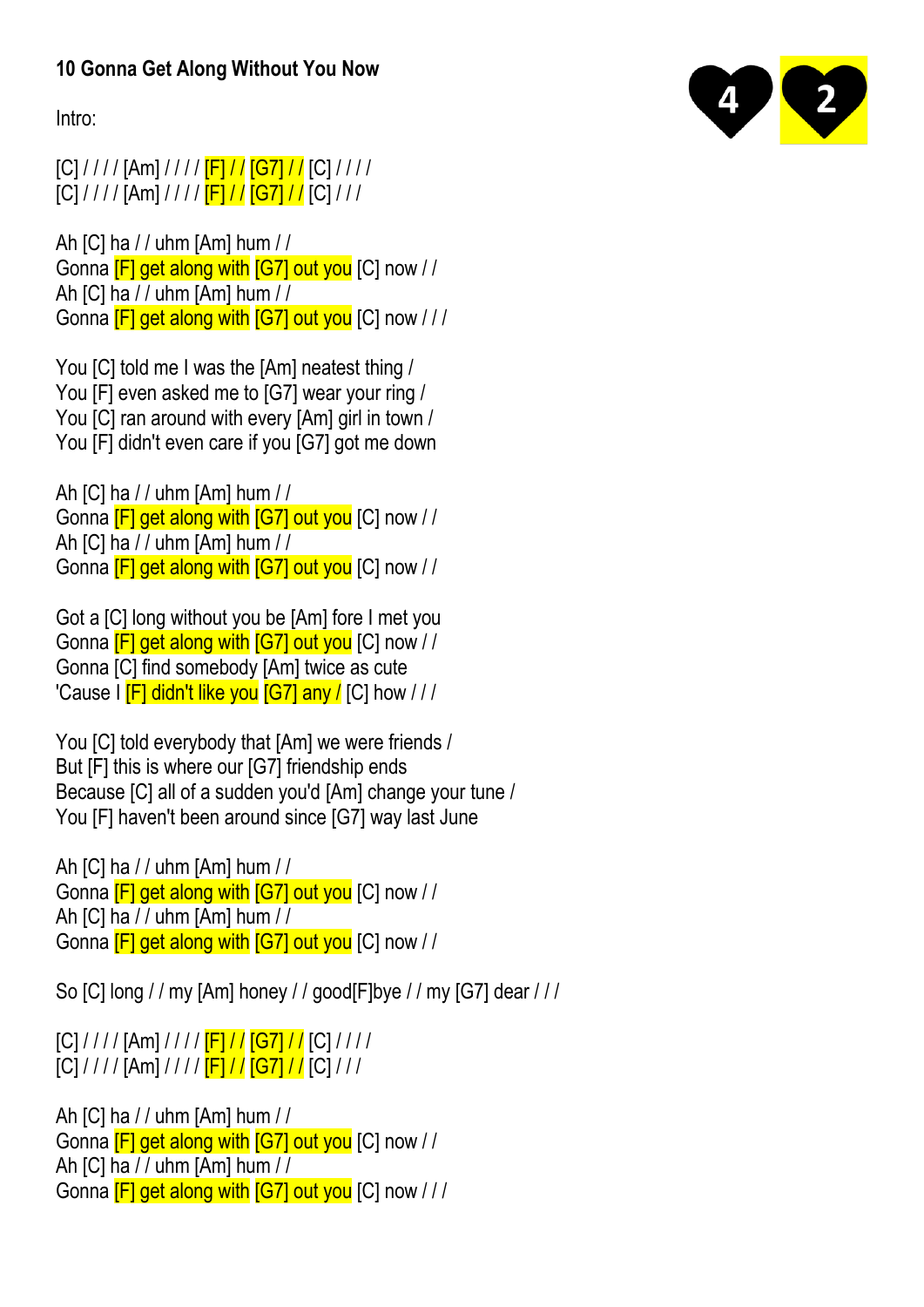You [C] told me I was the [Am] neatest thing / You [F] even asked me to [G7] wear your ring / You [C] ran around with every [Am] girl in town / You [F] didn't even care if you [G7] got me down

Ah [C] ha / / uhm [Am] hum / / Gonna [F] get along with [G7] out you [C] now / / Ah [C] ha / / uhm [Am] hum / / Gonna [F] get along with [G7] out you [C] now / /

SLOWER:

So  $\boxed{C}$  long (1 2) my  $\boxed{Am}$  honey (1 2) good  $\boxed{F}$  bye (1 2) my  $\boxed{GT}$  dear (1 2 3)  $\boxed{TC}$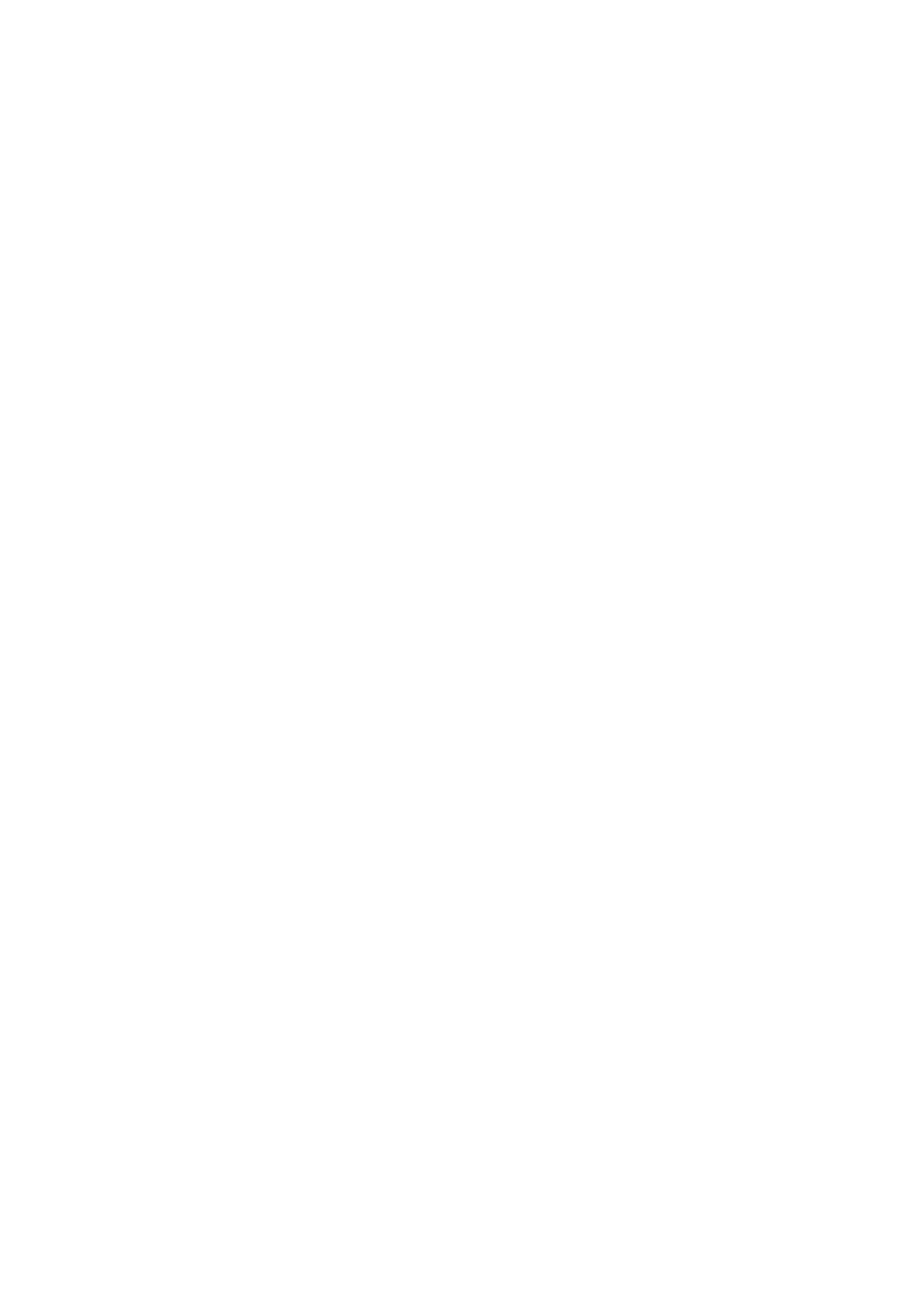## **11 He's Got the Whole World in His Hands**

Intro: [C] [C] [G7] [C] / / /

He's got the [C] whole world in his hands He's got the [G7] whole world in his hands He's got the [C] whole world in his hands He's got the [G7] whole world in his [C] hands / /

He's got [C] you and me brother in his hands He's got [G7] you and me sister in his hands He's got [C] you and me brother in his hands He's got the [G7] whole world in his [C] hands / /

He's got the [C] whole world in his hands He's got the [G7] whole world in his hands He's got the [C] whole world in his hands He's got the [G7] whole world in his [C] hands / / /

[C] [C] [G7] [G7] [C] [C] [G7] [C] / / /

He's got the [C] little bitty baby in his hands He's got the [G7] little bitty baby in his hands He's got the [C] little bitty baby in his hands He's got the [G7] whole world in his [C] hands / /

He's got the  $\overline{C}$  whole world in his hands He's got the **[G7]** whole world in his hands He's got the **[C]** whole world in his hands He's got the  $[67]$  whole world in his  $[C]$  hands  $//$ 

He's got the [C] whole world in his hands He's got the [G7] whole world in his hands He's got the [C] whole world in his hands He's got the [G7] whole world in his [C] hands // He's got the [G7] whole world in his [C] hands / / He's got the **[G7]** whole world in his **[C]** hands **[Csus]** [C]

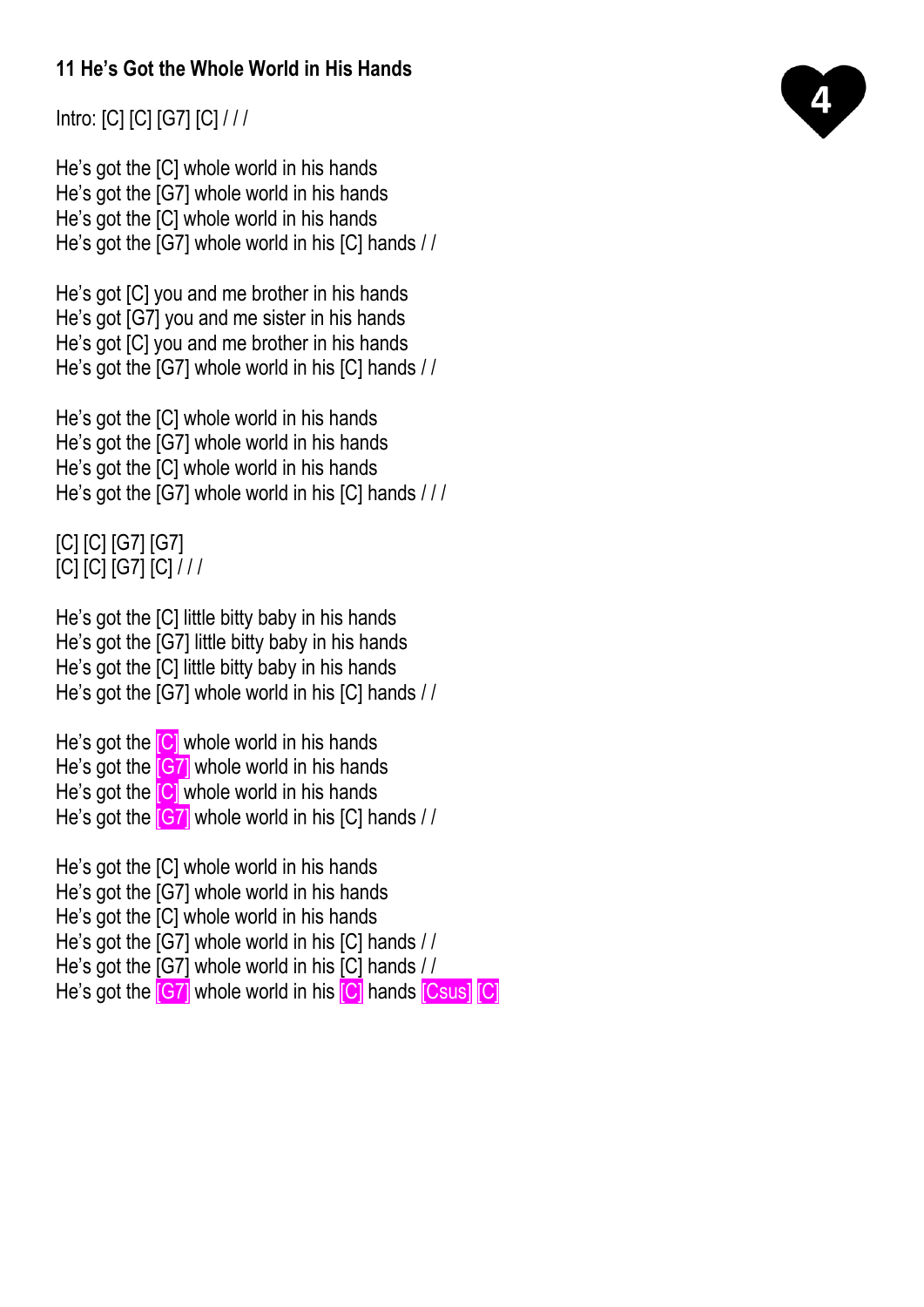## **12 Jamaica Farewell**

Intro:

[C] [F] [G7] [C] [C] [F] [G7] [C]

[C] / Down the way where the [F] nights are gay And the [G7] sun shines daily on the [C] mountain top / [C] / I took a trip on a [F] sailing ship And when I [G7] reached Jamaica I [C] made a stop

But I'm [C] / sad to say / I'm [F] on my way / [G7] / Won't be back / for [C] many a day / Me [C] heart is down me head is [F] turning around I had to [G7] leave a little girl in [C] Kingston town /

[C] [F] [G7] [C] [C] [F] [G7] [C]

[C] / Down at the market [F] you can hear Ladies [G7] cry out while on their [C] heads they bear / [C] / Akee rice salt [F] fish are nice And the [G7] rum is fine any [C] time of year

But I'm [C] / sad to say / I'm [F] on my way / [G7] / Won't be back / for [C] many a day / Me [C] heart is down me head is [F] turning around I had to [G7] leave a little girl in [C] Kingston town /

#### [C] [F] [G7] [C] [C] [F] [G7] [C]

[C] / Sounds of laughter [F] everywhere And the [G7] dancing girls sway [C] to and fro / [C] / I must declare my [F] heart is there Though I've [G7] been from Maine to [C] Mexico

But I'm [C] / sad to say / I'm [F] on my way / [G7] / Won't be back / for [C] many a day / Me [C] heart is down me head is [F] turning around I had to [G7] leave a little girl in [C] Kingston town /

[C] [F] [G7] [C] [C] [F] [G7] [C]

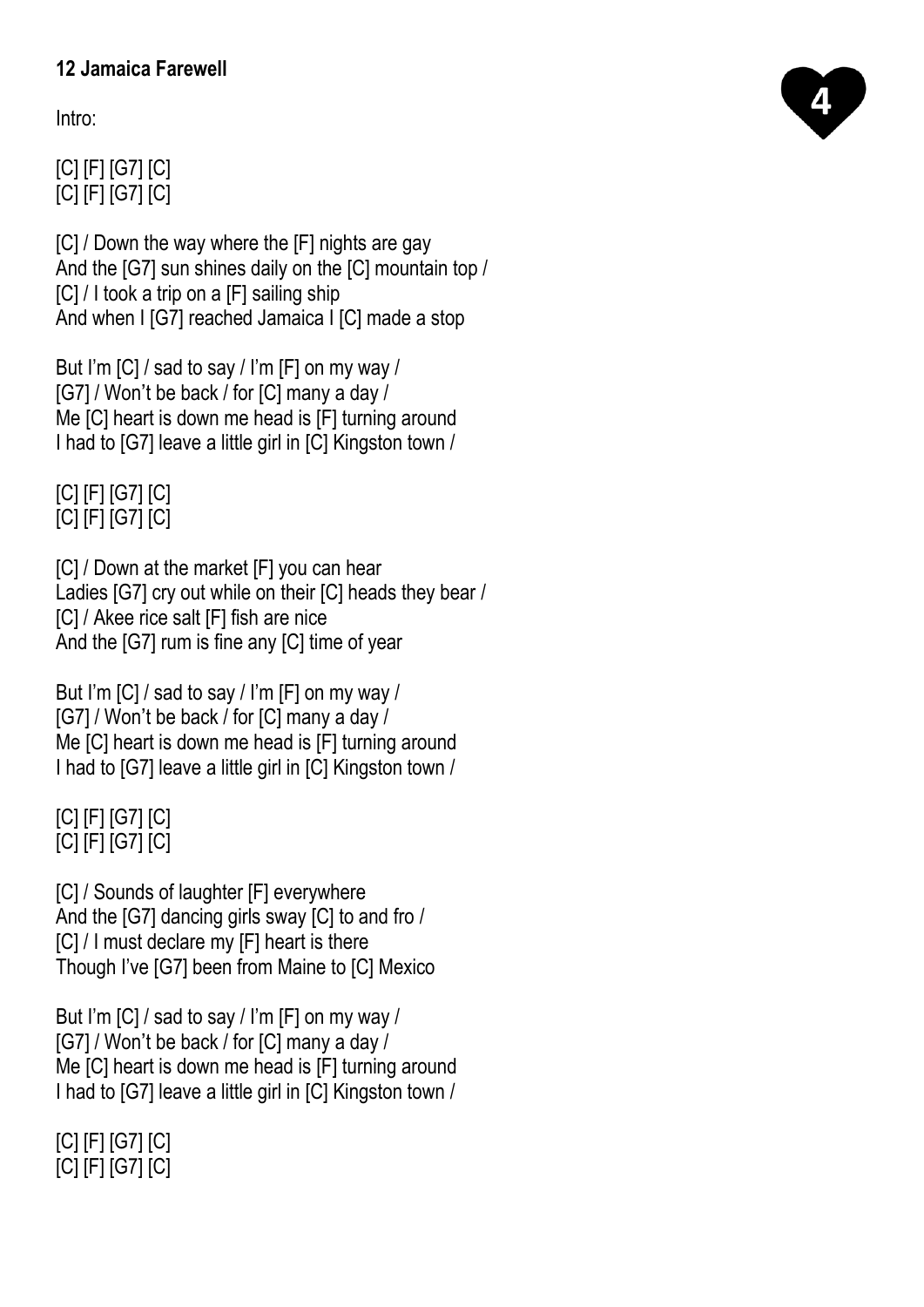[C] / Down the way where the [F] nights are gay And the [G7] sun shines daily on the [C] mountain top / [C] / I took a trip on a [F] sailing ship And when I [G7] reached Jamaica I [C] made a stop

But I'm [C] / sad to say / I'm [F] on my way / [G7] / Won't be back / for [C] many a day / Me [C] heart is down me head is [F] turning around I had to [G7] leave a little girl in [C] Kingston town

But I'm [C] / sad to say / I'm [F] on my way / [G7] / Won't be back / for [C] many a day / Me [C] heart is down me head is [F] turning around I had to [G7] leave a little girl in [C] Kingston town I had to [G7] leave a little girl in [C] Kingston town I had to **[G7]** leave a little girl in **[C]** Kingston town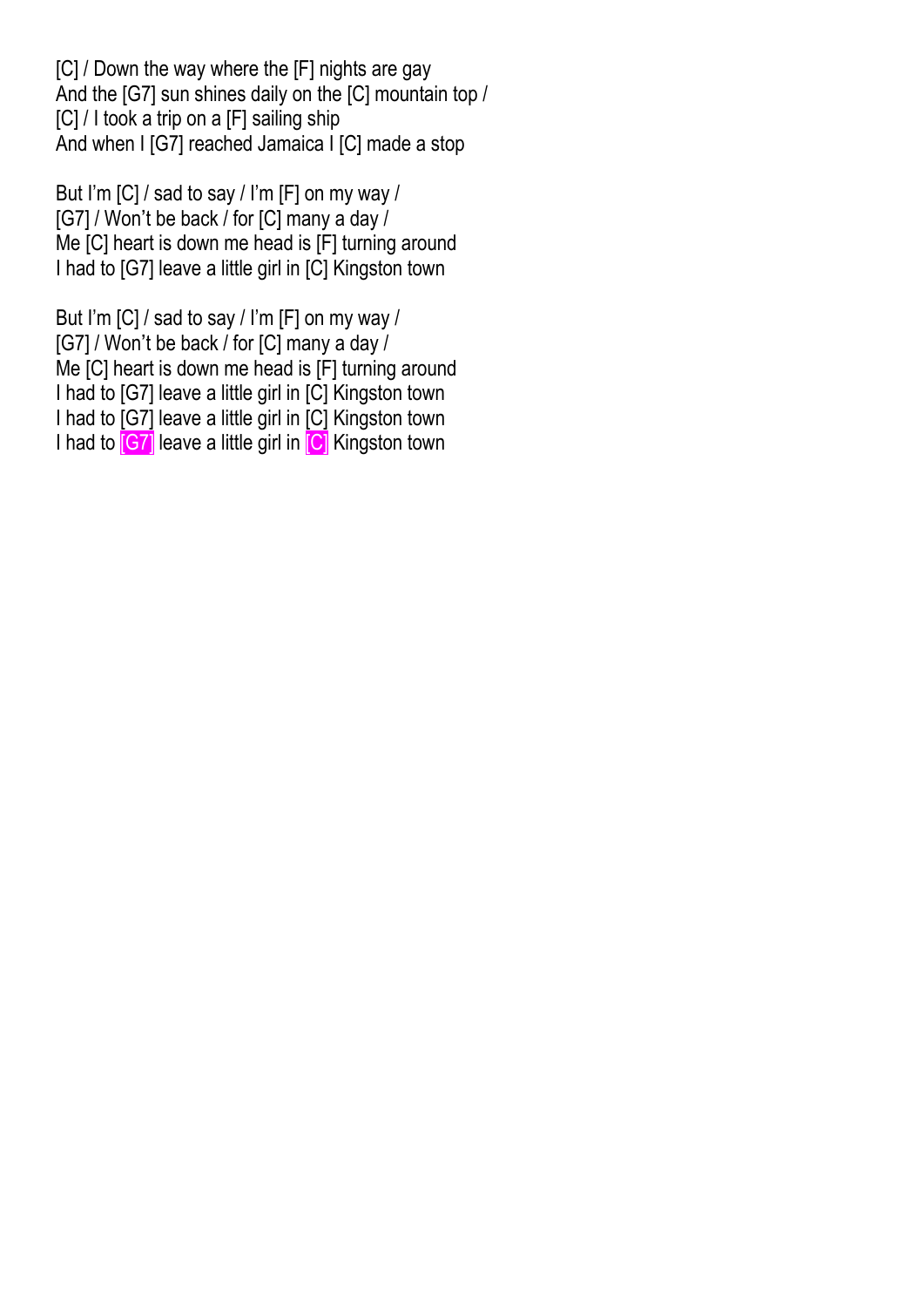#### **13 Knees Up Mother Brown**

Intro: [C] [C] [C] [C]

[C] Knees up Mother Brown [F] knees up Mother Brown

[G7] Under the table you must go Ee-aye Ee-aye Ee-aye-oh

[C] If I catch you bending / I'll [F] saw your legs right off

So [G7] knees up knees up don't get the breeze up knees up Mother **[C]** Brown **[G7]** 

[C] Oh / my / [F] what a rotten song / [G7] what a rotten song oh [C] what a rotten song / [C] Oh / my / [F] what a rotten song and [G7] what a rotten singer [C] too [G7] oo [C] ooh

FASTER:

[C] Knees up Mother Brown [F] knees up Mother Brown

[G7] Under the table you must go Ee-aye Ee-aye Ee-aye-oh

[C] If I catch you bending / I'll [F] saw your legs right off

So [G7] knees up knees up don't get the breeze up knees up Mother **[C]** Brown **[G7]** 

[C] Oh / my / [F] what a rotten song / [G7] what a rotten song oh [C] what a rotten song /

[C] Oh / my / [F] what a rotten song and [G7] what a rotten singer [C] too [G7] oo [C] ooh

EVEN FASTER:

[C] Knees up Mother Brown [F] knees up Mother Brown

[G7] Under the table you must go Ee-aye Ee-aye Ee-aye-oh

[C] If I catch you bending / I'll [F] saw your legs right off

So [G7] knees up knees up don't get the breeze up knees up Mother [C] Brown [G7]

[C] Oh / my / [F] what a rotten song / [G7] what a rotten song oh [C] what a rotten song / [C] Oh / my / [F] what a rotten song and [G7] what a rotten singer [C] too [G7] oo [C] ooh

**C** Go get ver knees up **[C]** Go get yer knees up **[C]** Go get yer knees up (WAIT!) [G7] Hey! [C] Hey !

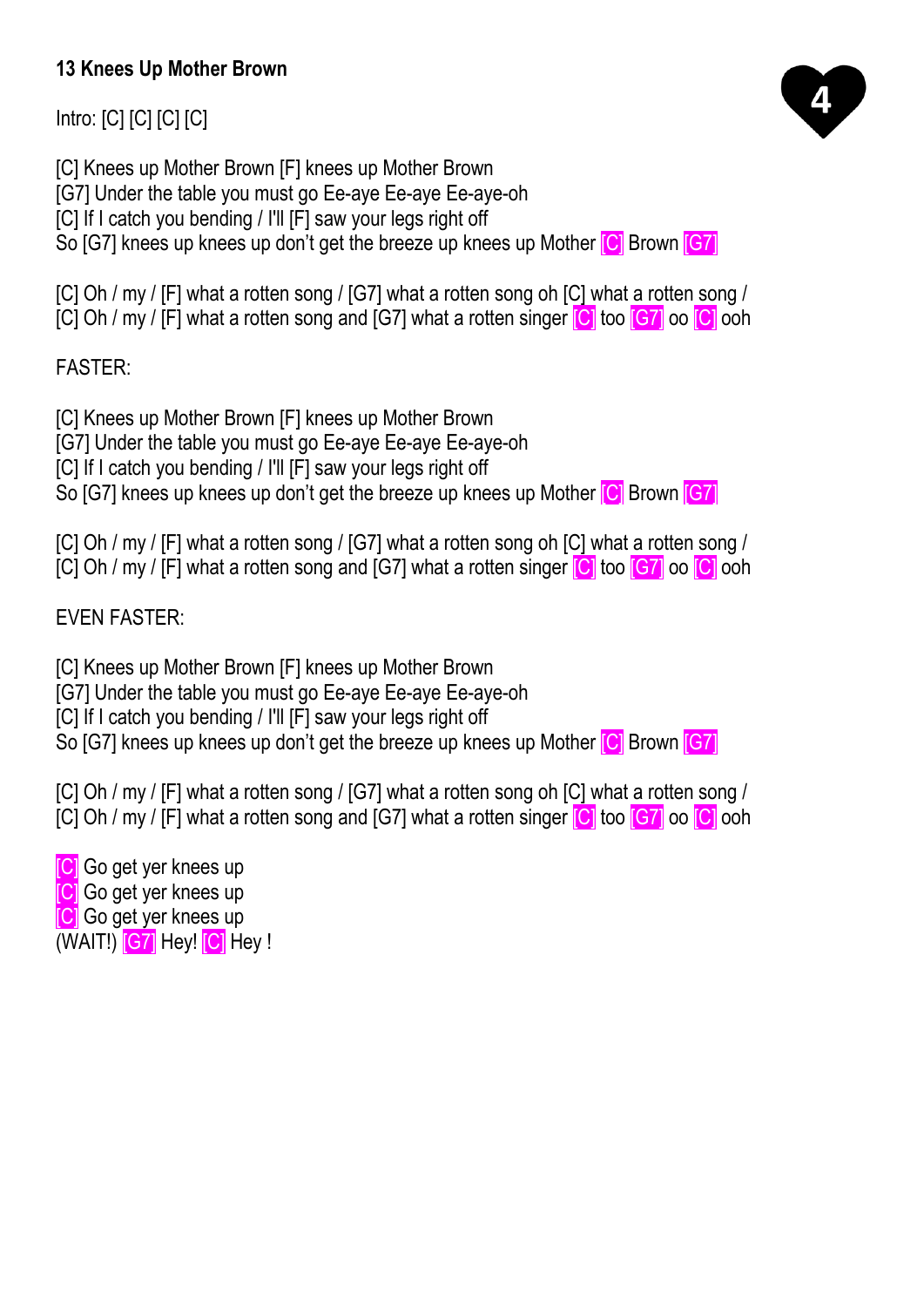#### **14 KumBaya**

Intro:

# [C] / / [G7] / / [C] / / / / [C] / / [G7] / / [C] / /

Kumba[C]ya my Lord / **[F] kumba** [C]ya / Kumba<sub>[C</sub>]ya my Lord / **[F] kumba** [G7]ya / Kumba[C]ya my Lord / **[F] kumba [C]ya /** [F] Oh / [C] Lo-ord [G7] kumba [C]ya /

Someone's [C] singing Lord / **[F] kumba** [C]ya / Someone's [C] singing Lord / [F] kumba [G7]ya / Someone's [C] singing Lord / **[F] kumba [C]ya /** [F] Oh / [C] Lo-ord [G7] kumba [C]ya /

[F] / / [C] / / [G7] / / [C] / /

Someone's [C] laughing Lord / [F] kumba [C]ya / Someone's [C] laughing Lord / [F] kumba [G7]ya / Someone's [C] laughing Lord / **F kumba Clya** / [F] Oh / [C] Lo-ord [G7] kumba [C]ya /

Someone's [C] crying Lord / **[F] kumba** [C]ya / Someone's [C] crying Lord / **[F] kumba** [G7]ya / Someone's [C] crying Lord / **[F] kumba [C]ya /** [F] Oh / [C] Lo-ord [G7] kumba [C]ya /

[F] / / [C] / / [G7] / / [C] / /

Someone's [C] praying Lord / [F] kumba [C]ya / Someone's [C] praying Lord / [F] kumba [G7]ya / Someone's [C] praying Lord / **[F] kumba [C]ya /** [F] Oh / [C] Lo-ord [G7] kumba [C]ya /

Someone's [C] sleeping Lord / **[F] kumba** [C]ya / Someone's [C] sleeping Lord / **[F] kumba** [G7]ya / Someone's [C] sleeping Lord / [F] kumba [C]ya / [F] Oh / [C] Lo-ord [G7] kumba [C]ya / [F] Oh / [C] Lo-ord [G7] kumba [C]ya /

SLOWER<sup>.</sup> [F] Oh [C] Lo-ord [G7] kumba [TC] ya

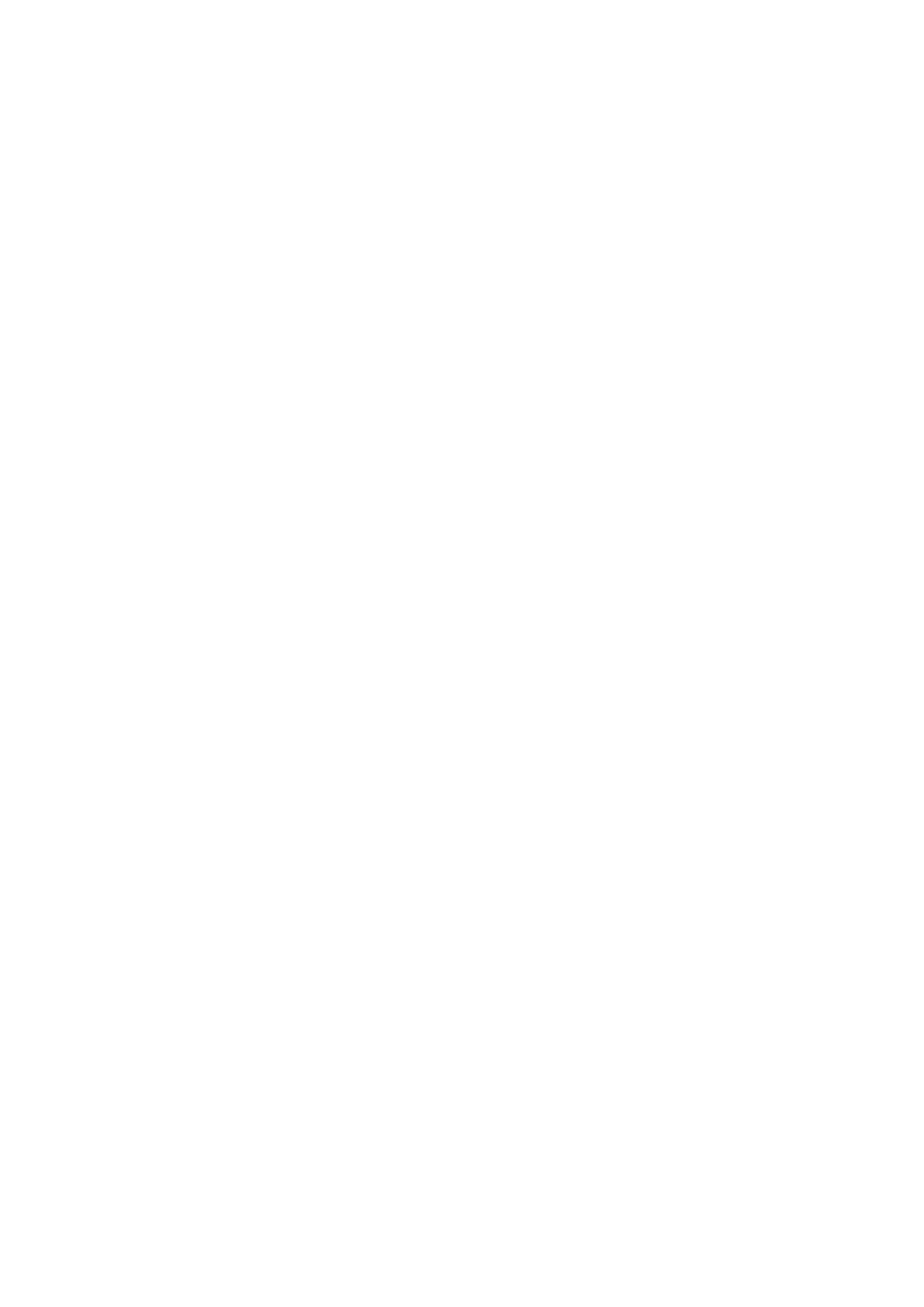## **15 Let Your Love Flow**

Intro: [C] [C] [C] [C] / / /

There's a [C] reason / / for the sunshiny sky There's a [C] reason / / why I'm feeling so high Must be the [G7] season // when that love light shines all [C] around us // [C] ///

So let that [C] feeling / / grab you deep inside And send you [C] reeling / / where your love can't hide And then go [G7] stealing / / through the moonlit nights with your [C] lover / /

[C7] / / / Just let your [F] love flow / like a mountain stream And let your [C] love grow / with the smallest of dreams And let your [G7] love show / and you'll know what I mean it's the [C] season / / [C7] / / / Let your [F] love fly / like a bird on the wind And let your [C] love bind you / to all living things And let your [G7] love shine / and you'll know what I mean that's the [C] reason // [C] / / /

There's a [C] reason / / for the warm sweet nights And there's a [C] reason / / for the candle lights Must be the [G7] season / / when those love lights shine all [C] around us / / [C] / / /

So let that [C] wonder / / take you into space And lay you [C] under / / / its loving embrace Just feel the [G7] thunder / / as it warms your face you can't [C] hold back / /

[C7] / / / Just let your [F] love flow / like a mountain stream And let your [C] love grow / with the smallest of dreams And let your [G7] love show / and you'll know what I mean it's the [C] season / / [C7] / / / Let your [F] love fly / like a bird on the wind And let your [C] love bind you / to all living things And let your [G7] love shine / and you'll know what I mean that's the [C] reason / /

[C7] / / / Just let your [F] love flow / like a mountain stream And let your [C] love grow / with the smallest of dreams And let your [G7] love show / and you'll know what I mean it's the [C] season / / [C7] / / / Let your [F] love fly / like a bird on the wind And let your [C] love bind you / to all living things And let your [G7] love shine / and you'll know what I mean That's the [C] reason / / [F] / / / / [C] / / / / [C] [Csus] [C]

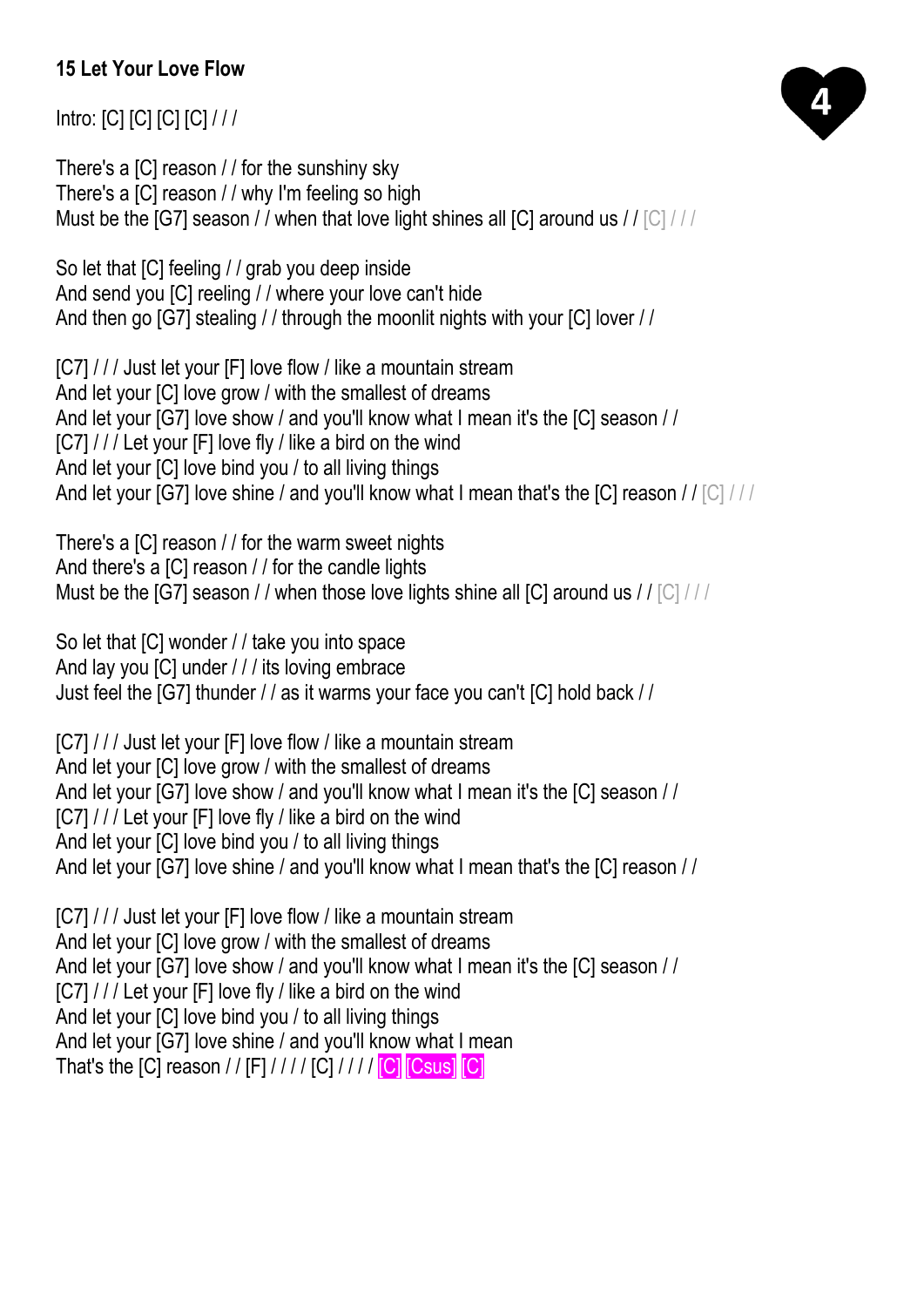#### **16 Little Boxes**

Intro: [C] [F] [G7]

[C] / / Little boxes on the hillside Little [F] boxes made of [C] ticky tacky Little [C] boxes on the [G7] hillside Little [C] boxes all the [G7] same /

There's a [C] pink one and a green one And a [F] blue one and a [C] yellow one And they're [C] all made out of [F] ticky tacky And they [G7] all look just the [C] same / /

[C] / / And the people in the houses All [F] went to the uni-[C]-versity Where [C] they were put in [G7] boxes And they [C] came out all the [G7] same /

And there's [C] doctors and lawyers And [F] business ex-[C]-ecutives And they're [C] all made out of [F] ticky tacky And they [G7] all look just the [C] same / /

[C] / / And they all play on the golf course And [F] drink their mar-[C]-tinis dry And they [C] all have pretty [G7] children And the [C] children go to [G7] school /

And the [C] children go to summer camp And [F] then to the uni-[C]-versity Where [C] they're all put in [F] boxes And they [G7] all come out the [C] same / /

[C] / / And the boys go into business And [F] marry and raise a [C] family In [C] boxes made of [G7] ticky tacky And they [C] all look just the [G7] same /

There's a **C** pink one and a **C** green one And a **F** blue one and a **C** yellow one And they're **[C]** all made out of **F** ticky tacky And they [G7] all look just the [C] same /

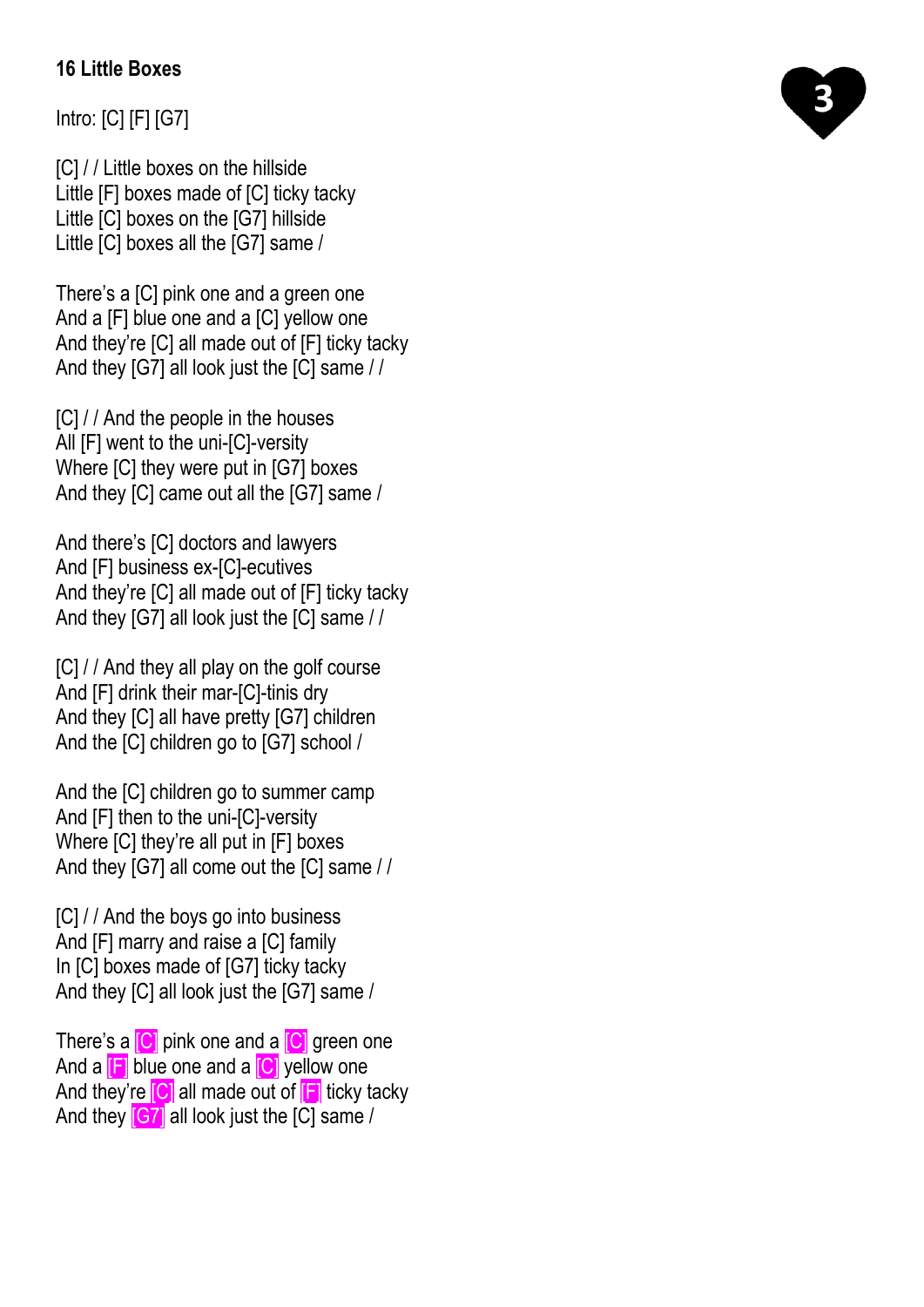There's a [C] pink one and a green one And a [F] blue one and a [C] yellow one And they're [C] all made out of [F] ticky tacky And they [G7] all look just the [C] same / And they [G7] all look just the [C] same / And they  $[G7]$  all look just the  $[G]$  same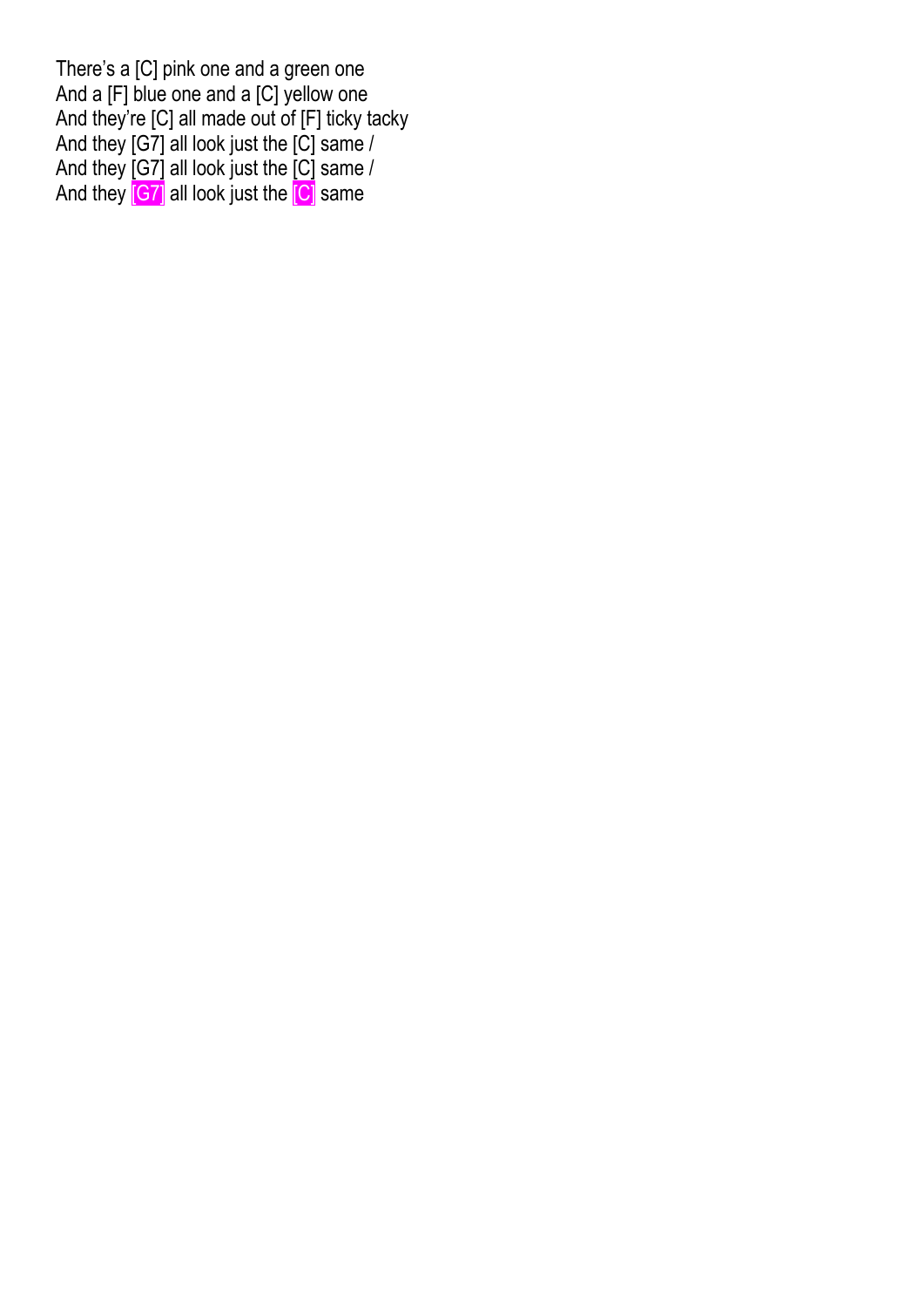## **17 Lord of The Dance**

Intro: [C] [C] [G7] [C] / / /

I [C] danced in the morning when the world was begun And I [G7] danced in the Moon and the Stars and the Sun And I [C] came down from Heaven and I danced on Earth At [G7] Bethlehem I [C] had my birth /

[C] Dance then wherever you may be I am the Lord of the [G7] dance said He! And I'll [C] lead you all wherever you may be And I'll [G7] lead you all in the [C] dance said He!

I ICI danced for the scribe and the pharisee But [G7] they would not dance and they wouldn't follow me I [C] danced for fishermen for James and John They [G7] came with me and the [C] dance went on /

[C] Dance then wherever you may be I am the Lord of the [G7] dance said He! And I'll [C] lead you all wherever you may be And I'll [G7] lead you all in the [C] dance said He!

I [C] danced on the Sabbath and I cured the lame The [G7] holy people said it was a shame! They [C] whipped and they stripped and they hung me high And they [G7] left me there on a [C] cross to die! /

[C] Dance then wherever you may be I am the Lord of the [G7] dance said He! And I'll [C] lead you all wherever you may be And I'll [G7] lead you all in the [C] dance said He!

I [C] danced on a Friday when the sky turned black It's [G7] hard to dance with the devil on your back They [C] buried my body and they thought I'd gone But [G7] I am the Dance and I [C] still go on! /

[C] Dance then wherever you may be I am the Lord of the [G7] dance said He! And I'll [C] lead you all wherever you may be And I'll [G7] lead you all in the [C] dance said He!

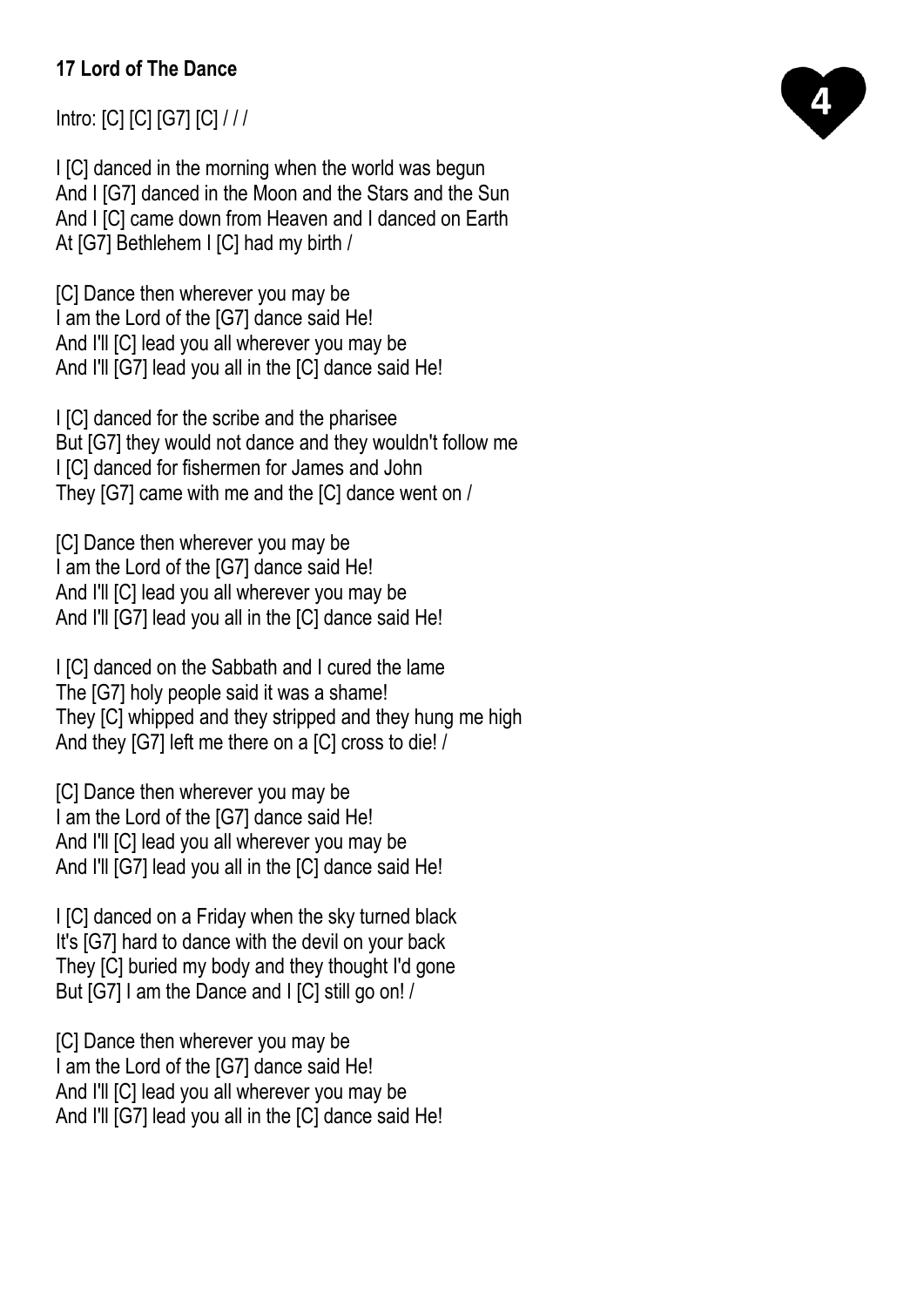They [C] cut me down and I leapt up high [G7] I am the Life that'll never never die! I'll [C] live in you if you'll live in Me - [G7] I am the Lord of the [C] dance said He! /

[C] Dance then wherever you may be I am the Lord of the [G7] dance said He! And I'll [C] lead you all wherever you may be And I'll [G7] lead you all in the [C] dance said He!

[C] Dance then wherever you may be I am the Lord of the [G7] dance said He! And I'll [C] lead you all wherever you may be And I'll [G7] lead you all in the [C] dance said He! And I'll [G7] lead you all in the [C] dance said He! And I'll **[G7]** lead you all in the **[C]** dance said **[C]** He!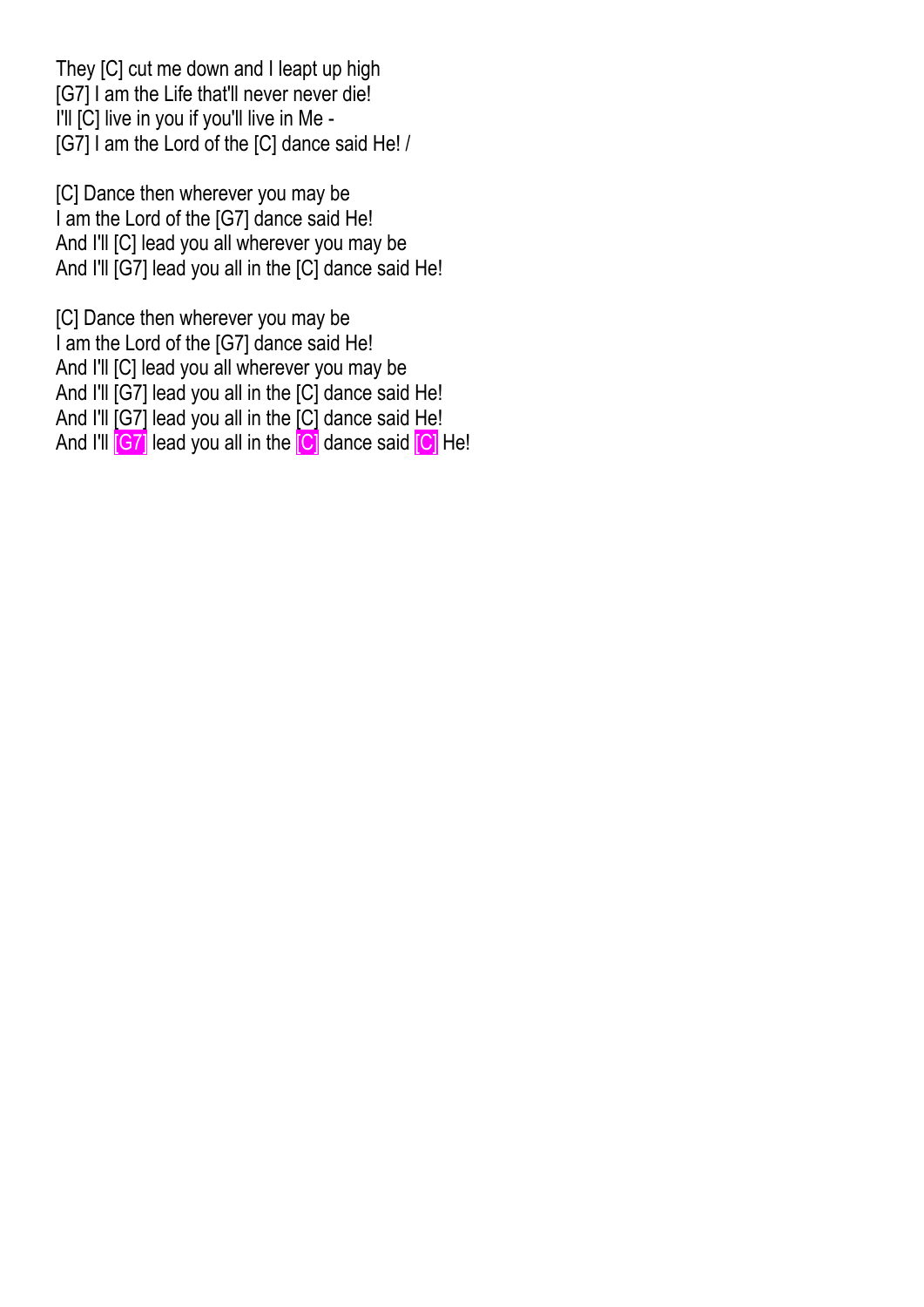#### **18 Mademoiselle from Armentieres**

For the purposes of this song Armentieres is pronounced 'Armeteers'

Intro:  $[F]//[[C7]//[F]/!/$ 

[F] Mademoiselle from Armentieres [C7] Parlez-vous? / [C7] Mademoiselle from Armentieres [F] Parlez-vous? / [F] Mademoiselle from [C7] Armentieres She [F] hadn't been kissed in [C7] forty years [F] Hinky dinky [C7] Parlez- [F] vous? / / /

She [F] might have been old for all we knew [C7] Parlez-vous? / She [C7] might have been old for all we knew [F] Parlez-vous? / She [F] might have been old for [C7] all we knew When Na [F] poleon fought at [C7] Waterloo [F] Hinky dinky [C7] Parlez- [F] vous? / / /

Oh [F] Madam have you a daughter fair [C7] Parlez-vous? / Oh [C7] Madam have you a daughter fair [F] Parlez-vous? / Oh [F] Madam have you a [C7] daughter fair To [F] wash a soldier's [C7] underwear? [F] Hinky dinky [C7] Parlez- [F] vous? / / /

The [F] General got the Croix de Guerre [C7] Parlez-vous? / The [C7] General got the Croix de Guerre [F] Parlez-vous? / The **[F] General got the [C7] Croix de Guerre** The [F] son-of-a-gun was [C7] never there! [F] Hinky dinky [C7] Parlez- [F] vous? / / /

The [F] officers get all the steak [C7] Parlez-vous? / The [C7] officers get the pie and cake [F] Parlez-vous? / The **[F] officers get the [C7] pie and cake** And [F] all we get is a [C7] bellyache [F] Hinky dinky [C7] Parlez- [F] vous? / / /

The [F] MPs say they won the war [C7] Parlez-vous? / The [C7] MPs say they won the war [F] Parlez-vous? / The **[F] MPs say they [C7] won the war** [F] Standing guard at the [C7] café door [F] Hinky dinky [C7] Parlez- [F] vous? / / /

I [F] didn't care what became of me [C7] Parlez-vous? / I [C7] didn't care what became of me [F] Parlez-vous? / I **[F] didn't care what be [C7] came of me** So I [F] went and joined the [C7] infantry [F] Hinky dinky [C7] Parlez- [F] vous? / / /

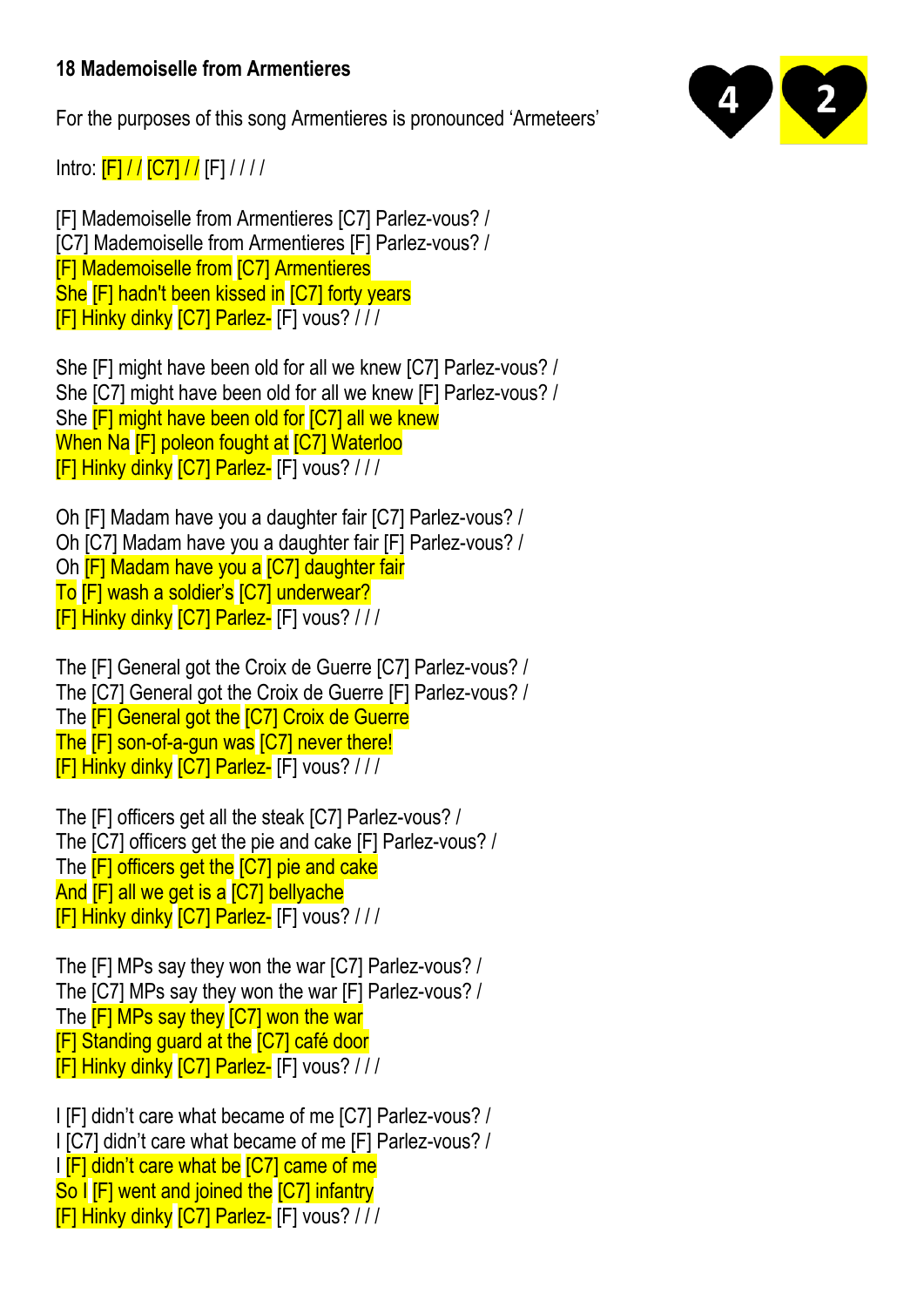They [F] say they mechanised the war [C7] Parlez-vous? / They [C7] say they mechanised the war [F] Parlez-vous? / They **F**] say they mecha **[C7]** nised the war So [F] what the heck are we [C7] fighting for? [F] Hinky dinky [C7] Parlez- [F] vous? / / /  $\overline{[F]}$  Hinky dinky  $\overline{[C7]}$  Parlez- $\overline{[F]}$  vous? /// [F] Hinky dinky [C7] Parlez- [F] vous? [C7] [F]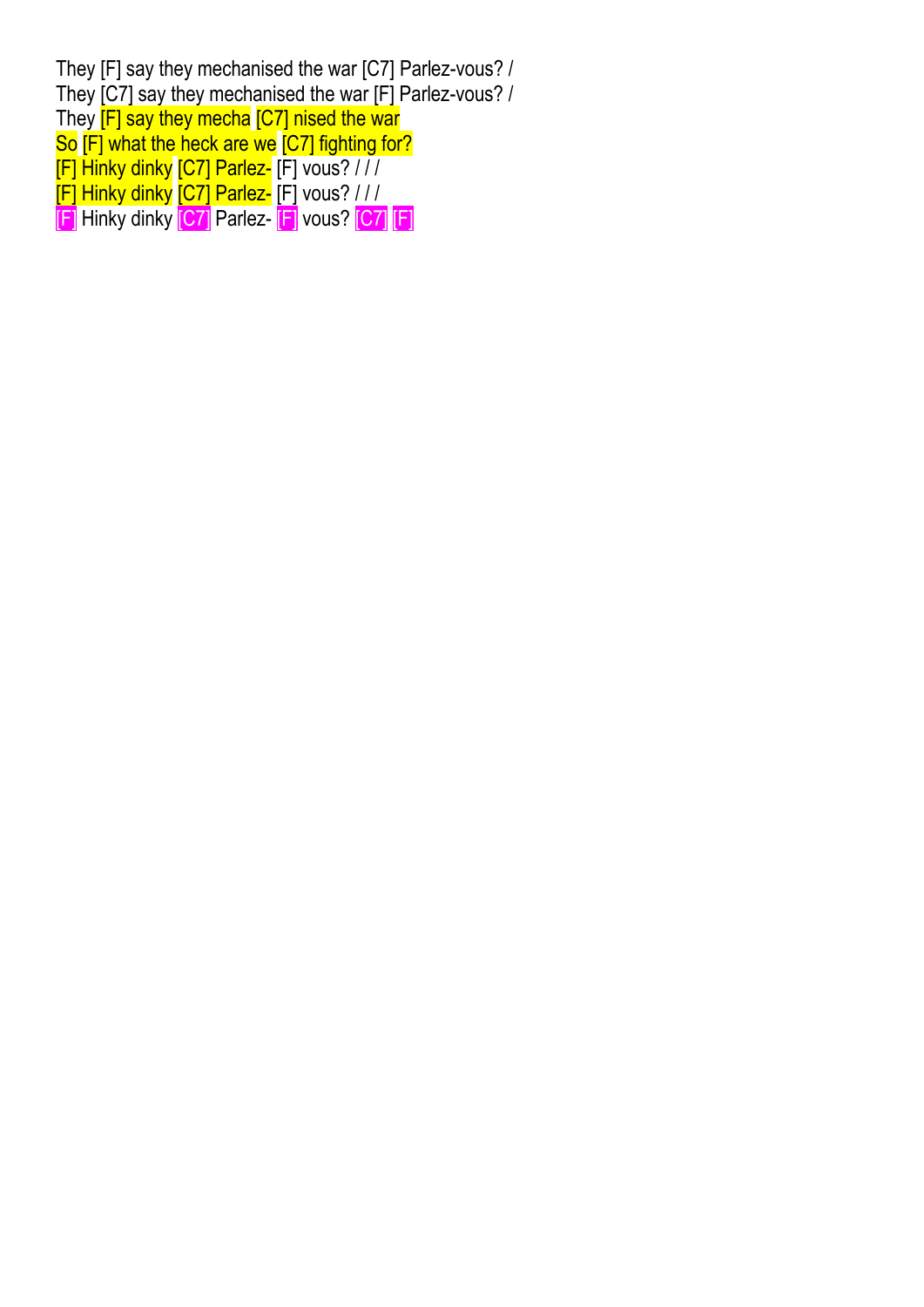#### **19 Michael Row the Boat Ashore**

Intro: [C] [F] [C] / / [G7] / / [C] / /

Michael [C] row the boat ashore / halle [F] lu / / / [C] jah / Michael [C] row the boat a[F]shore / halle  $\overline{C}$ ] lu /  $\overline{G}$ ] u /  $\overline{C}$ ] jah /

Sister [C] help to trim the sail / halle [F] lu / / / [C] jah / Sister [C] help to trim the [F] sail / halle **[C] lu / [G7] u /** [C] jah /

Michael [C] row the boat ashore / halle [F] lu / / / [C] jah / Michael [C] row the boat a[F]shore / halle  $\overline{C}$ ]  $\overline{u}$  /  $\overline{C}$ ]  $\overline{u}$  /  $\overline{C}$ ]  $\overline{a}$  h /

The river is [C] deep and the river is wide / halle [F] lu / / / [C] jah / Greener [C] pastures on the other [F] side / halle **[C] lu / [G7] u /** [C] jah /

Michael [C] row the boat ashore / halle [F] lu / / / [C] jah / Michael [C] row the boat ale Shore / halle **[C] lu / [G7] u /** [C] jah /

Jordan's [C] river is chilly and cold / halle [F] lu / / / [C] jah / Chills the [C] body but not the [F] soul / halle  $\overline{C}$ ]  $\overline{u}$   $\overline{C}$ ]  $\overline{u}$   $\overline{C}$ ]  $\overline{C}$ ]  $\overline{C}$ ]  $\overline{C}$   $\overline{C}$ 

Michael [C] row the boat ashore / halle [F] lu / / / [C] jah / Michael [C] row the boat a[F]shore / halle  $\overline{C}$ ] lu /  $\overline{G}$ <sup>7</sup>] u /  $\overline{C}$ ] iah /

Michael [C] row the boat ashore / halle [F] lu / / / [C] jah / Michael [C] row the boat a[F]shore / halle  $\overline{C}$ ] lu /  $\overline{C}$ ] u /  $\overline{C}$ ] jah / Halle [C] lu / [G7] u / [C] jah / Halle [C] lu - [G7] u - [C] jah [Csus] [C]

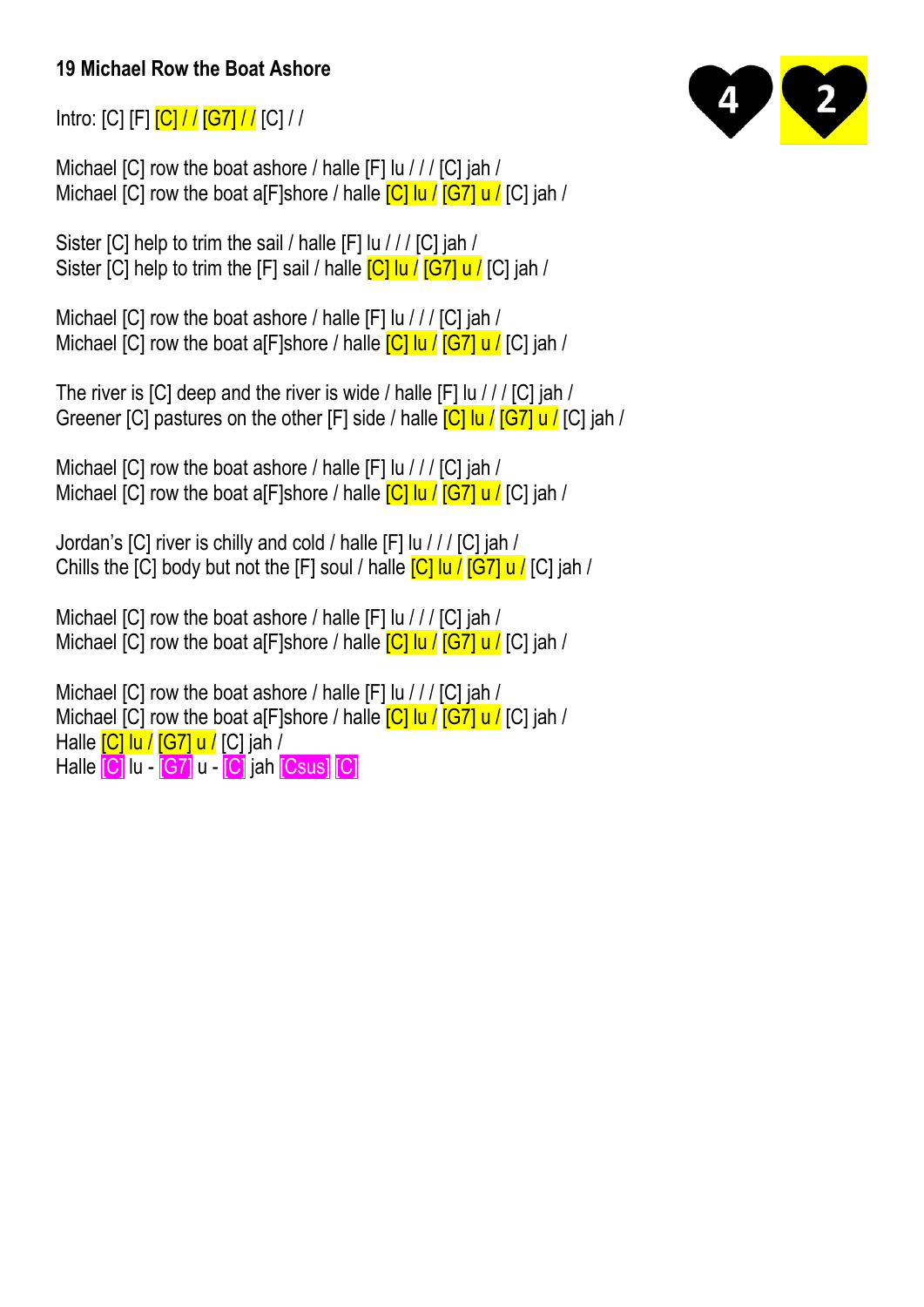## **20 My Boy Lollipop**

#### No Intro

[G7] [G7] My boy [C] Lollipop / / [F] / You make my [G7] heart go [C] giddy up / / [F] / You are as [G7] sweet as [C] candy / / [F] / You're [G7] my sugar [C] dandy / /

[F] Woah-ho [G7] My boy [C] Lollipop / / [F] / Never [G7] ever [C] leave me / / [F] / Because [G7] it would [C] grieve me / / [F] My heart [G7] told me [C] so / / / [C7] / / /

I [F] love you I love you I love you so-o [C] / But I want you to [C7] kno-ow / I [F] need you I need you I need you so / And [G7] I'll never let you **[G7]** go **[G7]** oh

My boy [C] Lollipop / / [F] / You make my [G7] heart go [C] giddy up / / [F] / You set my [G7] world on [C] fi-ya / /  $[F]/$  You are my  $[G7]$  one de [C] si-ya // [F] Oh my [G7] Lolli [C] pop / / /

[C7] / / / I [F] love you I love you I love you so-o [C] / But I want you to [C7] kno-ow / I [F] need you I need you I need you so / And [G7] I'll never let you [G7] go [G7] oh

My boy [C] Lollipop / / [F] / You make my [G7] heart go [C] giddy up / / [F] / You set my [G7] world on [C] fi-ya / / [F] / You are my [G7] one de [C] si-ya / / [F] Oh my [G7] Lolli [C] pop / / / [F] Oh my [G7] Lolli [C] pop / / / [F] My boy [G7] Lolli [C] pop / / / [C] [Csus] [C]

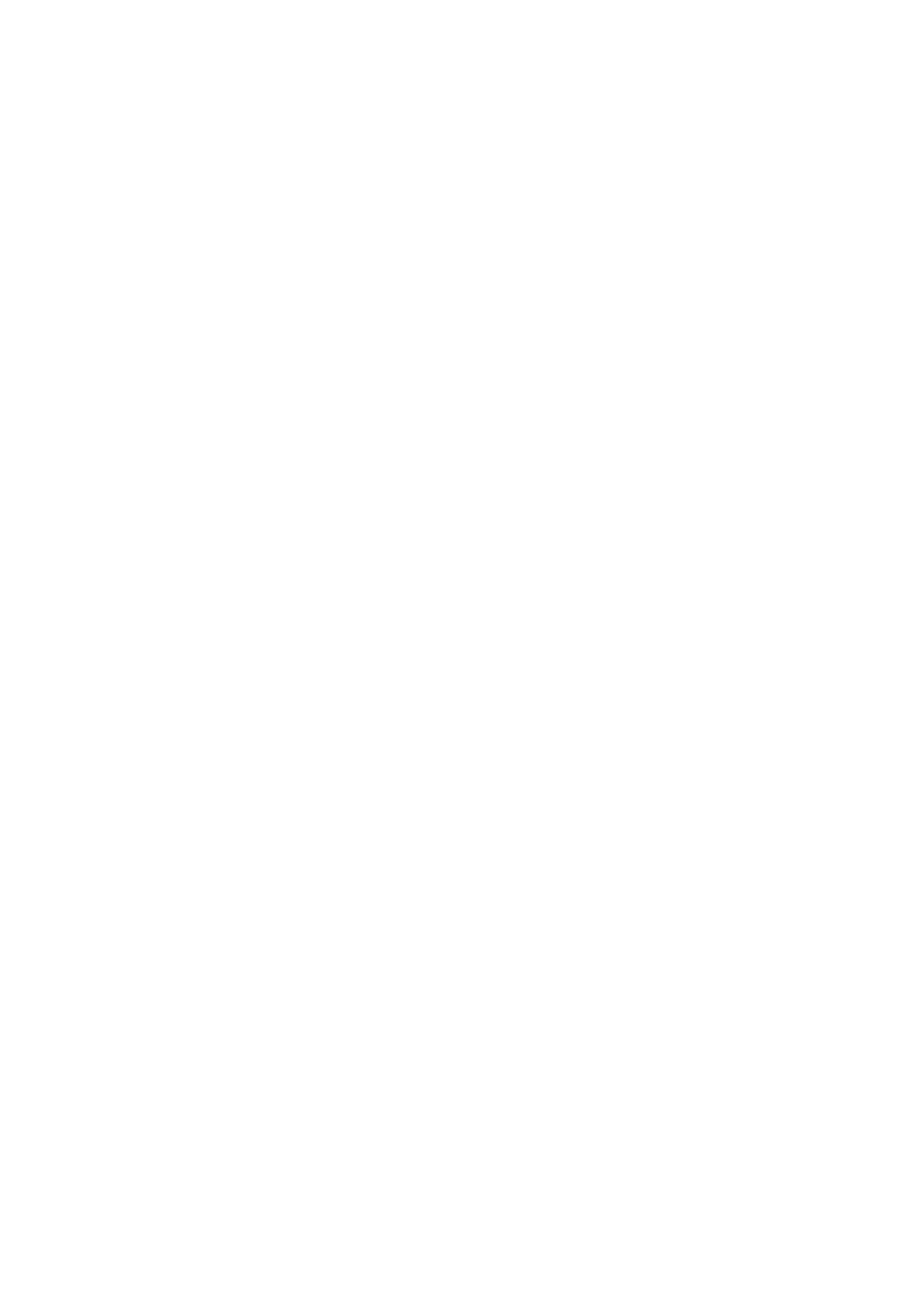#### **21 Oh! Susanna**

Intro: [C] [C]  $\frac{|C|}{|C|}$  /  $\frac{|G7|}{|G7|}$   $\frac{|C|}{|C|}$ 

Oh I [C] come from Alabama with a banjo on my [G7] knee / / I'm [C] going to Lou-siana / my  $\overline{C}$  true love  $\overline{G}$  for to  $\overline{C}$  see //

It [C] rained all night the day I left / the weather was bone [G7] dry / / The [C] sun so hot I froze to death Su **[C] sanna [G7] don't you** [C] cry ///

[F] Oh / Su / sanna / / [C] don't you cry for [G7] me / / I [C] come from Alabama with my  $\overline{C}$ ] banjo  $\overline{G7}$  on my  $\overline{C}$ ] knee ///

 $[C]$   $[C]$   $[C]$   $I$   $I$   $[G7]$   $I$   $I$   $[C]$   $I$   $I$   $I$ 

I [C] had a dream the other night when everything was [G7] still / / I [C] thought I saw Susanna she was **[C] coming [G7] down the** [C] hill //

A [C] buckwheat cake was in her mouth a tear was in her [G7] eye / / Says [C] I I'm coming from the south Su **[C] sanna [G7] don't you** [C] cry ///

[F] Oh / Su / sanna / / [C] don't you cry for [G7] me / / I [C] come from Alabama with my [C] banjo [G7] on my [C] knee / / /

 $[C]$   $[C]$   $[C]$   $I$   $I$   $[G7]$   $I$   $I$   $[C]$   $I$   $I$   $I$ 

I [C] soon will be in New Orleans and then I'll look a[G7]round / / And [C] when I find Susanna / I'll **[C] fall u [G7] pon the** [C] ground / /

But [C] if I do not find her / this boy will surely [G7] die / / And [C] when I'm dead and buried / Su **[C] sanna [G7] don't you** [C] cry / / /

[F] Oh / Su / sanna / / [C] don't you cry for [G7] me / / I [C] come from Alabama with my **[C] banjo [G7] on my** [C] knee ///

[F] Oh / Su / sanna / / [C] don't you cry for [G7] me / / I ICI come from Alabama with my [C] banjo [G7] on my [C] knee / With my **[C] banjo [G7] on my** [C] knee / With my **[C]** banjo **[G7]** on my **[C]** knee **[Csus] [C]** 

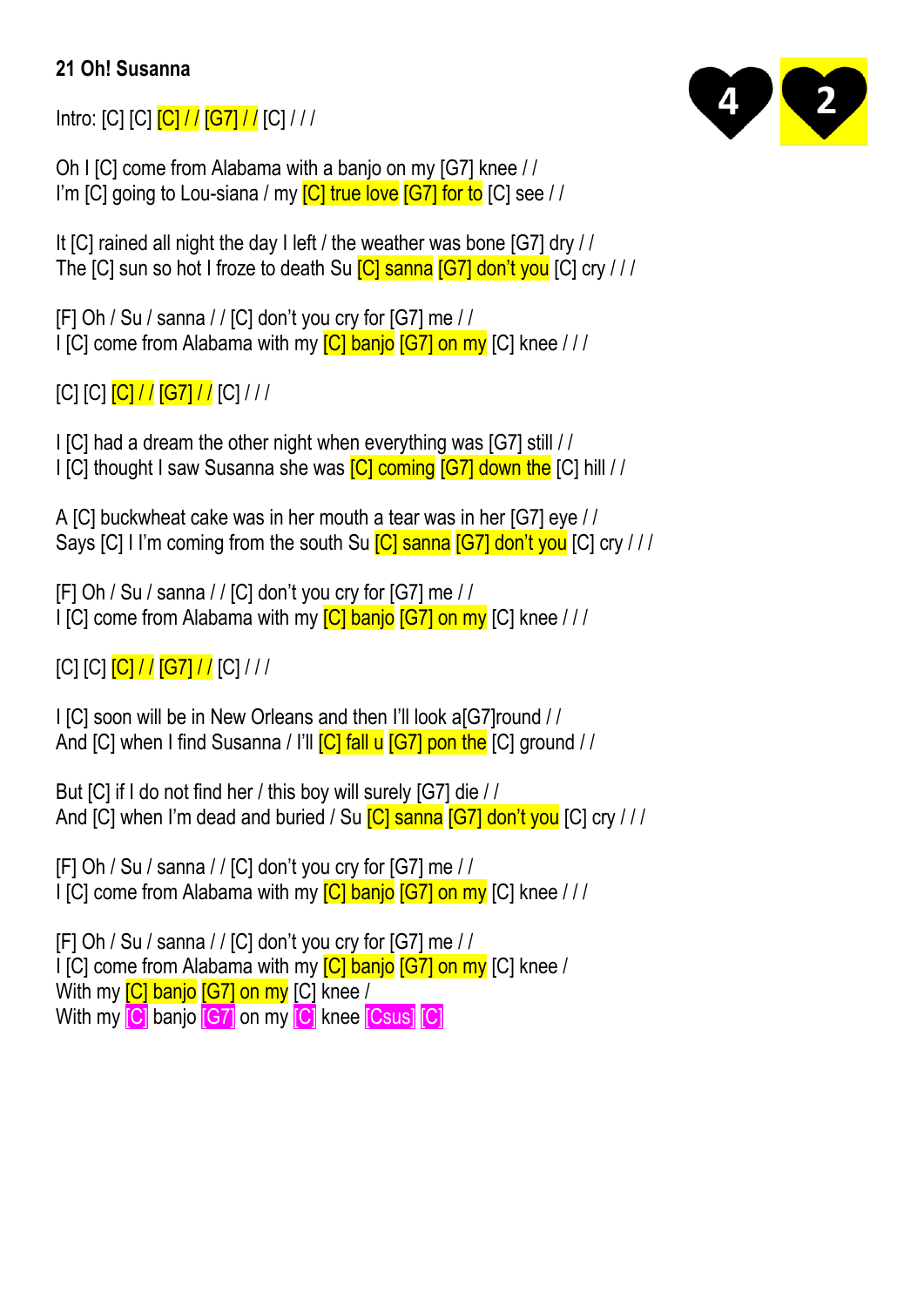## **22 Peggy Sue/Oh Boy Medley**

No Intro

**[C]** If you knew **[F]** Peggy Sue [C] Then you'd [F] know why [C] I feel blue About [F] Peggy / / / 'bout Peggy [C] Sue / [F] / / [C] / / / Oh well I [G7] love you gal Yes I [F] love you Peggy **[C] Sue / [F] / / [C] / / [G7] / /** 

[C] Peggy Sue [F] Peggy Sue **[C] Oh how [F] my heart** [C] yearns for you Oh [F] Peggy / / / my Peggy [C] Sue / [F] / / [C] / / / Oh well I [G7] love you gal Yes I [F] love you Peggy **[C] Sue / [F] / / [C] / / [G7] / /** 

**ICI Peggy Sue Peggy Sue** [F] Pretty pretty pretty pretty [C] Peggy Sue Oh my [F] Peggy / / / my Peggy [C] Sue / [F] / / [C] / / / Oh well I [G7] love you gal And I [F] need you Peggy **[C] Sue / [F] / / [C] / / [G7] / /** 

**[C] I love you <b>[F]** Peggy Sue **[C] With a [F] love so** [C] rare and true Oh [F] Peggy / / / my Peggy **[C] Sue / [F] / /** [C] / / / Oh well I [G7] love you gal Yes I [F] want you Peggy **[C] Sue / [F] / /** [C] / / / Oh well I [G7] love you gal Yes I [F] want you Peggy [C] Sue / [F] / /  $|C|$  / /  $\sqrt{C}$  Oh well  $|\overline{C}$  love you gal Yes I **F** want you Peggy [C] Sue /// **[C]** [X] [X] [X]

**[C]** All of my love **[C]** all of my kissin' [C] You don't know what [C7] you've been a-missin' Oh [F] boy / / when you're with me oh [C] boy / / The world will see that [G7] you / / were [F] meant / / for [C] me / / / [C]

**[C]** All of my life **[C]** I've been a-waitin' To[C]night there'll be no [C7] / hesitatin' Oh [F] boy / / when you're with me oh [C] boy / / The world will see that [G7] you / / were [F] meant / / for [C] me / / / [C]

[G7] Stars appear and shadows fallin'

[C] / You can hear my heart a-callin'

And a [F] little bit of lovin' makes everything right

[G7] I'm gonna see my [G7] baby tonight

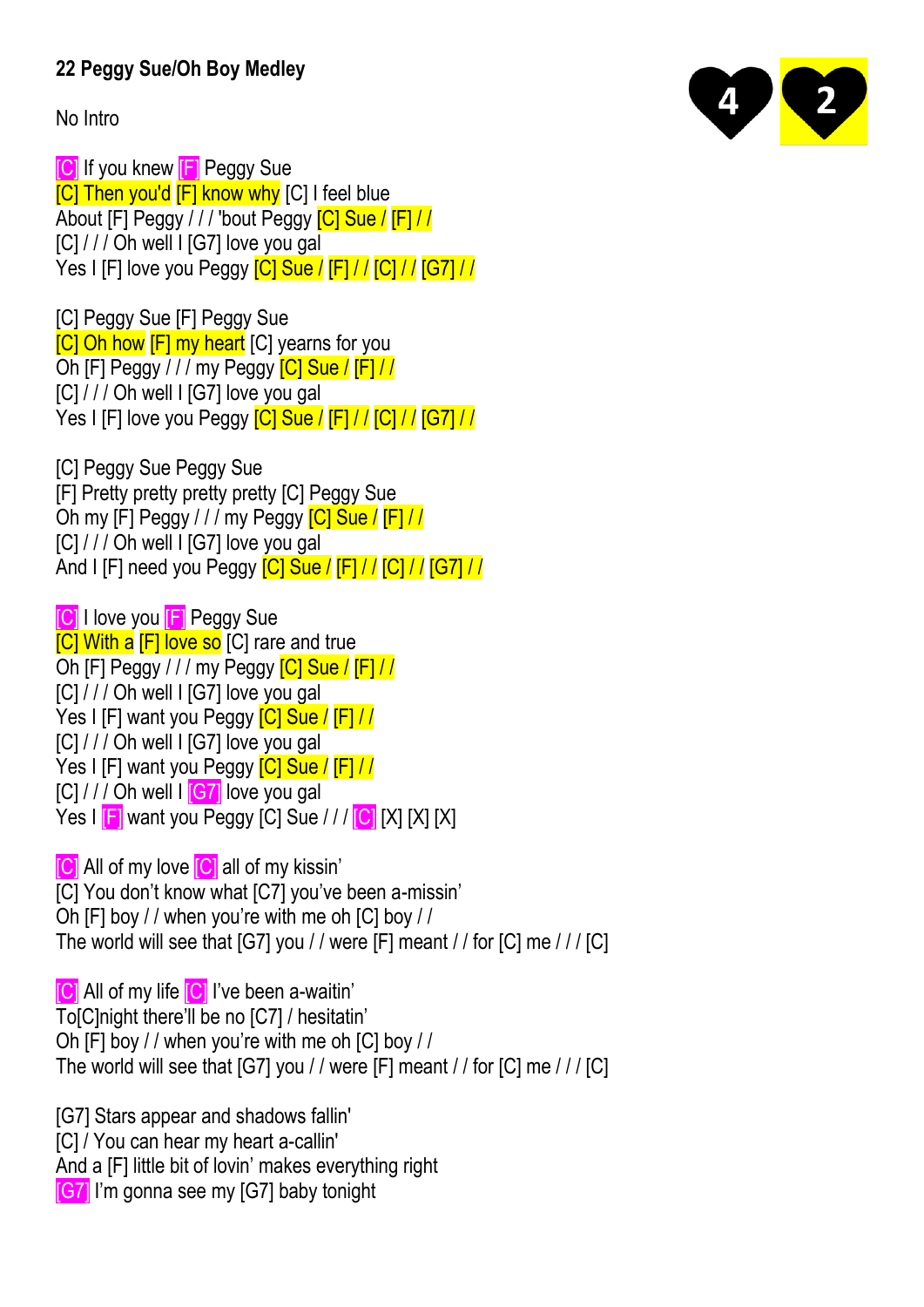[C] All of my love [C] all of my kissin'

[C] You don't know what [C7] you've been a-missin'

Oh [F] boy / / when you're with me oh [C] boy / /

The world will see that [G7] you / / were [F] meant / / for [C] me / / /

[C] / / / That [G7] you / / were [F] meant / / for [C] me / / /

 $[C]$  / / / That  $[G7]$  you  $[X]$   $[X]$  were  $[F]$  meant  $[X]$   $[X]$  for  $[C]$  me / / /  $[C]$   $[C$ sus]  $[C]$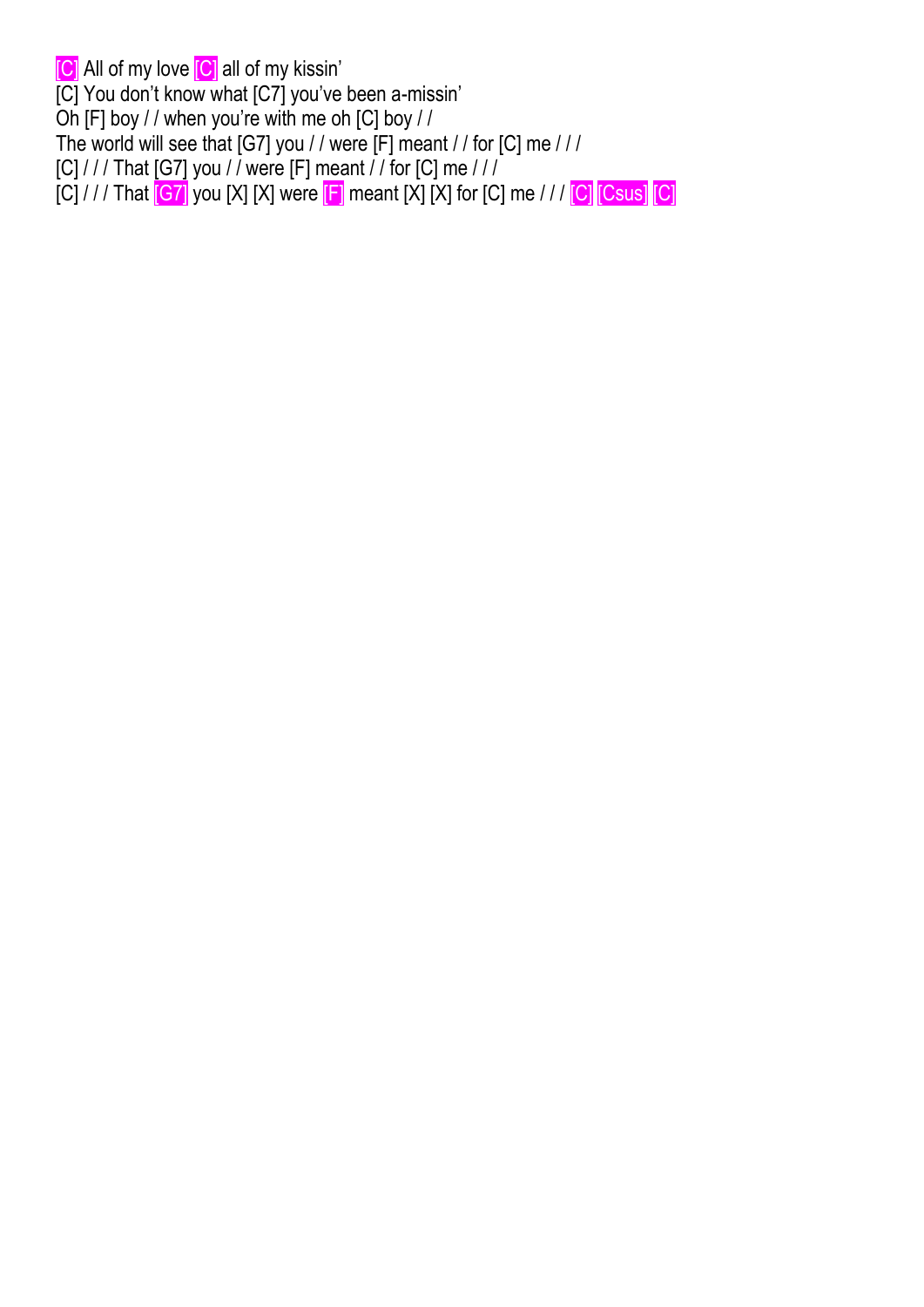#### **23 Pick a Bale o' Cotton**

Intro: [C] / / / / **[F] / / [G7] / /** [C] / / / / **[G7] / / [C] /** 

\*Gonna [C] jump down turn around [F] pick a bale o' [G7] cotton Gonna [C] jump down turn around [G7] pick a bale a [C] day Gonna [C] jump down turn around [F] pick a bale o' [G7] cotton Gonna [C] jump down turn around [G7] pick a bale a [C] day /

[C] Oh lawdy **[F] pick a bale o' [G7] cotton /** 

[C] Oh lawdy **[G7] pick a bale a [C] day /** 

[C] Oh lawdy [F] pick a bale o' [G7] cotton /

[C] Oh lawdy **[G7] pick a bale a [C] day /** 

[C] Me and my partner can [F] pick a bale o' [G7] cotton /

[C] Me and my partner can **[G7] pick a bale a [C] day /** 

[C] Me and my partner can [F] pick a bale o' [G7] cotton /

[C] Me and my partner can **[G7] pick a bale a [C] day /** 

[C] Oh lawdy **[F] pick a bale o' [G7] cotton /** 

[C] Oh lawdy **[G7] pick a bale a [C] day /** 

[C] Oh lawdy **[F] pick a bale o' [G7] cotton /** 

[C] Oh lawdy **[G7] pick a bale a [C] day** 

Gonna [C] pick-a pick-a pick-a pick-a [F] pick a bale o' [G7] cotton Gonna [C] pick-a pick-a pick-a pick-a [G7] pick a bale a [C] day Gonna [C] pick-a pick-a pick-a pick-a [F] pick a bale o' [G7] cotton We're gonna [C] jump down turn around [G7] pick a bale a [C] day /

[C] Oh lawdy **[F] pick a bale o' [G7] cotton /** 

[C] Oh lawdy **[G7] pick a bale a [C] day /** 

[C] Oh lawdy [F] pick a bale o' [G7] cotton /

FIRST TIME ONLY: [C] Oh lawdy **[G7] pick a bale a [C] day** 

REPEAT AT A FASTER SPEED FROM\*

TO FINISH:

[C] Oh lawdy **[G7] pick a bale a [C] day /** 

[C] Oh lawdy **[G7] pick a bale a [C] day /** 

**[C]** Oh lawdy **[G7] pick a bale a [C]** day

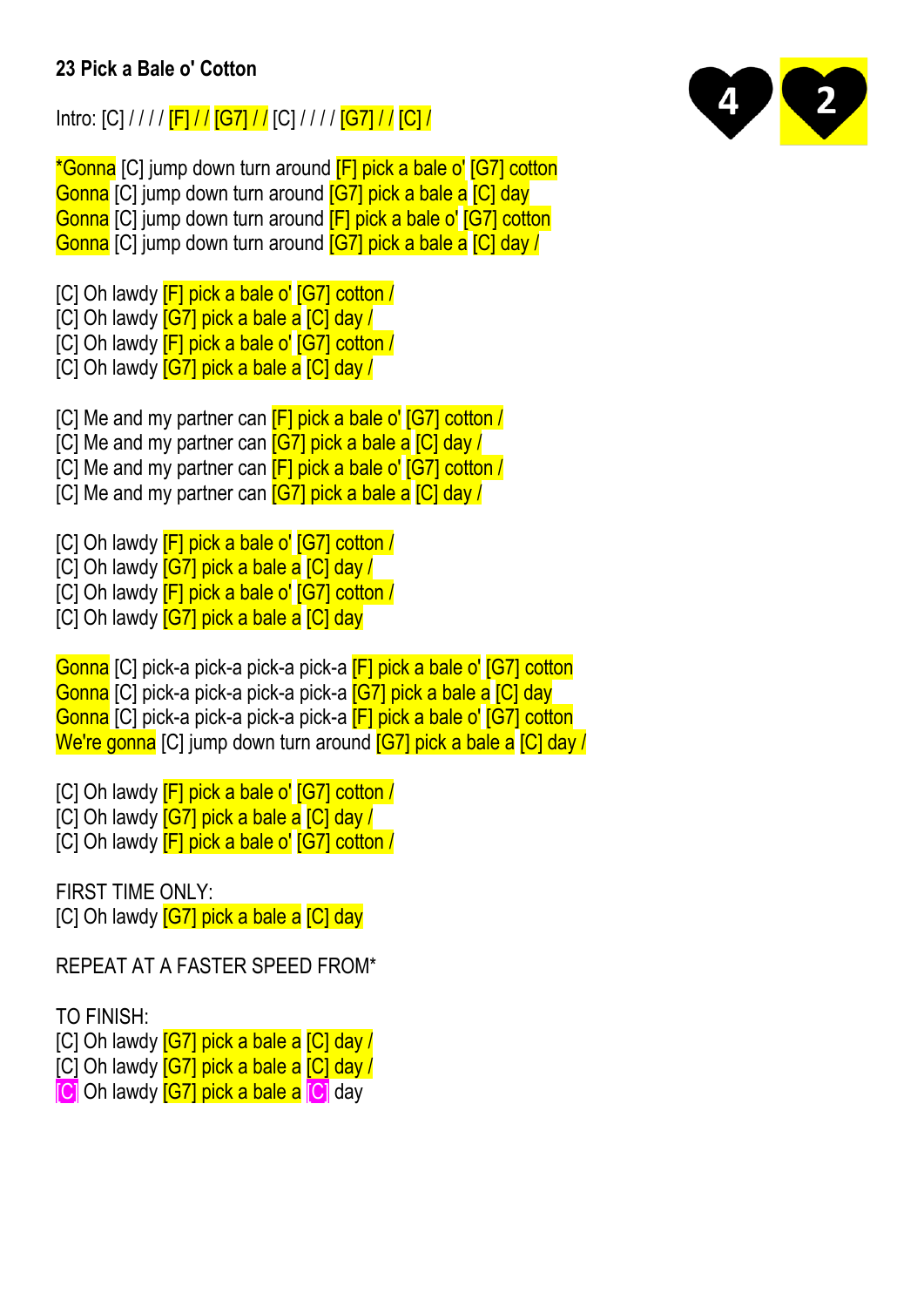# **24 Polly Wolly Doodle**

Intro: [F] [F] [C] [F] / / /



Oh I [F] went down South for to see my gal sing Polly Wolly Doodle all the [C] day / / My [C] Sal she is a saucy gal sing Polly Wolly Doodle all the [F] day / /

Fare thee [F] well / / fare thee well / / fare thee well my fairy [C] fay / / For I'm [C] off to Lou'siana for to see my Susyanna sing Polly Wolly Doodle all the [F] day / / Fare thee [F] well / / fare thee well / / fare thee well my fairy [C] fay / / For I'm [C] off to Lou'siana for to see my Susyanna sing Polly Wolly Doodle all the [F] day / / /

[F] [F] [C] [F] / / /

Oh my [F] Sal she is a maiden fair sing Polly Wolly Doodle all the [C] day / / With [C] laughing eyes and curly hair sing Polly Wolly Doodle all the [F] day //

Fare thee [F] well / / fare thee well / / fare thee well my fairy [C] fay / / For I'm [C] off to Lou'siana for to see my Susyanna sing Polly Wolly Doodle all the [F] day / / Fare thee [F] well / / fare thee well / / fare thee well my fairy [C] fay / / For I'm [C] off to Lou'siana for to see my Susyanna sing Polly Wolly Doodle all the [F] day / / /

# [F] [F] [C] [F] / / /

Oh a [F] grasshopper sitting on the railroad track sing Polly Wolly Doodle all the [C] day / / A [C] pickin' his teeth with a carpet tack sing Polly Wolly Doodle all the [F] day / /

Fare thee [F] well / / fare thee well / / fare thee well my fairy [C] fay / / For I'm [C] off to Lou'siana for to see my Susyanna sing Polly Wolly Doodle all the [F] day / / Fare thee [F] well / / fare thee well / / fare thee well my fairy [C] fay / / For I'm [C] off to Lou'siana for to see my Susyanna sing Polly Wolly Doodle all the [F] day / / Sing [C] Polly Wolly Doodle all the [F] day / / sing **[C]** Polly Wolly Doodle all the **[F]** day **[C] [F]**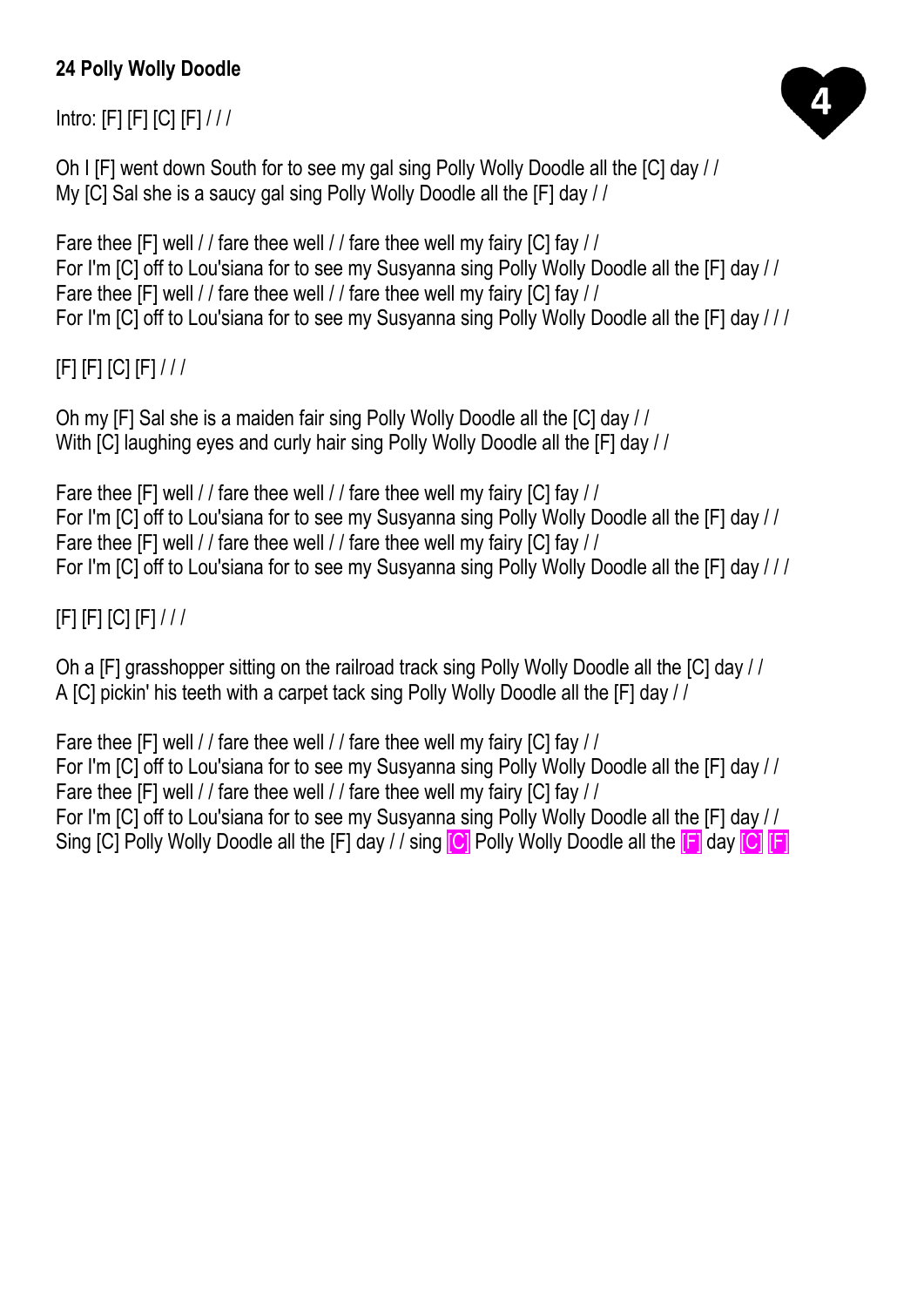## **25 Pretty Flamingo**

Intro: [C] / / [F] / / [C] / / [G7] / / [C] / / [F] / / [C] / /

[G7] On our [C] block / [F] all of the [C] guys /

[F] Call her flami [C] i-in-go /

[F] Cause her [G7] hair glows [C] like the sun /

[F] And her [G7] eyes can [C] light the [F] sky / [C] / /

[G7] When she [C] walks / [F] she moves so [C] fine / [F] Like a flami [C] i-in-go / [F] Crimson [G7] dress that [C] clings so tight / She's [F] out of [G7] reach and [C] out of [F] sight /

[C] / When [C7] she walks [F] by / / / She [G7] brightens up / the [C] neighbourhood / [C] / Oh [C7] every [F] guy / / / would [G7] make her his / If **[C]** he just could if **[G7]** she just would [X]

[X] [X] Some sweet [C] day / [F] I'll make her [C] mine / [F] Pretty flami [C] i-in-go / Then [F] every [G7] guy will [C] envy me / Cause [F] para[G7]dise is [C] where I'll [F] be /

[C] / When [C7] she walks [F] by / / / She [G7] brightens up / the [C] neighbourhood / [C] / Oh [C7] every [F] guy / / / would [G7] make her his / If **[C]** he just could if **[G7]** she just would [X]

[X] [X] Some sweet [C] day / [F] I'll make her [C] mine / [F] Pretty flami [C] i-in-go / Then [F] every [G7] guy will [C] envy me / Cause [F] para[G7]dise is [C] where I'll [F] be / [C] / /

[G7] Sha la [C] Laa / [F] La la la [C] Laa / [F] Pretty flami [C] i-in-go / [G7] / / Sha la [C] Laa / [F] La la la [C] Laa / [F] Pretty flami [C] i-in-go / [G7] / / Sha la [C] Laa / [F] La la la [C] Laa / [F] Pretty flami [C] i-in-go / [C] [Csus] [C]

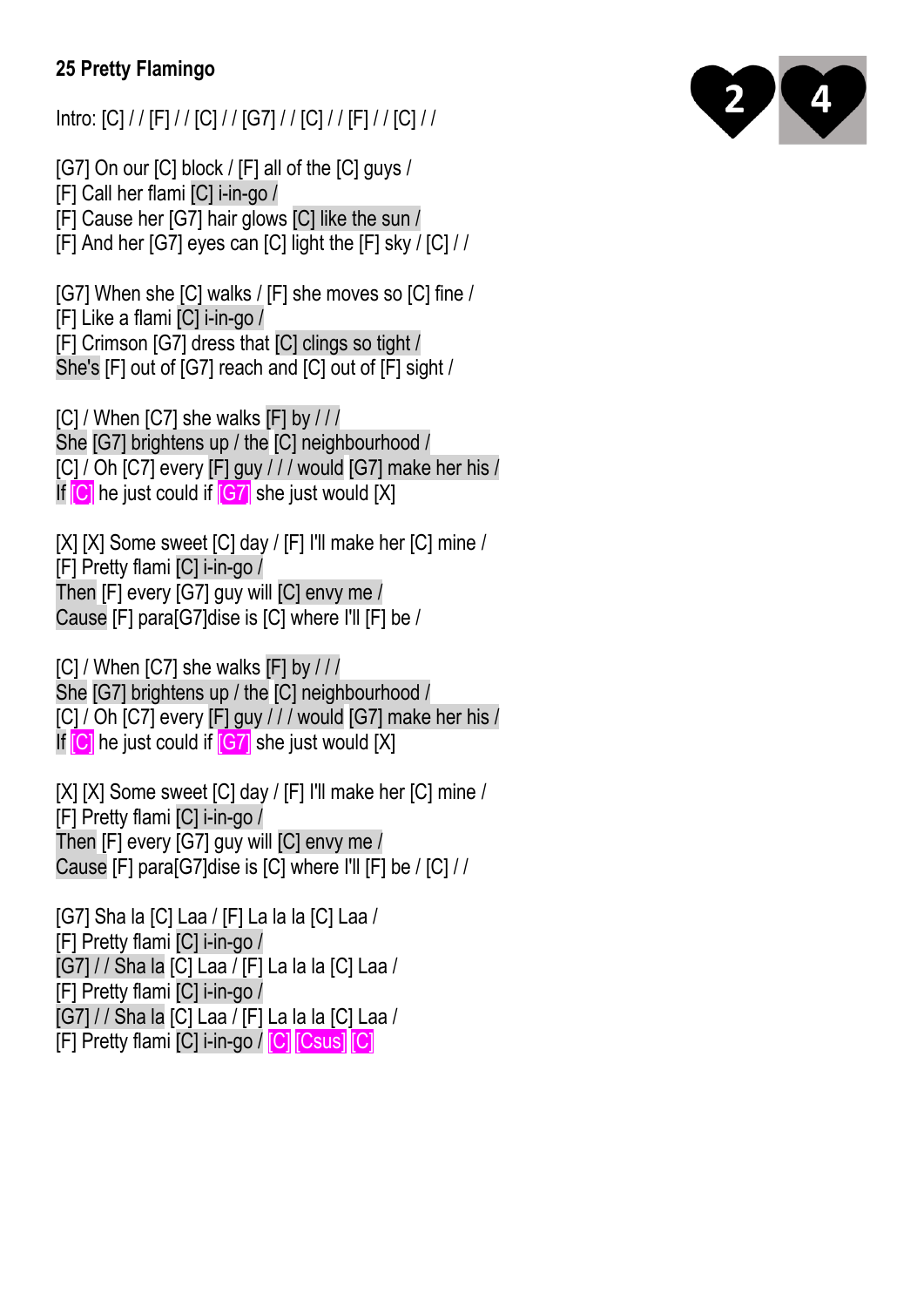## **26 Rock My Soul**

Intro:

# [C] [C] [G7] [G7] [C] [C] [G7] [C]

[C] Rock-a my soul in the bosom of Abraham [G7] Rock-a my soul in the bosom of Abraham [C] Rock-a my soul in the bosom of Abraham [G7] / Oh rock-a my [C] soul! / / /

[C] So high can't get over it [G7] So low can't get under it [C] So wide can't get 'round it [G7] / Oh rock-a my [C] soul! / / /

[C] Rock-a my soul in the bosom of Abraham [G7] Rock-a my soul in the bosom of Abraham [C] Rock-a my soul in the bosom of Abraham [G7] / Oh rock-a my [C] soul! / / /

[C] Rock-a my soul [C] [G7] Rock-a my soul [G7] [C] Rock-a my soul [C] [G7] / Oh rock-a my [C] soul! / / /

[C] Rock-a my soul in the bosom of Abraham [G7] Rock-a my soul in the bosom of Abraham [C] Rock-a my soul in the bosom of Abraham [G7] / Oh rock-a my [C] soul! / / /

[C] Rock-a my soul in the bosom of Abraham [G7] Rock-a my soul in the bosom of Abraham [C] Rock-a my soul in the bosom of Abraham [G7] / Oh rock-a my [C] soul! / / / [G7] / Oh rock-a my [C] soul! / / / **[G7] Oh rock-a my [C] soul! [Csus] [C]** 

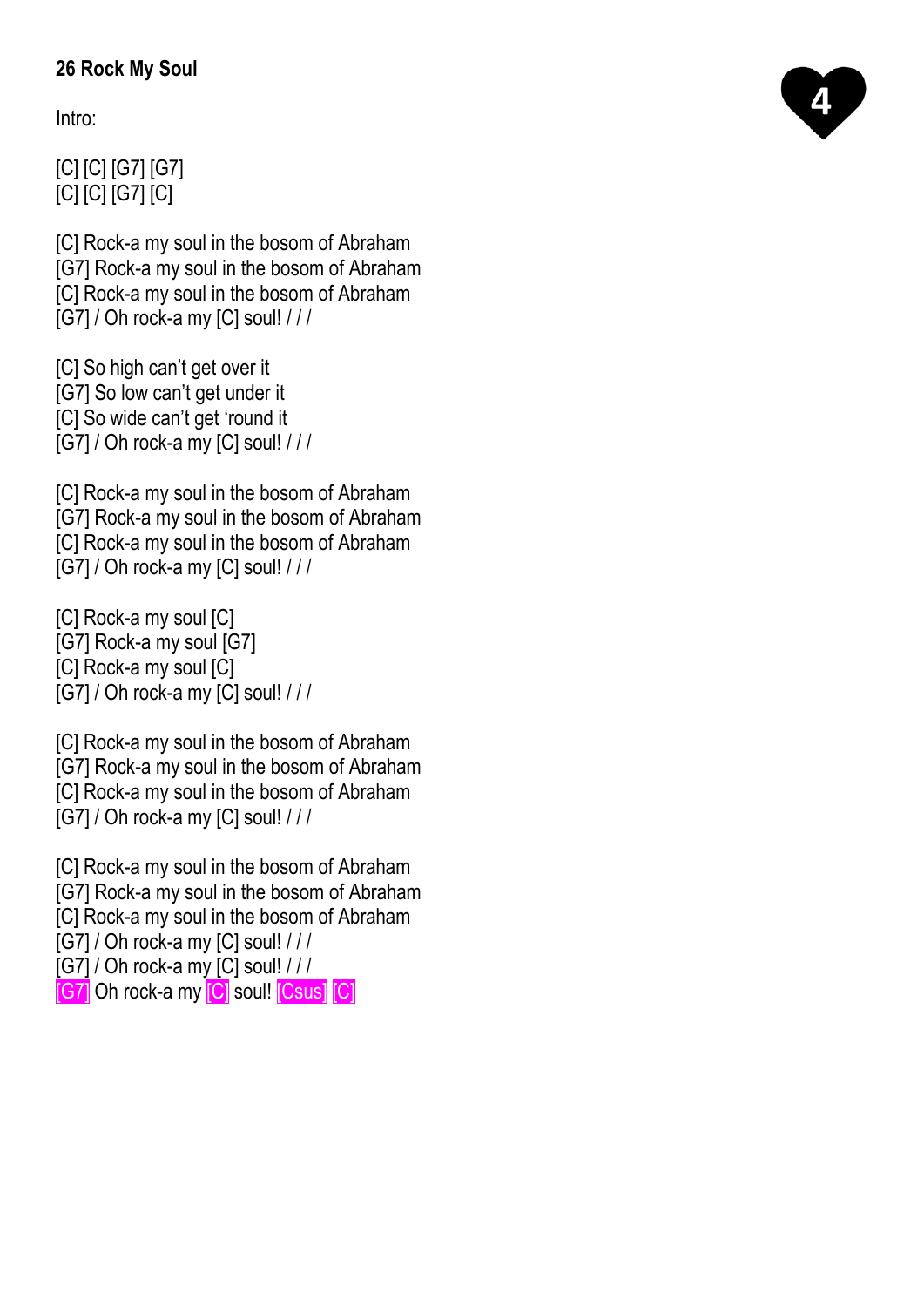#### **27 Rock Around the Clock**

No Intro



[C] One two three o'clock four o'clock rock ([C] UD) [C] Five six seven o'clock eight o'clock rock ([C] UD) [C] Nine ten eleven o'clock twelve o'clock rock We're gonna rock [G7] around [G7] the clock [G7] \*tonight

Put your [C] glad rags on and join me hon' / We'll [C] have some fun when the [C7] clock strikes one We're gonna [F] rock around the clock tonight We're gonna [C] rock rock rock 'til broad daylight We're gonna [G7] rock gonna rock a[F]round the clock to[C]night / / /

[C] / / / When the clock strikes two and three and four If the [C] band slows down we'll [C7] yell for more We're gonna [F] rock around the clock tonight We're gonna [C] rock rock rock 'til broad daylight We're gonna [G7] rock gonna rock a[F]round the clock to[C]night /// [C]

[C] [C] [C] [C7] [F] [F] [C] [C] [G7] [F] [C]

[C] / / / When the chimes ring five and six and seven [C] We'll be right in [C7] seventh heav'n We're gonna [F] rock around the clock tonight We're gonna [C] rock rock rock 'til broad daylight We're gonna [G7] rock gonna rock a[F]round the clock to[C]night ///

[C] / / / When it's eight nine ten eleven too I'll be [C] going strong and [C7] so will you We're gonna [F] rock around the clock tonight We're gonna [C] rock rock rock 'til broad daylight We're gonna [G7] rock gonna rock alfeiround the clock to Clnight /// [C]

[C] [C] [C] [C7] [F] [F] [C] [C] [G7] [F] [C]

[C] / / / When the clock strikes twelve we'll cool off then Start [C] rockin' around the [C7] clock again We're gonna [F] rock around the clock tonight We're gonna [C] rock rock rock 'til broad daylight We're gonna [G7] rock gonna rock a[F] round the clock to **[C] night / [F] / / [C] Csus]** [C]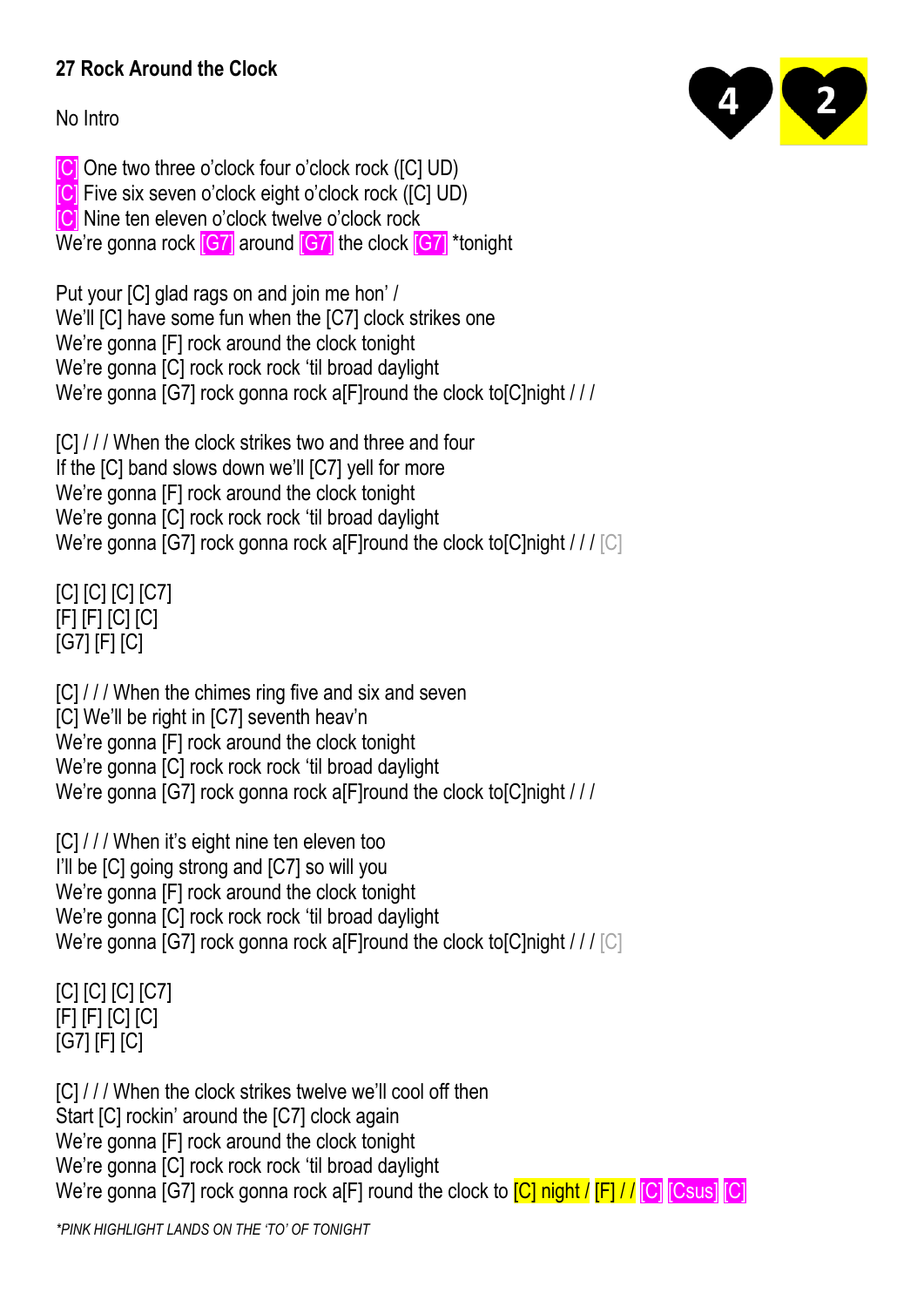#### **28 Row Row Row Your Boat**

Intro: [C] [C] [C] [G7] / / [C] / /

[C] Row row row your boat Gently down the stream Merrily merrily merrily merrily [G7] Life is but a [C] dream /

[C] Row row row your boat Gently down the stream If you see a crocodile [G7] Don't forget to [C] scream! /

[C] Row row row your boat Gently to the shore If you see a tiger there [G7] Don't forget to [C] roar! /

[C] [C] [C] [G7] / / [C] / /

[C] Row row row your boat Gently down the creek If you see a little mouse [G7] Don't forget to [C] squeak! /

[C] Row row row your boat Gently down the stream Merrily merrily merrily merrily [G7] Life is but a [C] dream / [C] Merrily merrily merrily merrily [G7] Life is but a [C] dream / **[C]** Merrily merrily merrily merrily **[G7]** Life is but a **[C]** dream

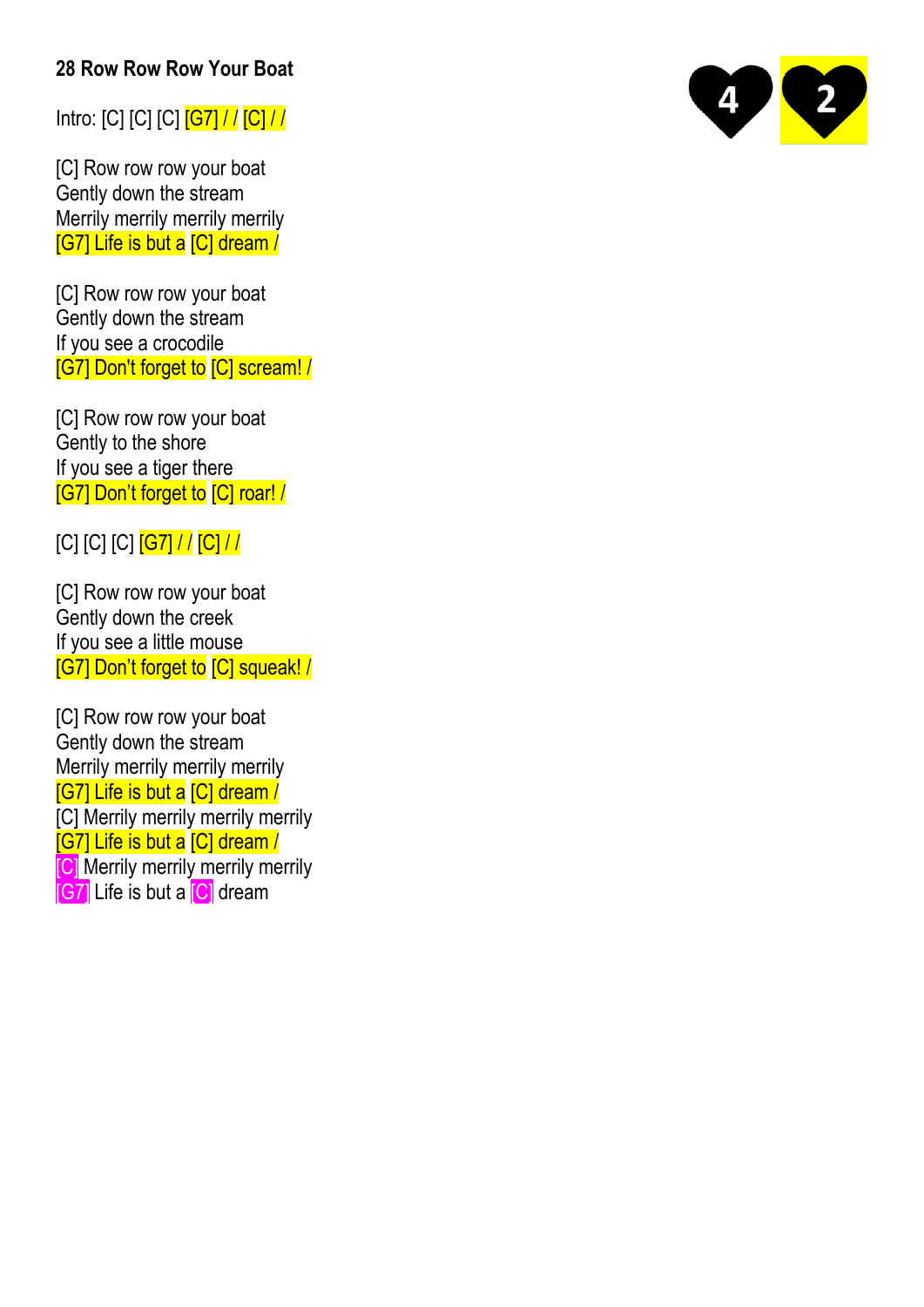#### **29 Runaround Sue**

No Intro

**TC** Here's my story it's sad but true

**TAm** About a girl that I once knew

**TF** She took my love and she ran around

**TG7** With every single guy in town (Wait) 1 2 3 4

[C] Hey / hey / / woh oh oh oh oh [Am] hey / hey / / woh oh oh oh oh [F] Hey / hey / / woh oh oh oh oh [G7] hey / / / [G7]

[C] Hey / hey / / woh oh oh oh oh [Am] hey hey / / woh oh oh oh oh [F] Hey / hey / / woh oh oh oh oh  $[G7]$  hey [X] [X]  $[X]$  Ahhhhhhhh (Over 4 beats)

[C] / I should have known it from the very start / [Am] / This girl would leave me with a broken heart / [F] / Now listen people what I'm telling you / **[G7]** Keep away from Run-around Sue

[C] Her amazing lips and the smile on her face / The [Am] touch of her hand and this girl's warm embrace / [F] / If you don't want to cry like I do / **[G7]** Keep away from Run-around Sue

[C] Hey / hey / / woh oh oh oh oh [Am] hey / hey / / woh oh oh oh oh oh [F] Hey / hey // woh oh oh oh oh [G7] hey /// [G7]

[C] Hey / hey / / woh oh oh oh oh [Am] hey hey / / woh oh oh oh oh [F] Hey / hey / / woh oh oh oh oh  $\overline{G7}$  hey [X] [X] [X] Ahhhhhhhh (Over 4 beats)

She [F] likes to travel around / / She'll [C] love you then she'll put you down / / / Now [F] people let me put you wi-ise / / **[G7]** She goes (1 2) out with other guys

And the [C] moral of the story from the guy who knows / [Am] / I've been in love and my love still grows / [F] / Ask any fool that she ever knew they'll say / **[G7]** Keep away from Runaround Sue

[C] Hey / hey / / woh oh oh oh oh [Am] hey / hey / / woh oh oh oh oh oh [F] Hey / hey / / woh oh oh oh oh [G7] hey / / / [G7]

[C] Hey / hey / / woh oh oh oh oh [Am] hey hey / / woh oh oh oh oh oh [F] Hey / hey / / woh oh oh oh oh  $\overline{G7}$  hey [X] [X] [X] Ahhhhhhhh (Over 4 beats)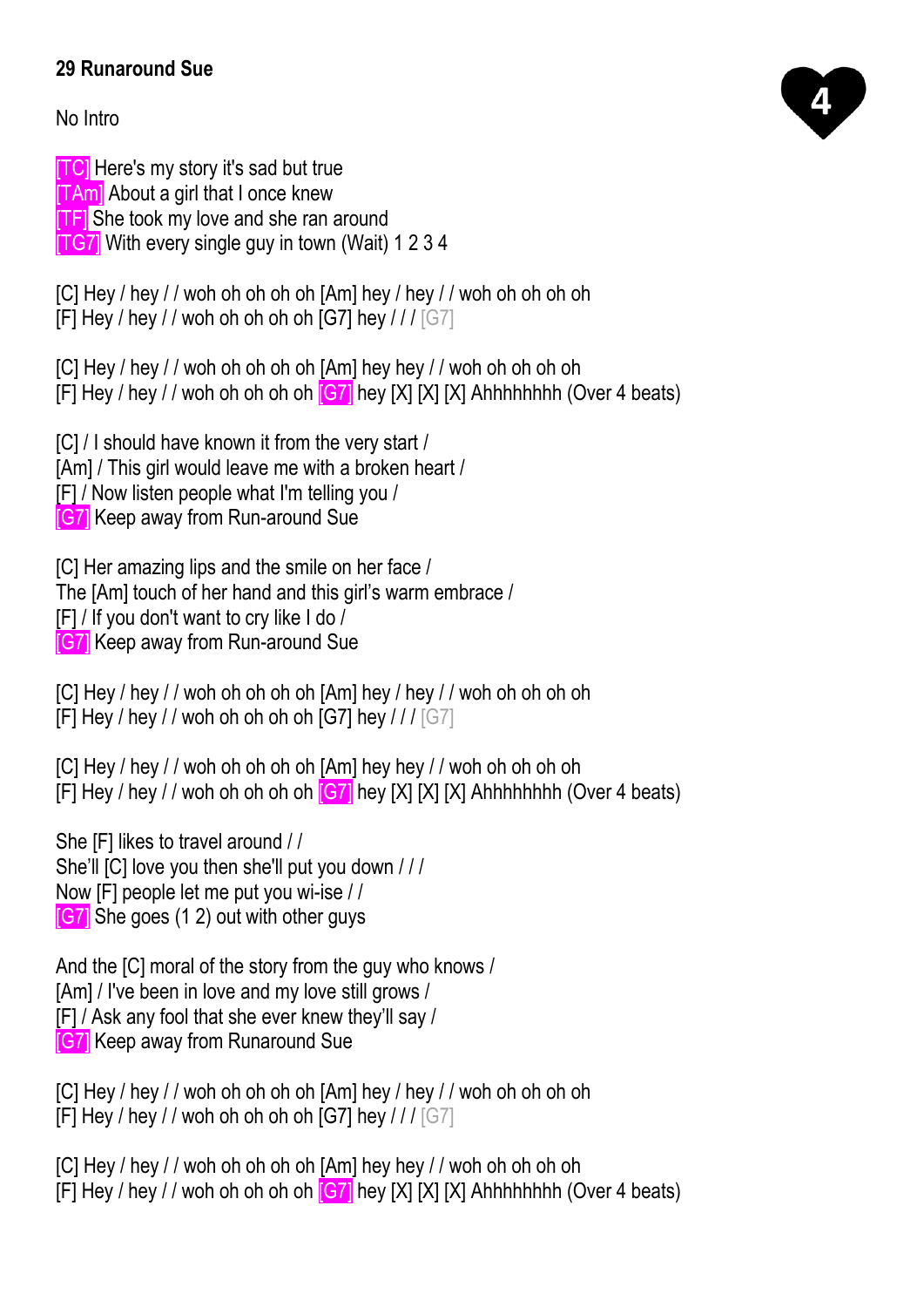She [F] likes to travel around / / She'll [C] love you then she'll put you down / / / Now [F] people let me put you wi-ise / / **[G7]** She goes (1 2) out with other guys

[C] / I should have known it from the very start / [Am] / This girl would leave me with a broken heart / [F] / Now listen people what I'm telling you / **[G7]** Keep away from Runaround Sue

[C] Hey / hey / / woh oh oh oh oh [Am] hey / hey / / woh oh oh oh oh oh [F] Hey / hey / / woh oh oh oh oh [G7] hey / / /  $[G7]$ 

[C] Hey / hey / / woh oh oh oh oh [Am] hey hey / / woh oh oh oh oh oh [F] Hey / hey / / woh oh oh oh oh  $[G7]$  hey [X] [X] [X] Ahhhhhhhh (Over 4 beats)  $[G]$  Hey!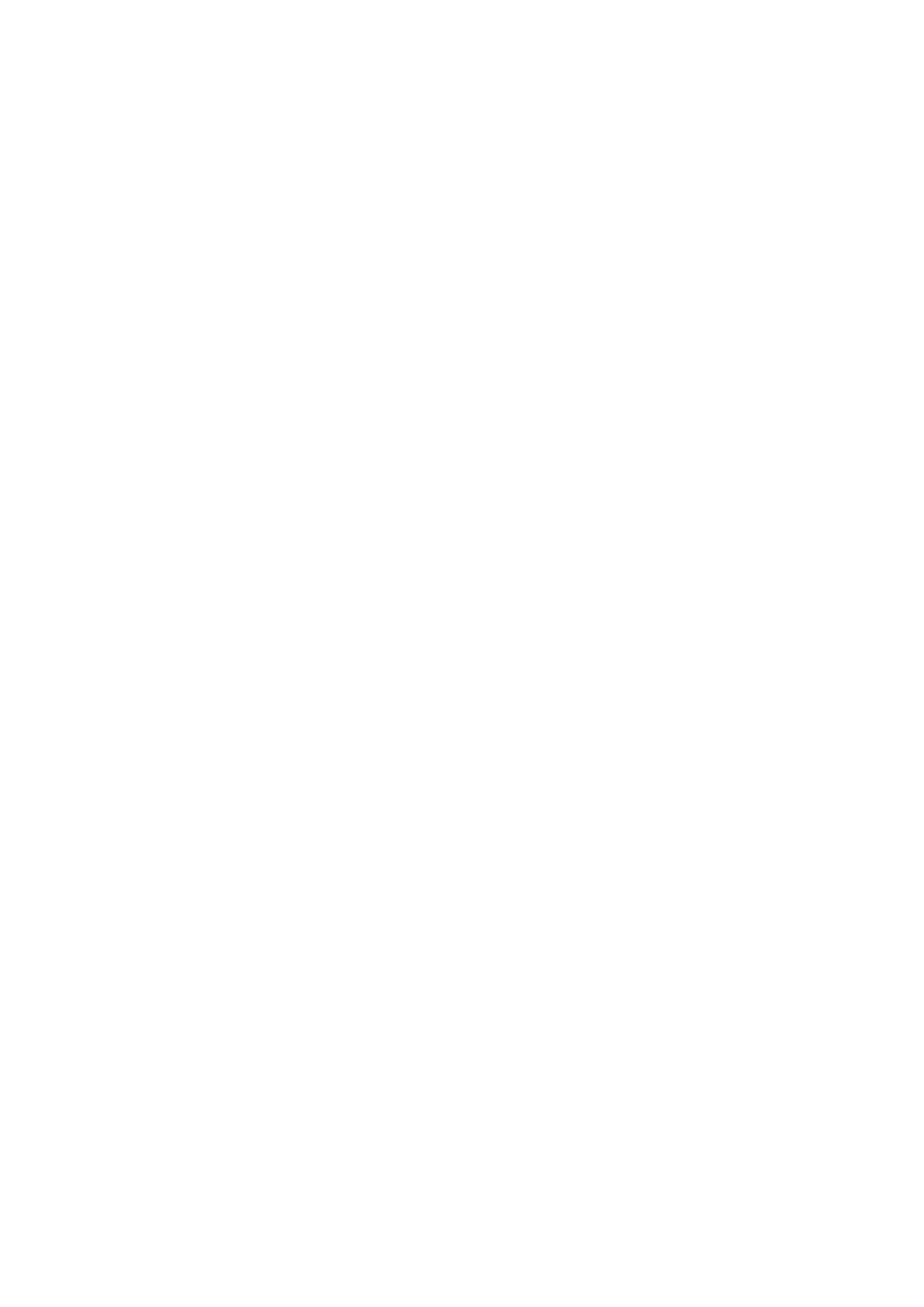#### **30 Save The Last Dance for Me**

Intro: [C] [C] [C] [C] / / /

You can [C] dance / / ev'ry dance with the guy / Who gives you the eye let him [G7] hold you tight / [G7] / / / You can [G7] smile / / ev'ry smile for the man / Who held your hand 'neath the [C] pale moonlight /

[C7] / But don't for[F]get who's taking you home / And in whose arms you're [C] gonna be / [C] / / / So [G7] darlin' save the last dance for [C] me / / /

[C] / / / Oh I know / / that the music is fine Like sparkling wine go and [G7] have your fun / [G7] / / / Laugh and [G7] sing / / but while we're apart Don't give your heart to [C] anyone /

[C7] / But don't for[F]get who's taking you home / And in whose arms you're [C] gonna be / [C] / / / So [G7] darlin' save the last dance for [C] me / / /

[C] Baby don't you know I [G7] love you so / [G7] / Can't you feel it when we [C] touch / / / [C] / I will never never [G7] let you go / [G7] / / I love you oh so [C] much / / /

[C] / / / You can dance / / go and carry on 'Til the night is gone and it's [G7] time to go / [G7] / / / If he [G7] asks / / if you're all alone Can he take you home you must [C] tell him no /

[C7] / But don't for[F]get who's taking you home / And in whose arms you're [C] gonna be / [C] / / / So [G7] darlin' save the last dance for [C] me / / / [C7] / But don't for [F]get who's taking you home / And in whose arms you're [C] gonna be / [C] / / / So [G7] darlin' save the last dance for [C] me / / / [C] / / / So [G7] darlin' save the last dance for [C] me / / / [C] / / / So [G7] darlin' save the **[G7]** last dance for [C] me / / / **[C] Csus]** [C]

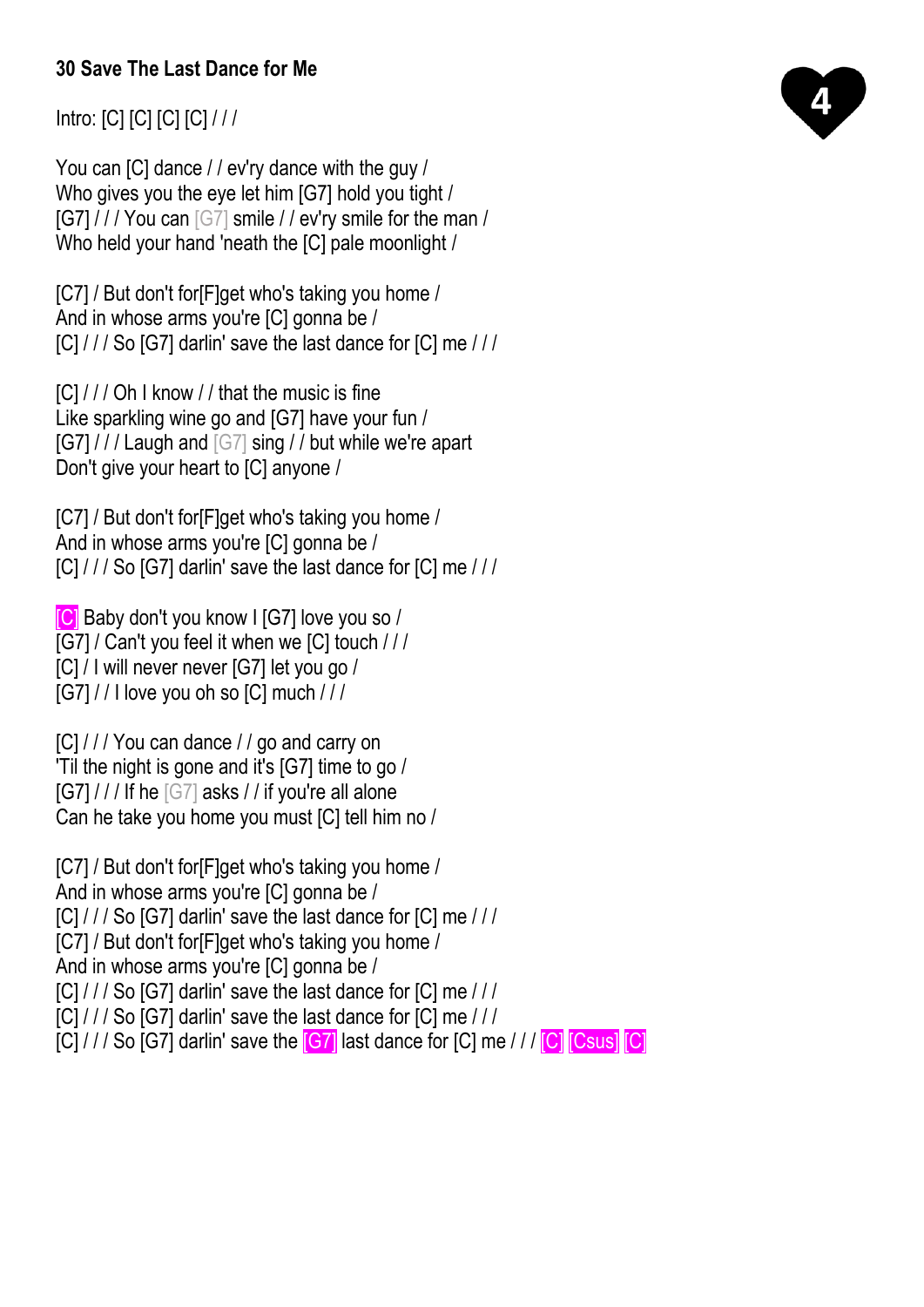## **31 Shortnin' Bread**

Intro:



[C] [C] [C] [G7] / / [C] / / [C] [C] [C] [G7] / / [C] / /

[C] Mama's little babies love short'nin' short'nin'

- [C] Mama's little babies love [G7] shortnin' [C] bread /
- [C] Mama's little babies love short'nin' short'nin'
- [C] Mama's little babies love **[G7] short'nin' [C] bread /**

[C] Three lil' babies lyin' in bed /

- [C] Two were sick and the **[G7] other half [C] dead /**
- [C] Called for the doctor the doctor said /
- [C] Give those babies some **[G7] short'nin' [C] bread /**

[C] Mama's little babies love short'nin' short'nin'

[C] Mama's little babies love [G7] shortnin' [C] bread /

- [C] Mama's little babies love short'nin' short'nin'
- [C] Mama's little babies love **[G7] short'nin' [C] bread /**

[C] Put on the frying pan put on the lid /

- [C] Mamma's gonna make some [G7] short'nin' [C] bread /
- [C] That ain't all she's gonna do /

She's [C] gonna give her babies a **[G7] big hug [C] too** /

[C] Mama's little babies love short'nin' short'nin'

- [C] Mama's little babies love **[G7] shortnin' [C] bread /**
- [C] Mama's little babies love short'nin' short'nin'
- [C] Mama's little babies love **[G7] short'nin' [C] bread /**

[C] Mamma fed her babies on short'nin' bread / She [C] gave them a hug and they **[G7] jumped out of [C] bed** / They [C] danced in the kitchen they danced in the hall Those [C] three little babies were [G7] having a [C] ball /

[C] Mama's little babies love short'nin' short'nin'

[C] Mama's little babies love [G7] shortnin' [C] bread /

- [C] Mama's little babies love short'nin' short'nin'
- [C] Mama's little babies love **[G7] short'nin' [C] bread /**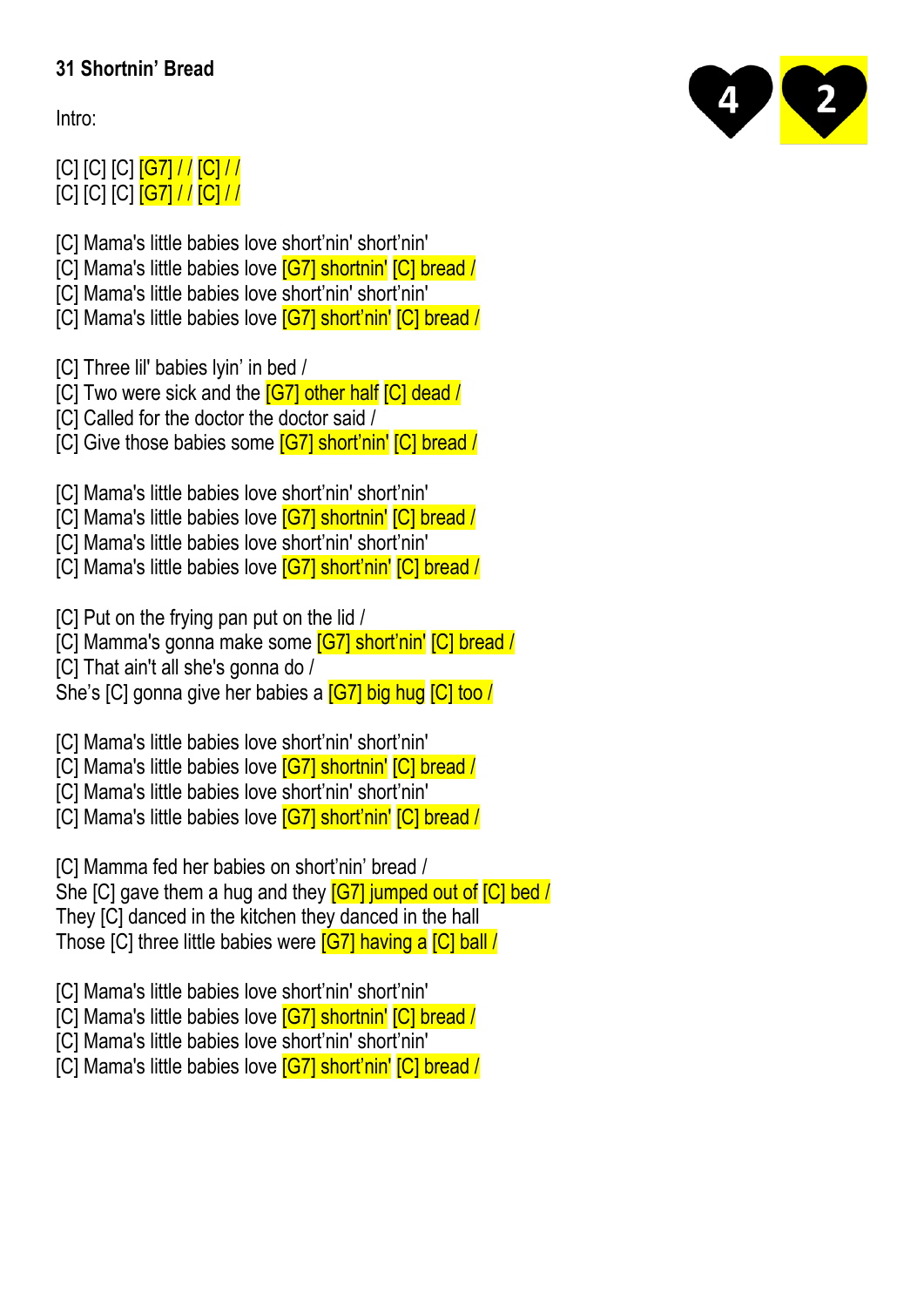- [C] Mama's little babies love short'nin' short'nin'
- [C] Mama's little babies love [G7] shortnin' [C] bread /
- [C] Mama's little babies love short'nin' short'nin'
- [C] Mama's little babies love [G7] short'nin' [C] bread /
- [C] Mama's little babies love [G7] short'nin' [C] bread /
- [C] Mama's little babies love [G7] short'nin' [C] bread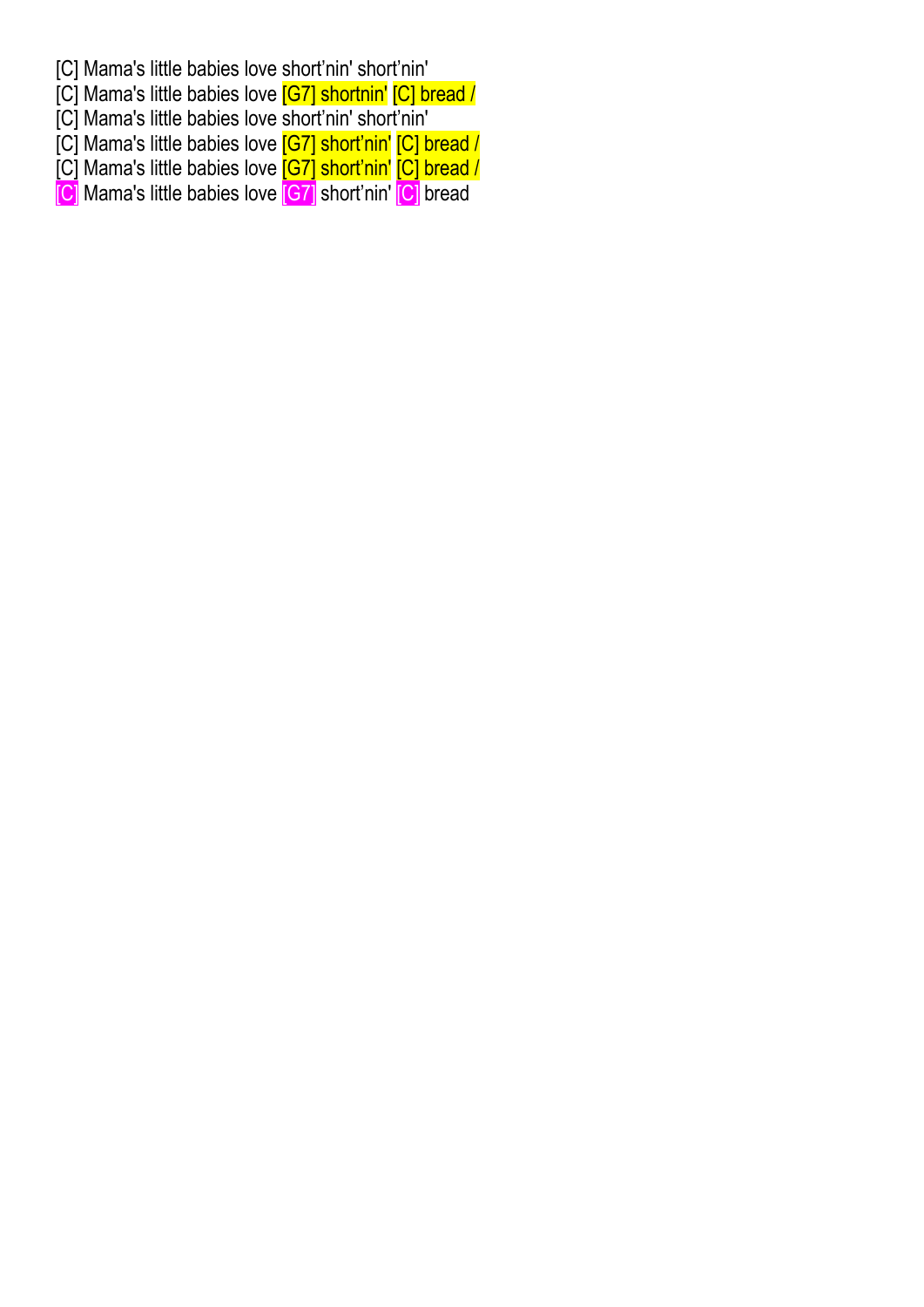#### **32 Singing the Blues**

Intro:

[C] [F] [C] [G7] [C] [F] [C] [G7] / / /

Well I [C] never felt more like [F] singin' the blues 'Cause [C] I never thought that [G7] I'd ever lose your [F] love dear [G7] / Why'd you do me that  $\overline{C}$  way /  $\overline{F}$  / /  $\overline{C}$  / /

[G7] / / I [C] never felt more like [F] cryin' all night When [C] everything's wrong And [G7] nothin' ain't right with[F]out you [G7] / You got me singing the [C] blues / / / [C7]

The [F] moon and stars no [C] longer shine The [F] dream is gone I [C] thought was mine There's [F] nothing left for [C] me to do But **[C]** cry iy iy iy over [G7] you ///

[G7] / / / Well I [C] never felt more like [F] runnin' away But [C] why should I go 'Cause [G7] I couldn't stay with[F]out you [G7] / You got me singing the [C] blues / / / [C7]

The [F] moon and stars no [C] longer shine The [F] dream is gone I [C] thought was mine There's [F] nothing left for [C] me to do But **[C]** cry iy iy iy over [G7] you ///

[G7] / / / Well I [C] never felt more like [F] runnin' away But [C] why should I go 'Cause [G7] I couldn't stay with[F]out you [G7] / You got me singing the [C] blues / / / [G7] / You got me singing the [C] blues / / / **[G7]** You got me singing the **[C] blues / [F] / / [C] [Csus] [C]** 

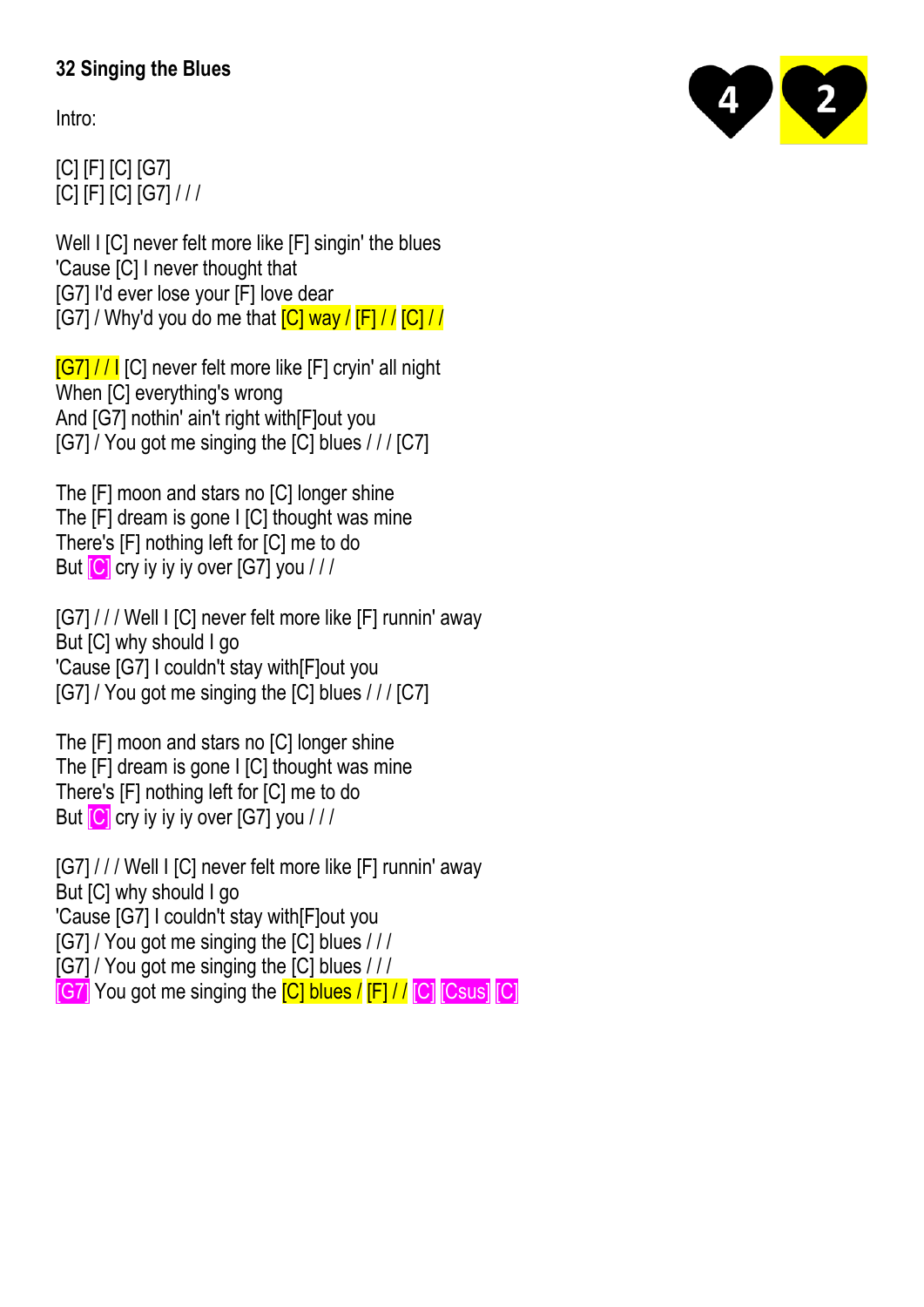#### **33 Skip to my Lou**

Intro: [F] [F] [C] [C] [F] [F] [C] [F]

[F] Flies in the buttermilk! Shoo-fly shoo!

[C] Flies in the buttermilk! Shoo-fly shoo!

[F] Flies in the buttermilk! Shoo-fly shoo!

[C] Skip to my Lou my [F] darling

[F] Loo loo skip to my Lou

[C] Loo loo skip to my Lou

[F] Loo loo skip to my Lou

[C] Skip to my Lou my [F] darling

[F] Lost my partner what'll I do?

[C] Lost my partner what'll I do?

[F] Lost my partner what'll I do?

[C] Skip to my Lou my [F] darling

[F] Loo loo skip to my Lou

[C] Loo loo skip to my Lou

[F] Loo loo skip to my Lou

[C] Skip to my Lou my [F] darling

[F] [F] [C] [C] [F] [F] [C] [F]

[F] I'll get another one pretty as you

[C] I'll get another one pretty as you

[F] I'll get another one pretty as you

[C] Skip to my Lou my [F] darling

[F] Loo loo skip to my Lou

[C] Loo loo skip to my Lou

[F] Loo loo skip to my Lou

[C] Skip to my Lou my [F] darling

[F] Loo loo skip to my Lou

[C] Loo loo skip to my Lou

[F] Loo loo skip to my Lou

[C] Skip to my Lou my [F] darling

[C] Skip to my Lou my [F] darling

[C] Skip to my Lou my [F] dar [F] ling

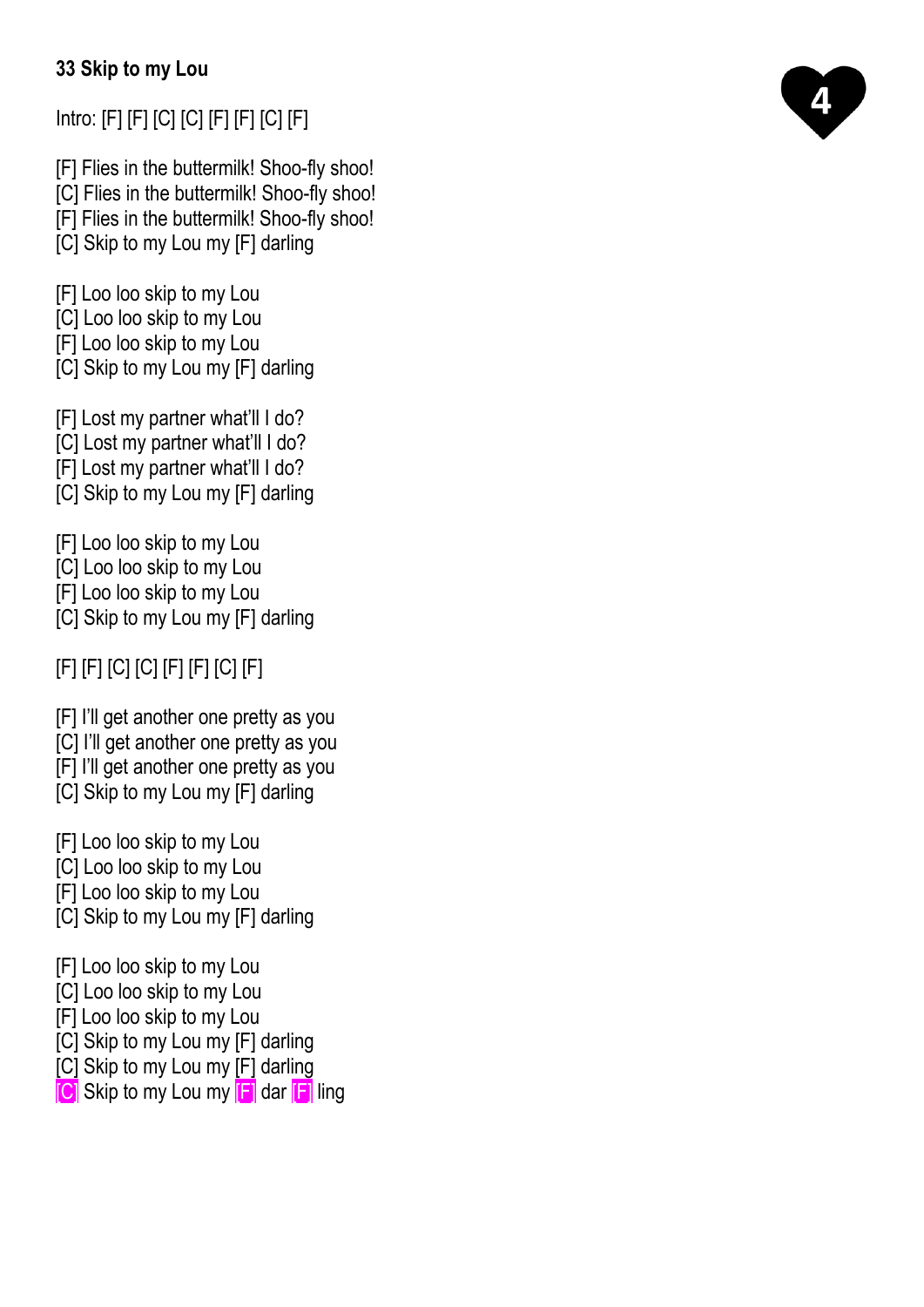# **34 Spirit in the Sky**

Intro:

[C] [C] [C] [C]

- [C] / When I die and they lay me to rest / [C7] / Gonna go to the [F] place that's best /
- [F] / When they lay me [C] down to die / /
- [G7] Goin' on up to the **[G7] spirit in the [C] sky/**

[C] / Goin' up to the spirit in the sky / [C7] / That's where I'm gonna go [F] when I die / [F] / When I die and they [C] lay me to rest I'm gonna [G7] go to the place that's the [C] best / / /

[C] [C] [C] [C]

- [C] / Prepare yourself / you know it's a must /
- [C7] Gotta have a friend in [F] Jesus / /
- [F] / So you know that [C] when you die / /
- It's [G7] gonna' recommend you to the **[G7] spirit in the [C] sky /**

[C] Gonna' recommend you to the spirit in the sky /

[C7] / That's where you're gonna go [F] when you die /

[F] / When you die and they [C] lay you to rest

You're gonna [G7] go to the place that's the [C] best / / /

[C] [C] [C] [C]

I've [C] never been a sinner I've never sinned

[C7] I got a friend in [F] Jesus / /

[F] / So you know that [C] when I die / /

It's [G7] gonna' set me up with the **[G7] spirit in the [C] sky /** 

[C] Gonna' set me up with the spirit in the sky / [C7] / That's where I'm gonna go [F] when I die / [F] / When I die and they [C] lay me to rest I'm gonna [G7] go to the place that's the [C] best / / /

[C] Gonna' set me up with the spirit in the sky / [C7] / That's where I'm gonna go [F] when I die / [F] / When I die and they [C] lay me to rest I'm gonna [G7] go to the place that's the [C] best / / / [G7] Go to the place that's the [C] best / / / **[G7]** Go to the place that's the **[C]** best **[Csus] [C]** 

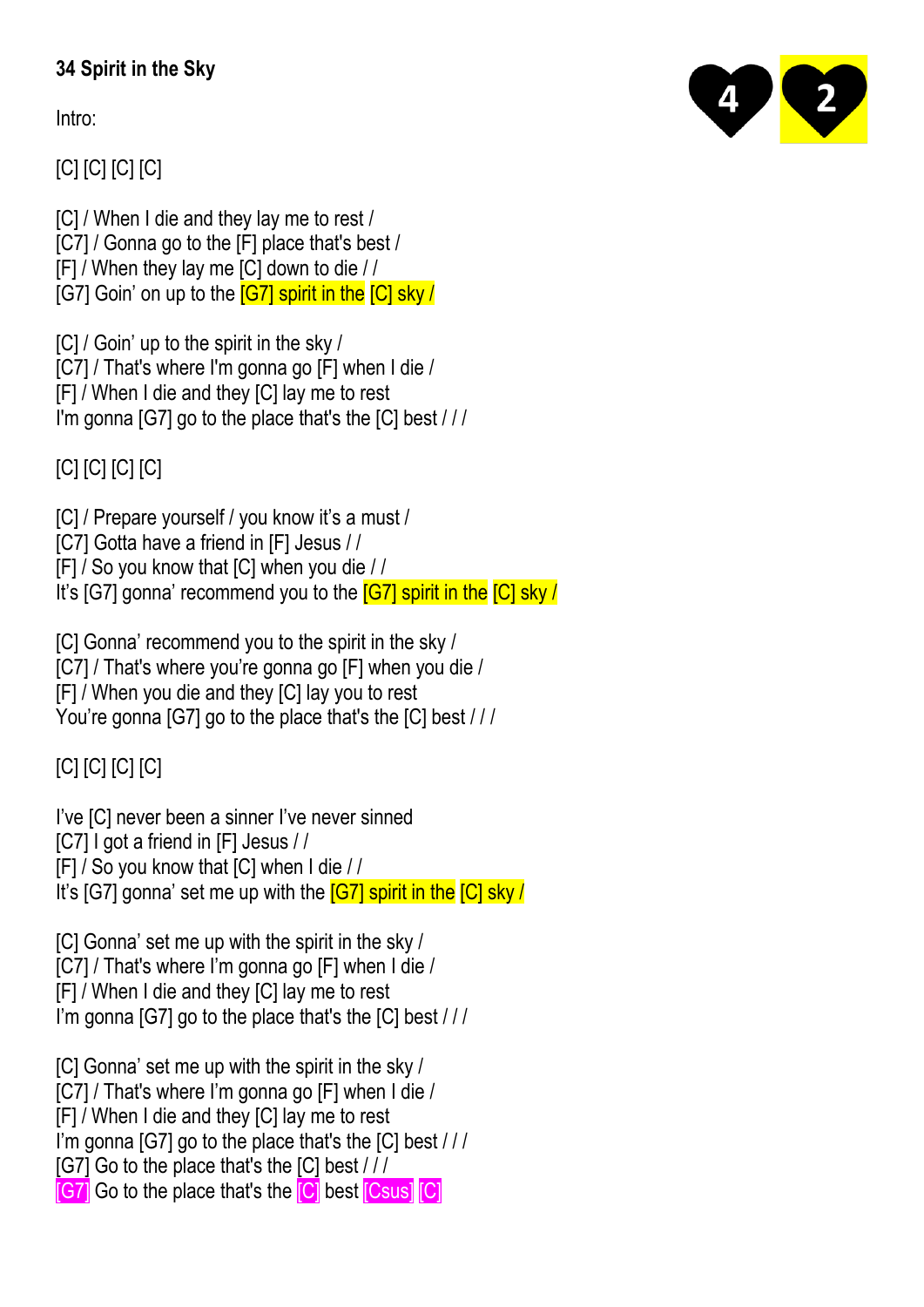#### **35 Stand by Me**

Intro: [C] [C] [Am] [Am] [F] [G7] [C] [C] / / /

When the [C] night // has come /// [Am] / and the land is dark // And the [F] moon // is the [G7] only // light we'll [C] see ///  $\lceil$  [C]  $/$  // No I [C] won't / / be afraid / / oh I [Am] won't / / be afraid / / Just as [F] long / / as you [G7] stand / / stand by [C] me / / /

```
So darling darling [C] stand / / by me / / oh [Am] stand / / by me / /
Oh [F] stand / / / [G7] / stand by me [C] / stand by me [C] / / /
```

```
If the [C] sky / / that we look upon / / / [Am] / / should tumble and fall / /
Or the [F] mountain / / should [G7] crumble / to the [C] sea / / / [C] / / /
I won't [C] cry / / I won't cry / / no I [Am] won't / / shed a tear / /
Just as [F] long / / as you [G7] stand / / stand by [C] me / / /
```

```
And darling darling [C] stand / / by me / / oh [Am] stand / / by me / /
Oh [F] stand / / / [G7] / stand by me [C] / stand by me [C]
```
[C] [C] [Am] [Am] [F] [G7] [C] [C] [C] [C] [Am] [Am] [F] [G7] [C]

```
And darling darling [C] stand / / by me / / oh [Am] stand / / by me / /
Oh [F] stand / / / [G7] / stand by me [C] / stand by me
```
Whenever you're in trouble won't you [C] stand / / by me / / oh [Am] stand / / by me / / Oh [F] stand  $11/$  [G7] / stand by me [C] / stand by me  $\boxed{C}$ 

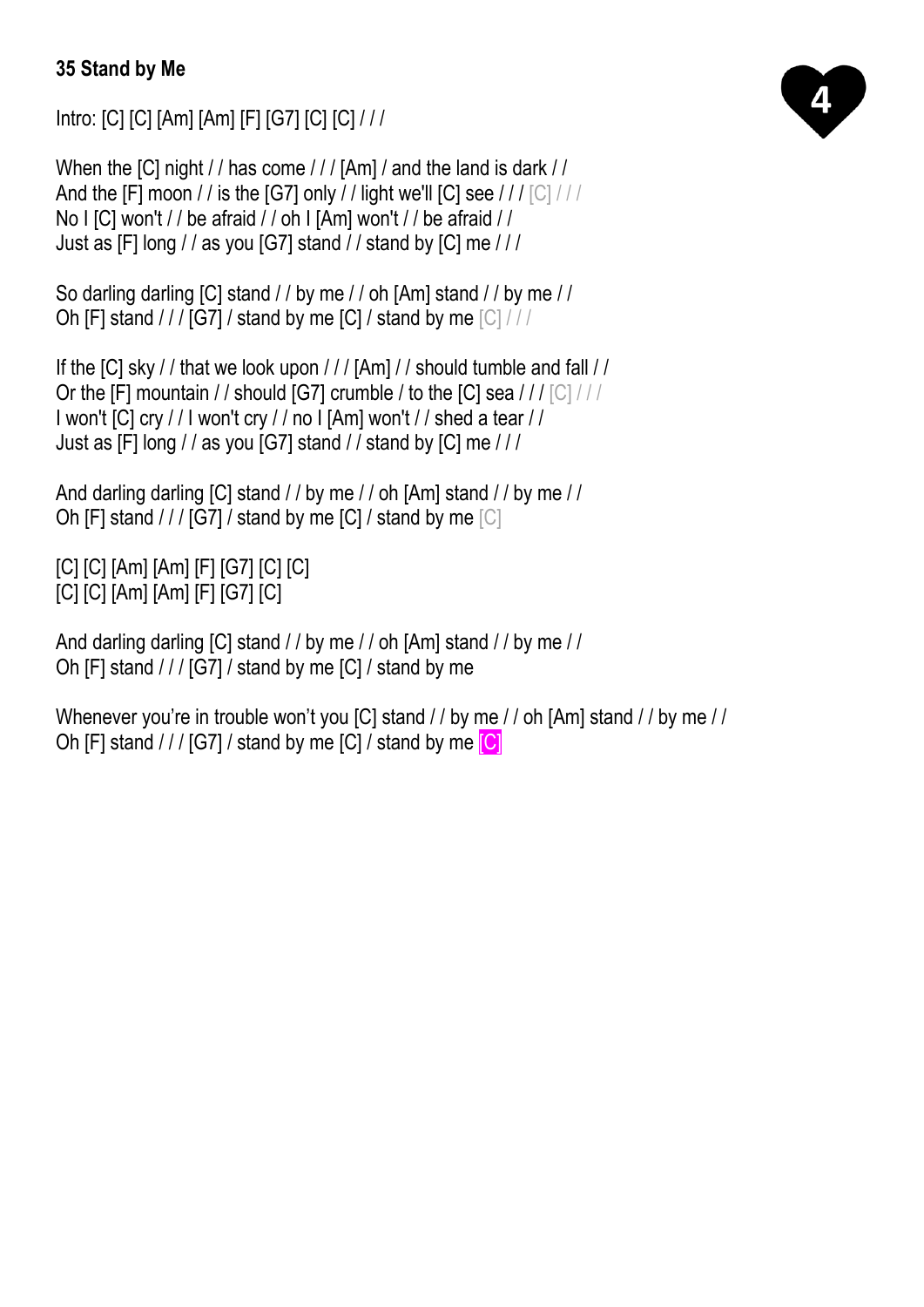#### **36 The Lion Sleeps Tonight**

Intro:

[C] [F] [C] [G7] [C] [F] [C] [G7]

- [C] We-de-de-de De-[F]-de-de-de-de [C] We-um-um-a-way [G7] [C] We-de-de-de De-[F]-de-de-de-de
- [C] We-um-um-a-way [G7]

A-[C]-wimoweh a-wimoweh A-[F]-wimoweh a-wimoweh A-[C]-wimoweh a-wimoweh A-[G7]-wimoweh a-wimoweh A-[C]-wimoweh a-wimoweh A-[F]-wimoweh a-wimoweh A-[C]-wimoweh a-wimoweh A-[G7]-wimoweh a-wimoweh

[C] In the jungle the [F] mighty jungle The [C] lion sleeps to[G7]night / / / [C] In the jungle the [F] quiet jungle The [C] lion sleeps to[G7]night / / /

A-[C]-wimoweh a-wimoweh A-[F]-wimoweh a-wimoweh A-[C]-wimoweh a-wimoweh A-[G7]-wimoweh a-wimoweh A-[C]-wimoweh a-wimoweh A-[F]-wimoweh a-wimoweh A-[C]-wimoweh a-wimoweh A-[G7]-wimoweh a-wimoweh

```
[C] Near the village the [F] peaceful village
The [C] lion sleeps to[G7]night / / /
[C] Near the village the [F] quiet village
The [C] lion sleeps to[G7]night / / /
```
A-[C]-wimoweh a-wimoweh A-[F]-wimoweh a-wimoweh A-[C]-wimoweh a-wimoweh A-[G7]-wimoweh a-wimoweh A-[C]-wimoweh a-wimoweh A-[F]-wimoweh a-wimoweh A-[C]-wimoweh a-wimoweh A-[G7]-wimoweh a-wimoweh

[C] Hush my darling don't [F] fear my darling The [C] lion sleeps to[G7]night / / / [C] Hush my darling don't [F] fear my darling The [C] lion sleeps to[G7]night / / /

A-[C]-wimoweh a-wimoweh A-[F]-wimoweh a-wimoweh A-[C]-wimoweh a-wimoweh A-[G7]-wimoweh a-wimoweh A-[C]-wimoweh a-wimoweh A-[F]-wimoweh a-wimoweh A-[C]-wimoweh a-wimoweh A-[G7]-wimoweh a-wimoweh

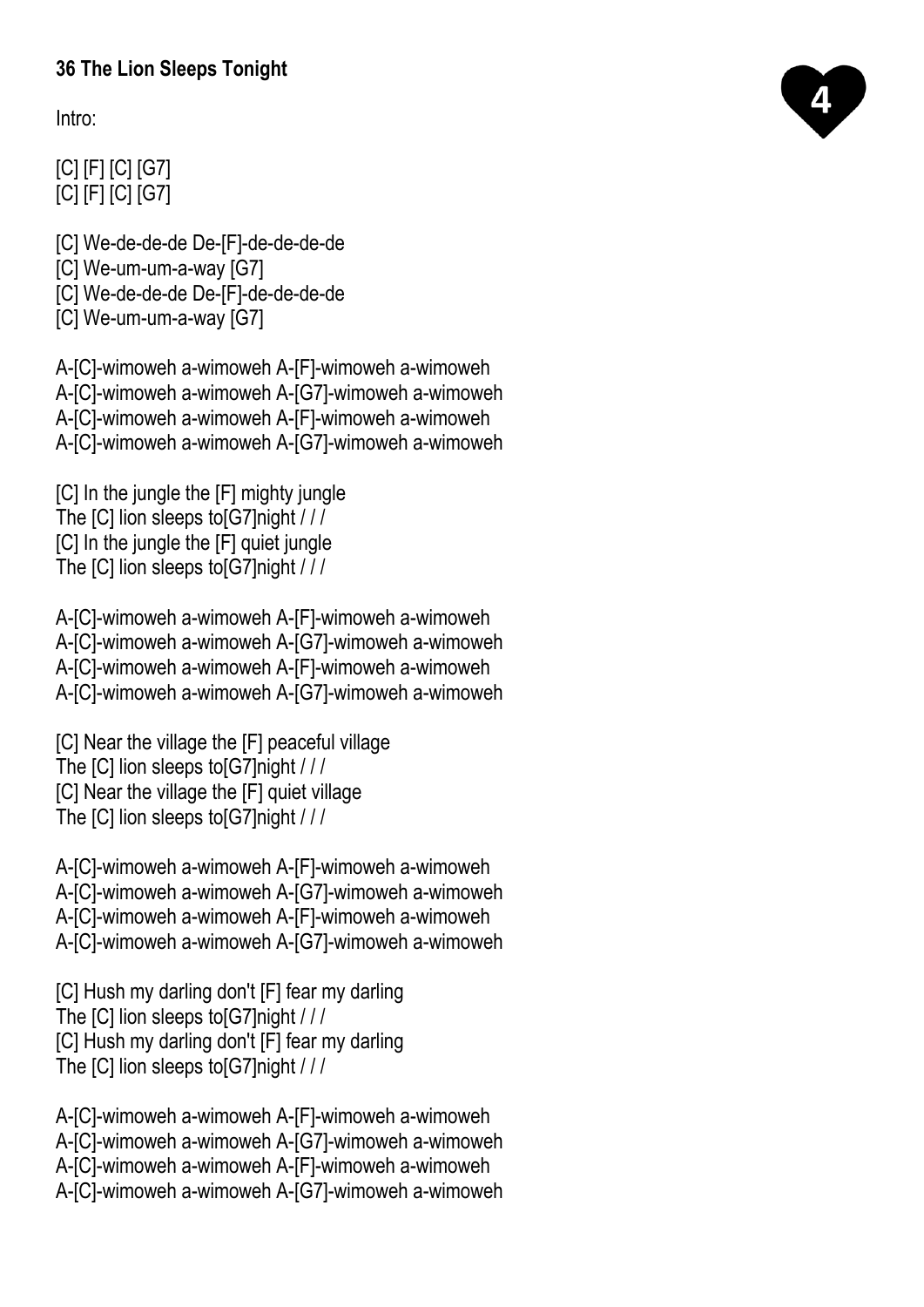- [C] We-de-de-de De-[F]-de-de-de-de
- [C] We-um-um-a-way [G7]
- [C] We-de-de-de De-[F]-de-de-de-de
- [C] We-um-um-a-way [G7]

SLOWER:

- [TC] We-de-de-de De- [TF] -de-de-de-de
- $\overline{[\text{TC}]}$  We-um-um-a-way  $\overline{[\text{TG}]}$  (1 2 3 4)
- [TC] We-de-de-de De- [TF] -de-de-de-de
- TC] We-um-um-a-way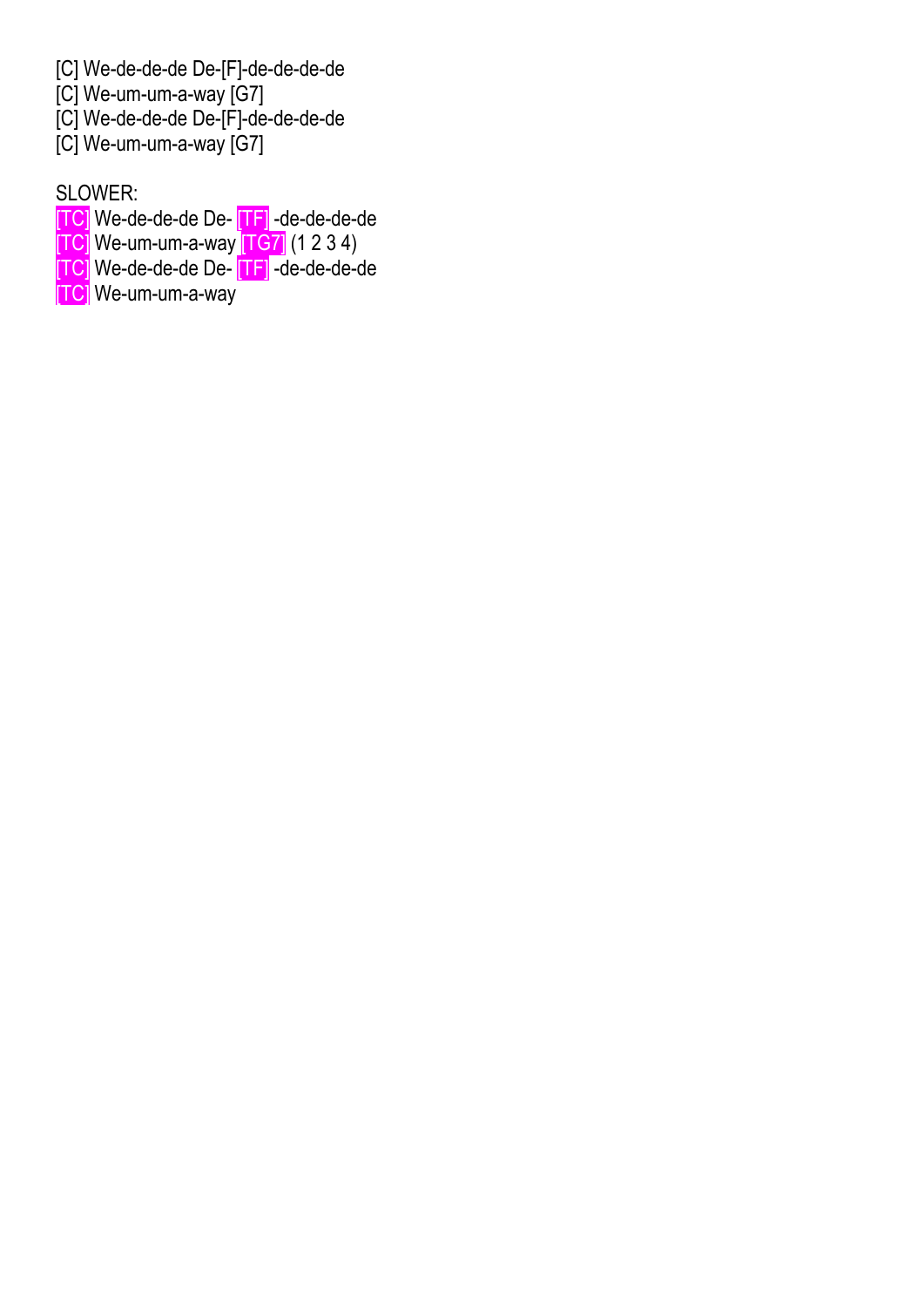## **37 Things**

Intro: [C] [C] [C] [C]

[C] Ev'ry night I sit here by my window [window]

[C] Starin' at the lonely aven[G7]ue [avenue]

[C] Watching lovers [C7] holdin' hands 'n' [F] laughin' [laughin']

And [C] thinkin' 'bout the [G7] things we used to [C] do / / /

[C] [X] [Thinkin' of [G7] things] / / Like a walk in the park

[C] [Things] / / Like a kiss in the dark

[G7] [Things] / / Like a sailboat ride

**[C]** What about the night we cried?

[F] Things / / like a lover's vow

[C] Things / / that we don't do now

[G7] Thinkin' 'bout the things we used to [C] do /// [C]

[C] Memories are all I have to cling to [cling to]

And [C] heartaches are the friends I'm talkin' [G7] to [talkin' to] When [C] I'm not thinkin' of-a [C7] just how much I [F] love you [love you] Well [C] I'm-a thinkin' 'bout the [G7] things we used to [C] do / / /

[C] [X] [Thinkin' of [G7] things] / / Like a walk in the park

[C] [Things] / / Like a kiss in the dark

[G7] [Things] / / Like a sailboat ride

**[C]** What about the night we cried?

[F] Things / / like a lover's vow

[C] Things / / that we don't do now

[G7] Thinkin' 'bout the things we used to  $|C|$  do  $/$  /  $/$   $|C|$  /  $/$  /

I [C] still can hear the jukebox softly playin' [playin']

And the [C] face I see each day belongs to [G7] you [belongs to you] Though there's [C] not a single [C7] sound and there's [F] nobody else around Well it's-a [C] just me thinkin' of the [G7] things we used to [C] do ///

[C] [X] [Thinkin' of [G7] things] / / Like a walk in the park

[C] [Things] / / Like a kiss in the dark

[G7] [Things] / / Like a sailboat ride

**[C]** What about the night we cried?

[F] Things / / like a lover's vow

[C] Things / / that we don't do now

[G7] Thinkin' 'bout the things we used to [C] do / / /

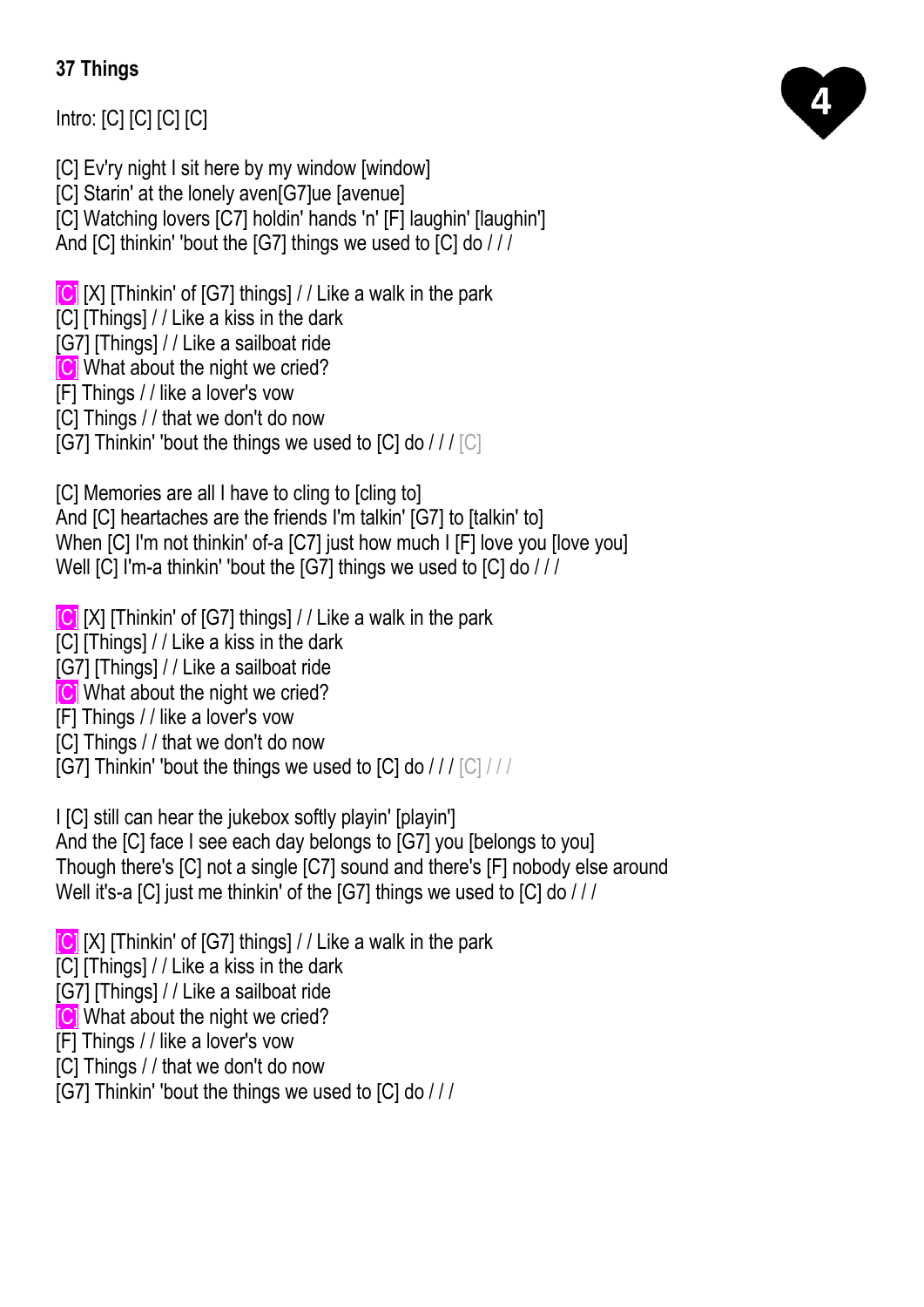[C] [X] [Thinkin' of [G7] things] / / Like a walk in the park

[C] [Things] / / Like a kiss in the dark

[G7] [Things] / / Like a sailboat ride

[C] What about the night we cried?

[F] Things / / like a lover's vow

[C] Things / / that we don't do now

[G7] Thinkin' 'bout the things we used to [C] do / / /

[C] / / / And the [G7] heartaches are the friends I'm talkin' [C] to / / /

 $[C]$  / / / Ya [G7] got me thinkin' 'bout the things we used to  $[C]$  do / / /  $[C]$ 

GET QUIETER

- [G7] Starin' at the lonely aven[C]ue / / / [C]
- [G7] Starin' at the lonely aven[C]ue / / / [C]

LOUD AGAIN

[G7] Starin' at the [G7] lonely aven[C]ue / / / [C] [Csus] [C]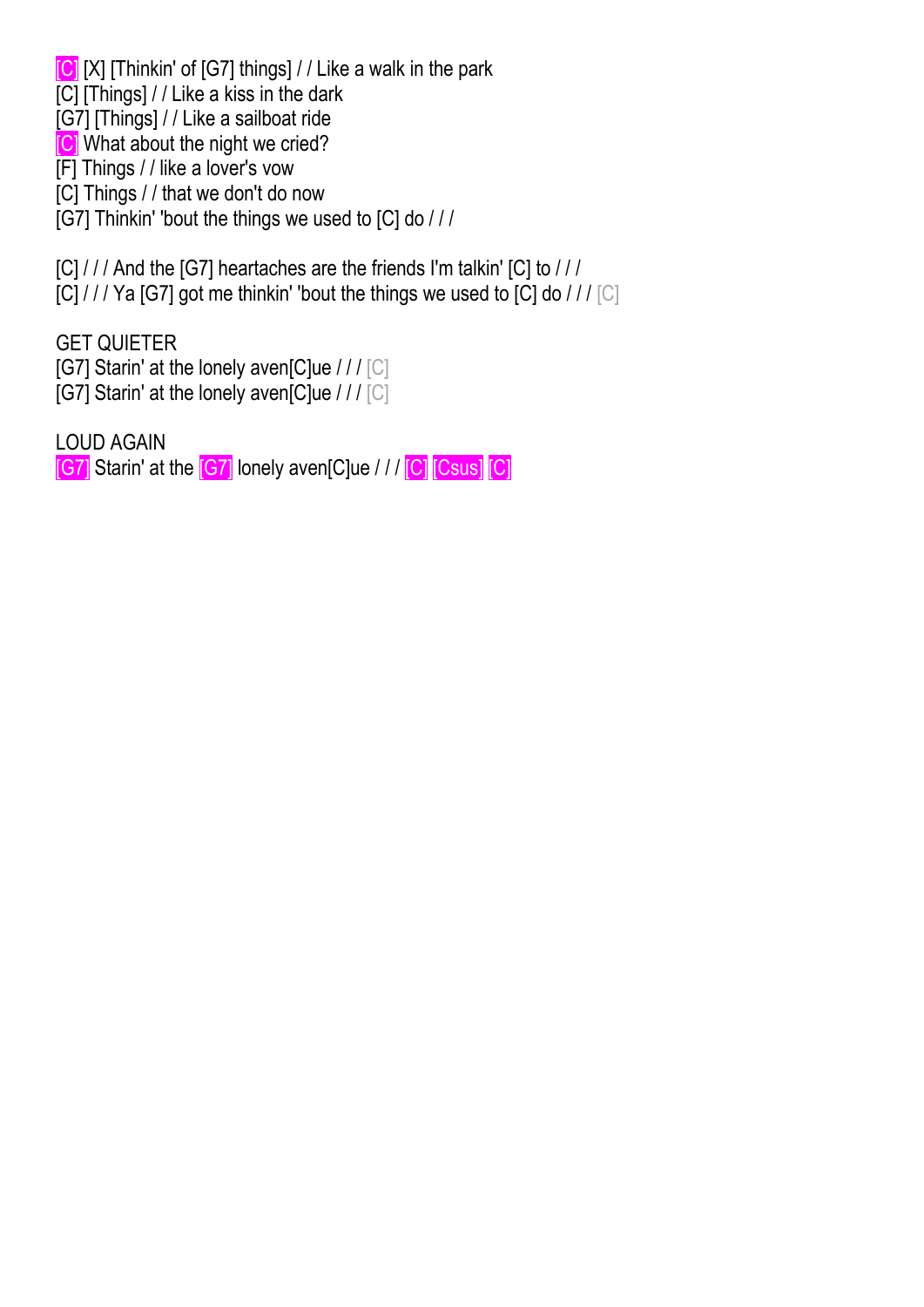#### **38 This Train**

Intro:

# [C] [C7] [F] [F] [C] [G7] [C] [C]

- [C] This train is bound for glory this train  $//$  [C]
- [C] This train is bound for glory [G7] this train / / [G7]
- [C] This train is [C7] bound for glory
- [F] Don't carry nothing but the righteous and the holy
- [C] This train is [G7] bound for glory [C] this train  $//$  [C]
- [C] This train don't carry no gamblers this train  $//$  [C]
- [C] This train don't carry no gamblers [G7] this train / / [G7]
- [C] This train don't [C7] carry no gamblers
- [F] Liars thieves nor big shot ramblers
- [C] This train is [G7] bound for glory [C] this train / / [C]
- [C] This train don't carry no liars this train  $\ell / [C]$
- [C] This train don't carry no liars [G7] this train / / [G7]
- [C] This train don't [C7] carry no liars
- [F] She's streamlined and a midnight flyer
- [C] This train don't [G7] carry no liars [C] this train / / [C]
- $ICI$  This train don't carry no smokers this train // $ICI$
- [C] This train don't carry no smokers [G7] this train / / [G7]
- [C] This train don't [C7] carry no smokers
- [F] Two-bit liars small time jokers
- [C] This train don't [G7] carry no smokers [C] this train / / [C]
- [C] This train don't carry no con men this train / / [C]
- [C] This train don't carry no con men [G7] this train  $//$  [G7]
- [C] This train don't [C7] carry no con men
- [F] No wheeler dealers nor here and gone men
- [C] This train don't [G7] carry no con men [C] this train / / [C]
- [C] This train don't carry no rustlers this train / / [C]
- [C] This train don't carry no rustlers [G7] this train / / [G7]
- [C] This train don't [C7] carry no rustlers
- [F] Sidestreet walkers two bit hustlers
- [C] This train is [G7] bound for glory [C] this train  $//$  [C]

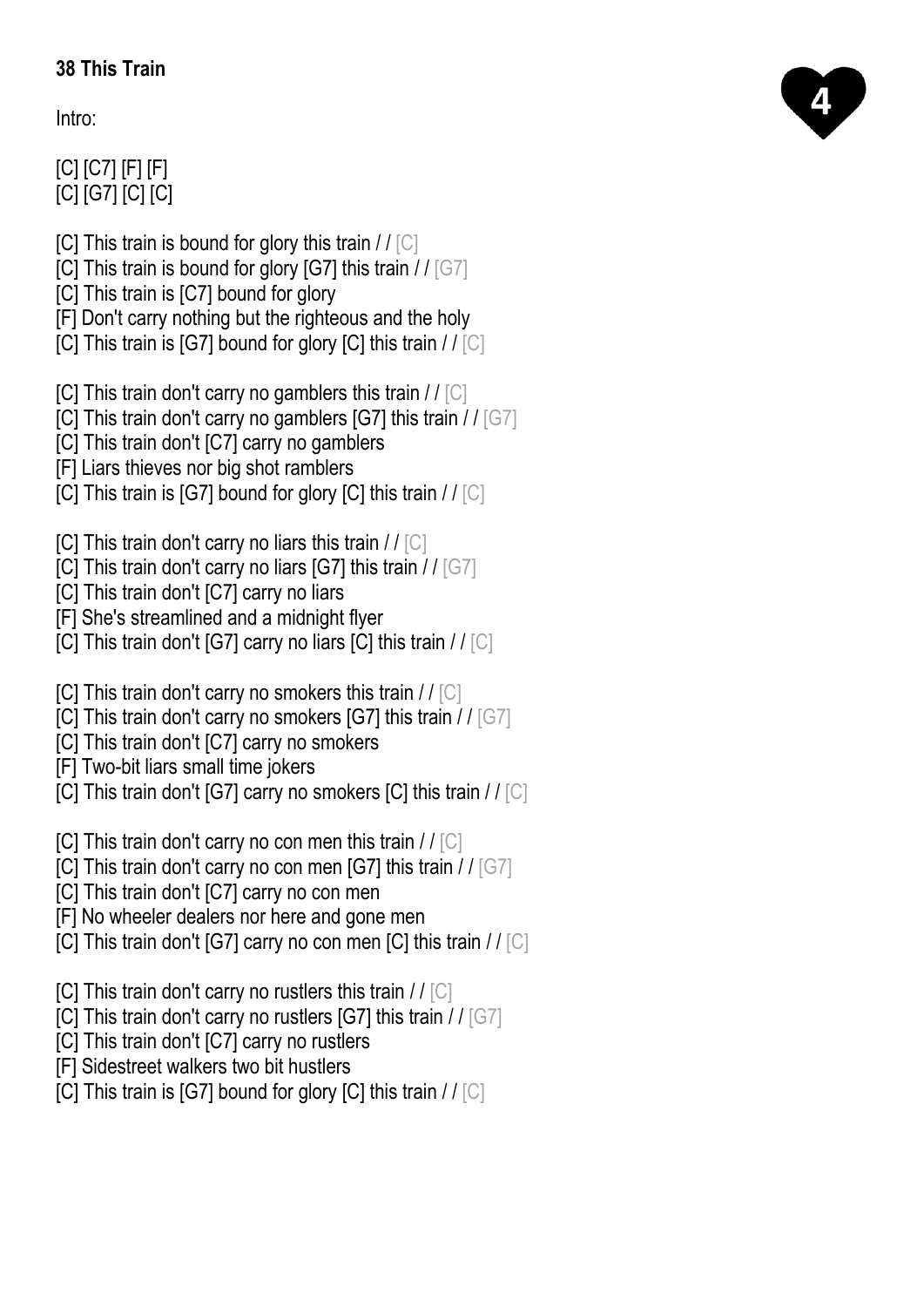- [C] This train is bound for glory this train  $II$  [C]
- [C] This train is bound for glory [G7] this train  $1/[G7]$
- [C] This train is [C7] bound for glory
- [F] Don't carry nothing but the righteous and the holy
- [C] This train is [G7] bound for glory [C] this train // [C]
- $[C]$  This train is  $[G7]$  bound for glory  $[C]$  this train // $[C]$
- [C] This train is **[G7]** bound for glory **[C]** this train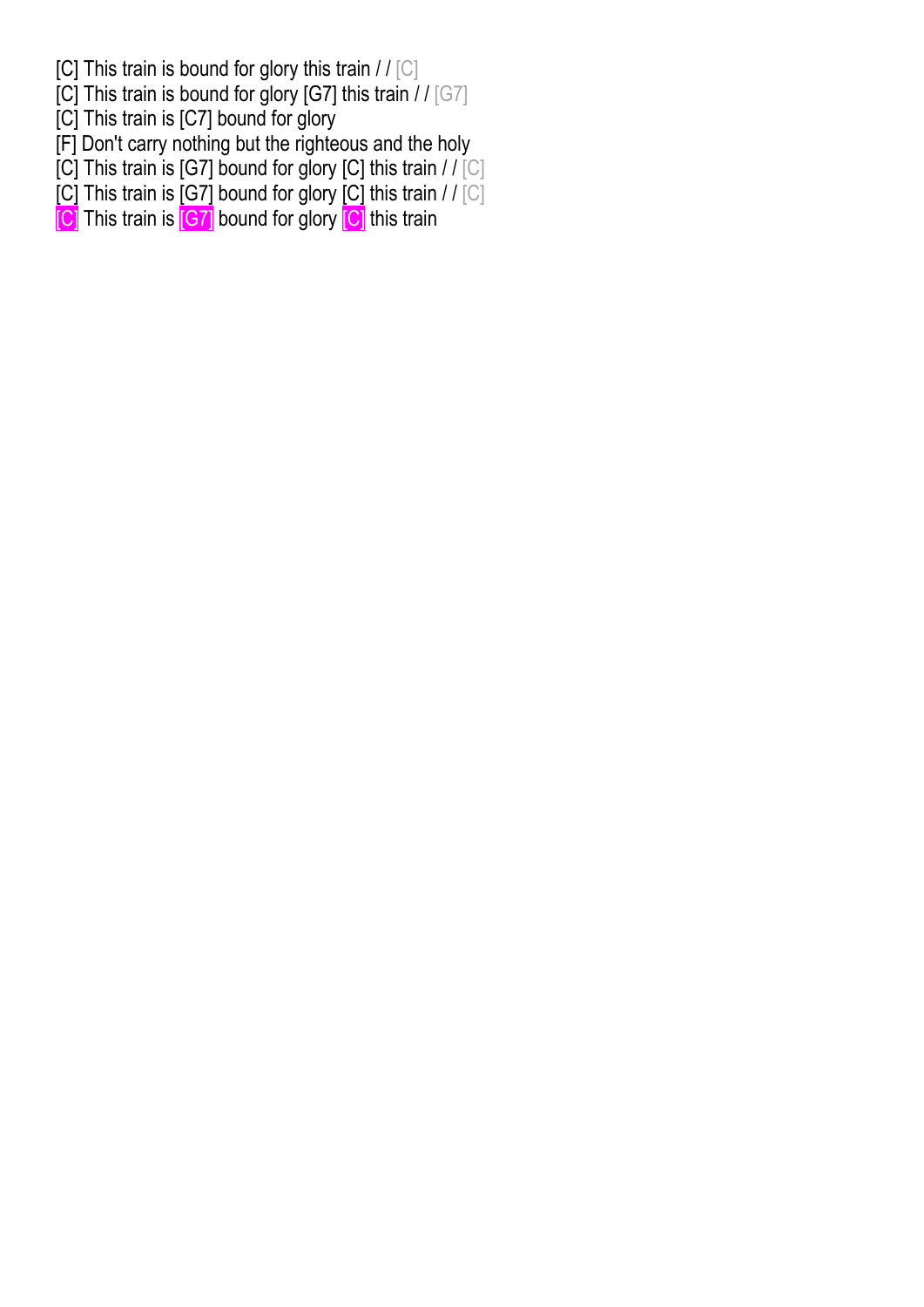## **39 Tom Dooley**

Intro:

# [C] [C] [C] [G7] [G7] [G7] [G7] [C]

[C] Hang down your head Tom Dooley Hang down your head and [G7] cry / / / [G7] Hang down your head Tom Dooley Poor boy you're bound to [C] die / / /

I [C] met her on the mountain there I took her [G7] life / / / [G7] Met her on the mountain stabbed her with my [C] knife / / /

[C] Hang down your head Tom Dooley Hang down your head and [G7] cry / / / [G7] Hang down your head Tom Dooley Poor boy you're bound to [C] die / / /

A[C]bout this time tomorrow reckon' where I'll [G7] be / / / [G7] Hadn't been for Grayson I'd be in Tennes[C]see / / /

[C] Hang down your head Tom Dooley Hang down your head and [G7] cry / / / [G7] Hang down your head Tom Dooley Poor boy you're bound to [C] die / / /

A[C]bout this time tomorrow reckon' where I'll [G7] be / / Down [G7] in some lonesome valley hanging from a wide oak [C] tree / / /

[C] Hang down your head Tom Dooley Hang down your head and [G7] cry / / / [G7] Hang down your head Tom Dooley Poor boy you're bound to [C] die / / /

[C] Take down my old fiddle play it as you [G7] please / / / [G7] At this time tomorrow it'll be no use to [C] me / / /

[C] Hang down your head Tom Dooley Hang down your head and [G7] cry / / / [G7] Hang down your head Tom Dooley Poor boy you're bound to [C] die ///

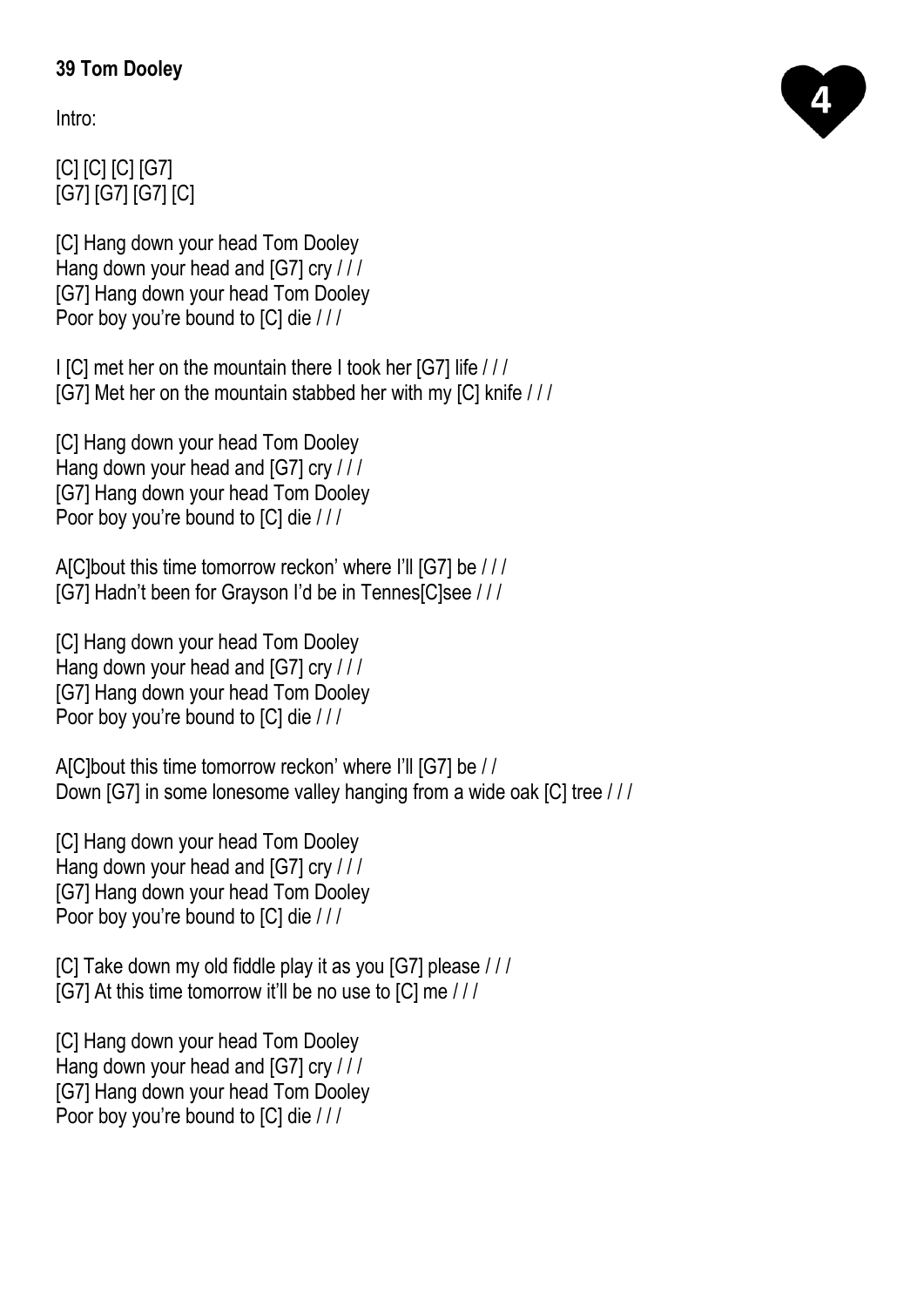[C] Hang down your head Tom Dooley Hang down your head and [G7] cry / // [G7] Hang down your head Tom Dooley Poor boy you're bound to [C] die / / / [G7] Poor boy you're bound to [C] die / / / [G7] Poor boy you're bound to <sup>[C]</sup> die [Csus] [C]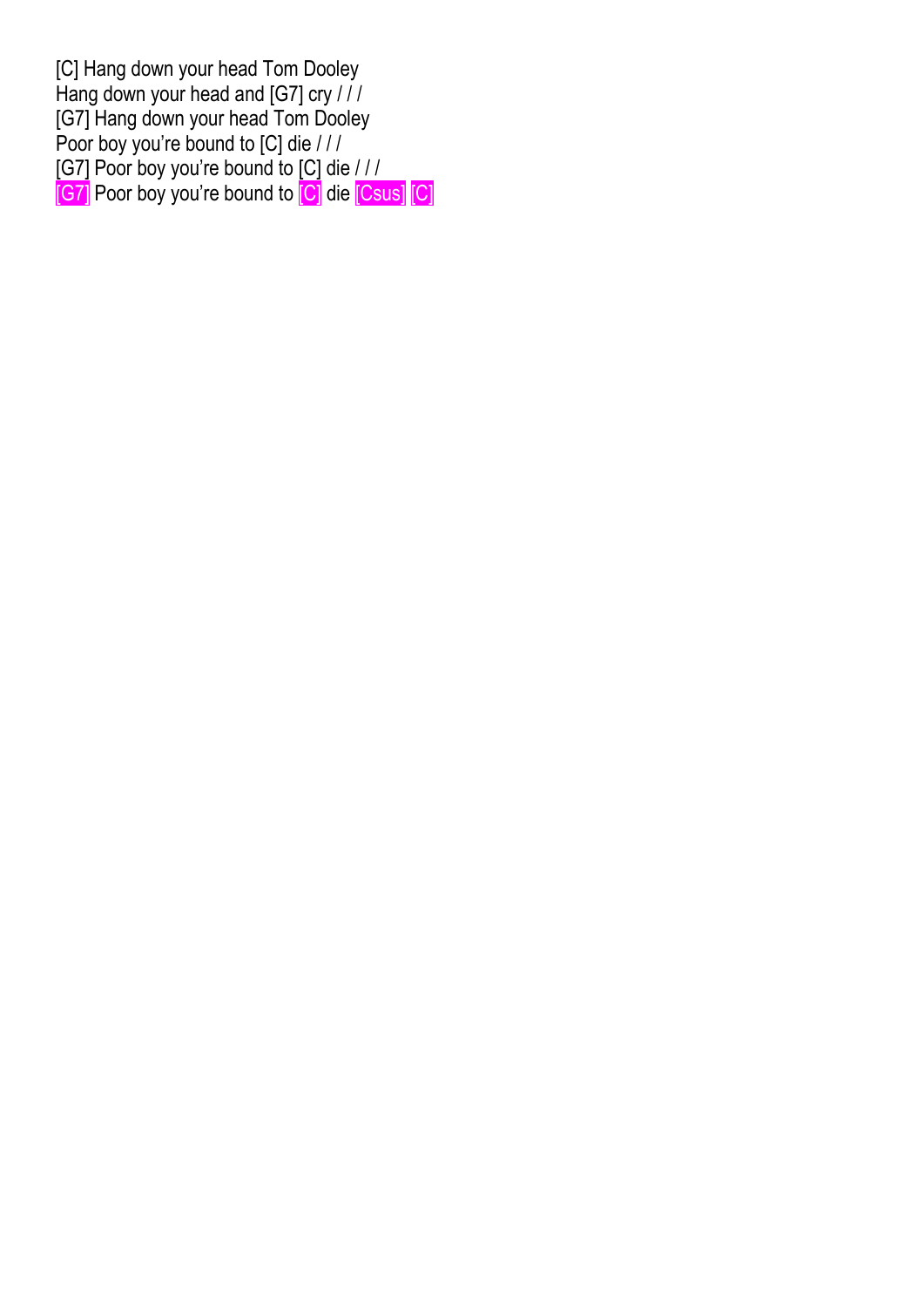#### **40 Ye Cannae Shove Yer Grannie**

Intro:  $\frac{C}{|C|}/\sqrt{G7}/\sqrt{C}$ 



Ye [C] cannae shove yer grannie aff a bus / / Naw ye [C] cannae shove yer grannie aff a [G7] bus / / Naw ye [C] cannae shove yer grannie / Cause [F] she's yer mammie's mammie / Ye **[C] cannae shove yer [G7] grannie aff a** [C] bus / /

Ye can [C] shove yer other grannie aff a bus (PUSH PUSH) Ye can [C] shove yer other grannie aff a [G7] bus (PUSH PUSH) Ye can [C] shove yer other grannie Cause she's [F] just yer daddie's mammie Ye can **ICI shove ver other IG71 grannie aff a** ICI bus (PUSH PUSH)

We'll [C] all go round to see her after school (HULLO GRANNIE)

We'll [C] all go round to see her after [G7] school (HULLO GRANNIE)

We'll [C] all go round to see her /

We'll [F] all go round to see her /

We'll **[C] all go round to [G7] see her after** [C] school (HULLO GRANNIE)

She'll [C] feed us mince and tatties when we go (YUM YUM)

She'll [C] feed us mince and tatties when we [G7] go (YUM YUM)

She'll [C] feed us mince and tatties /

She'll [F] feed us mince and tatties /

She'll **[C] feed us mince and [G7] tatties when we** [C] go (YUM YUM)

Ma [C] grannie wears an awfy woollie vest (SCRATCH SCRATCH)

Ma [C] grannie wears an awfy woollie [G7] vest (SCRATCH SCRATCH)

Ma [C] grannie wears a ve-est /

Ma [F] grannie wears a vest /

Ma **[C] grannie wears an [G7] awfy woollie** [C] vest (SCRATCH SCRATCH)

Ye [C] cannae shove yer grannie aff a bus / / Naw ye [C] cannae shove yer grannie aff a [G7] bus / / Naw ye [C] cannae shove yer grannie / Cause [F] she's yer mammie's mammie / Ye **[C] cannae shove yer [G7] grannie aff a** [C] bus ///

Ye [C] cannae shove yer [G7] grannie aff a [C] bus ///

Ye **[C]** cannae shove yer **[G7]** grannie aff a **[C]** bus **[Csus]** [C]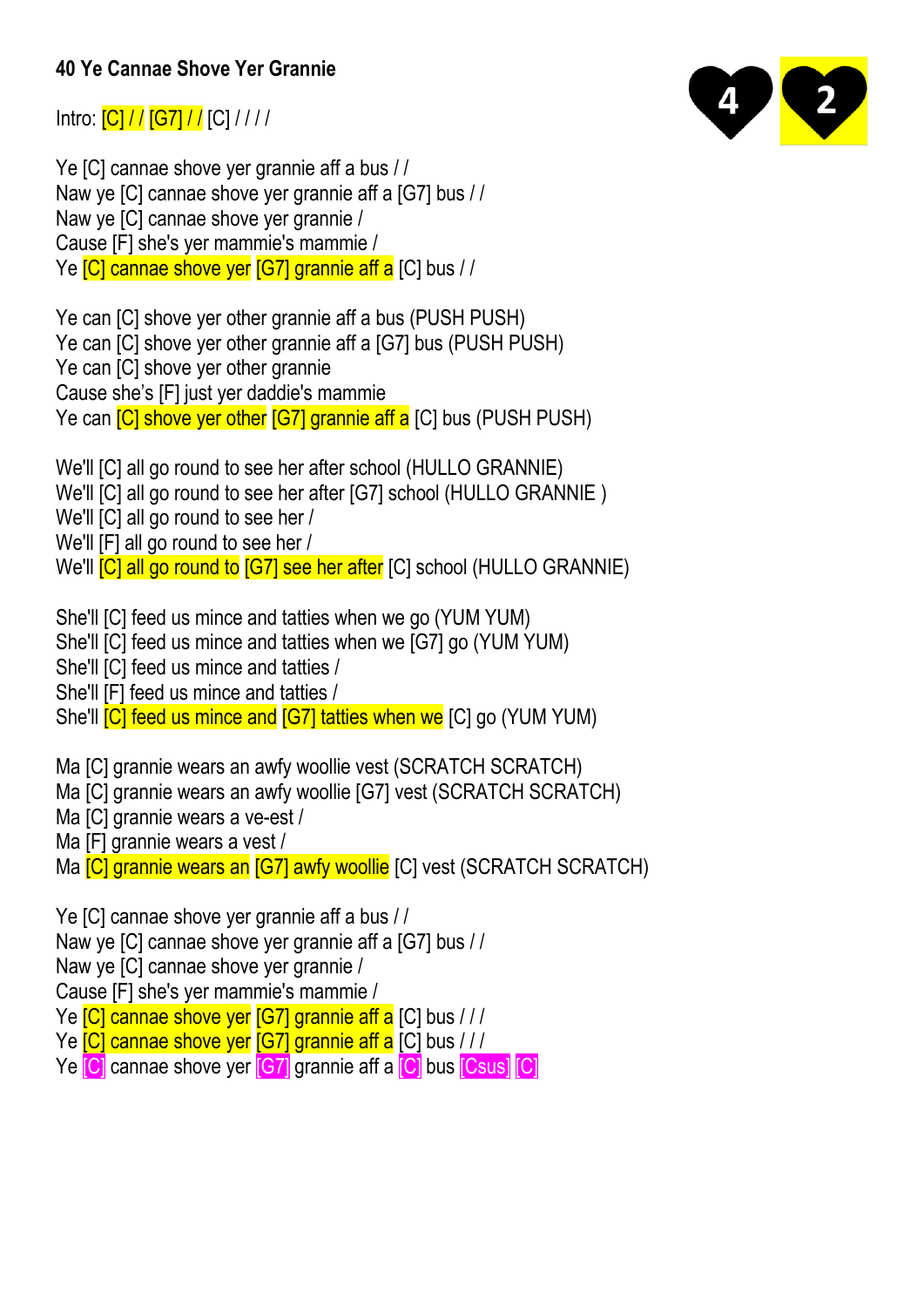#### **41 You Are My Sunshine**

Intro: [C] [G7] [C]

[C] You are my [C] sunshine / / my only [C7] sunshine / / You make me [F] happy / / when skies are [C] grey / / / [C7] / You'll never [F] know dear / / how much I [C] love you / [Am] / / Please don't [C] take / / my [G7] sunshine / a[C]way / / /

[C] / The other night dear / / as I lay [C7] sleeping / / I dreamed I [F] held you in my [C] arms / / / [C7] / But when I a[F]woke dear / / I was mis[C]taken / [Am] / / So I [C] hung / / my [G7] head / and I [C] cried / / /

[C] You are my [C] sunshine / / my only [C7] sunshine / / You make me [F] happy / / when skies are [C] grey / / / [C7] / You'll never [F] know dear / / how much I [C] love you / [Am] / / Please don't [C] take / / my [G7] sunshine / a[C]way / / /

[C] / I'll always love you / / and make you [C7] happy / / If you will [F] only say the [C] same / / / [C7] / But if you [F] leave me / / and love a[C]nother / [Am] / / You'll re[C]gret / / it [G7] all / / some [C] day / / /

[C] You are my [C] sunshine / / my only [C7] sunshine / / You make me [F] happy / / when skies are [C] grey / / / [C7] / You'll never [F] know dear / / how much I [C] love you / [Am] / / Please don't [C] take / / my [G7] sunshine / a[C]way / / /

[C] / You told me once dear / / you really [C7] loved me / / And no one [F] else could come be[C]tween / / / [C7] / But now you've [F] left me / / and love a[C]nother / [Am] / / You have [C] shattered [G7] all of my [C] dreams / / /

[C] You are my [C] sunshine / / my only [C7] sunshine / / You make me [F] happy / / when skies are [C] grey / / / [C7] / You'll never [F] know dear / / how much I [C] love you / [Am] / / Please don't [C] take / / my [G7] sunshine / a[C]way / / /

[C] You are my [C] sunshine / / my only [C7] sunshine / / You make me [F] happy / / when skies are [C] grey / / / [C7] / You'll never [F] know dear / / how much I [C] love you / [Am] / / Please don't [C] take / / my [G7] sunshine / a[C]way / / / [C] / / Please don't [C] take / / my [G7] sunshine / a[C]way / / / [C] / / Please don't [C] take [X] [X] my [G7] sunshine - a[C]way / / / [C] [Csus] [C]

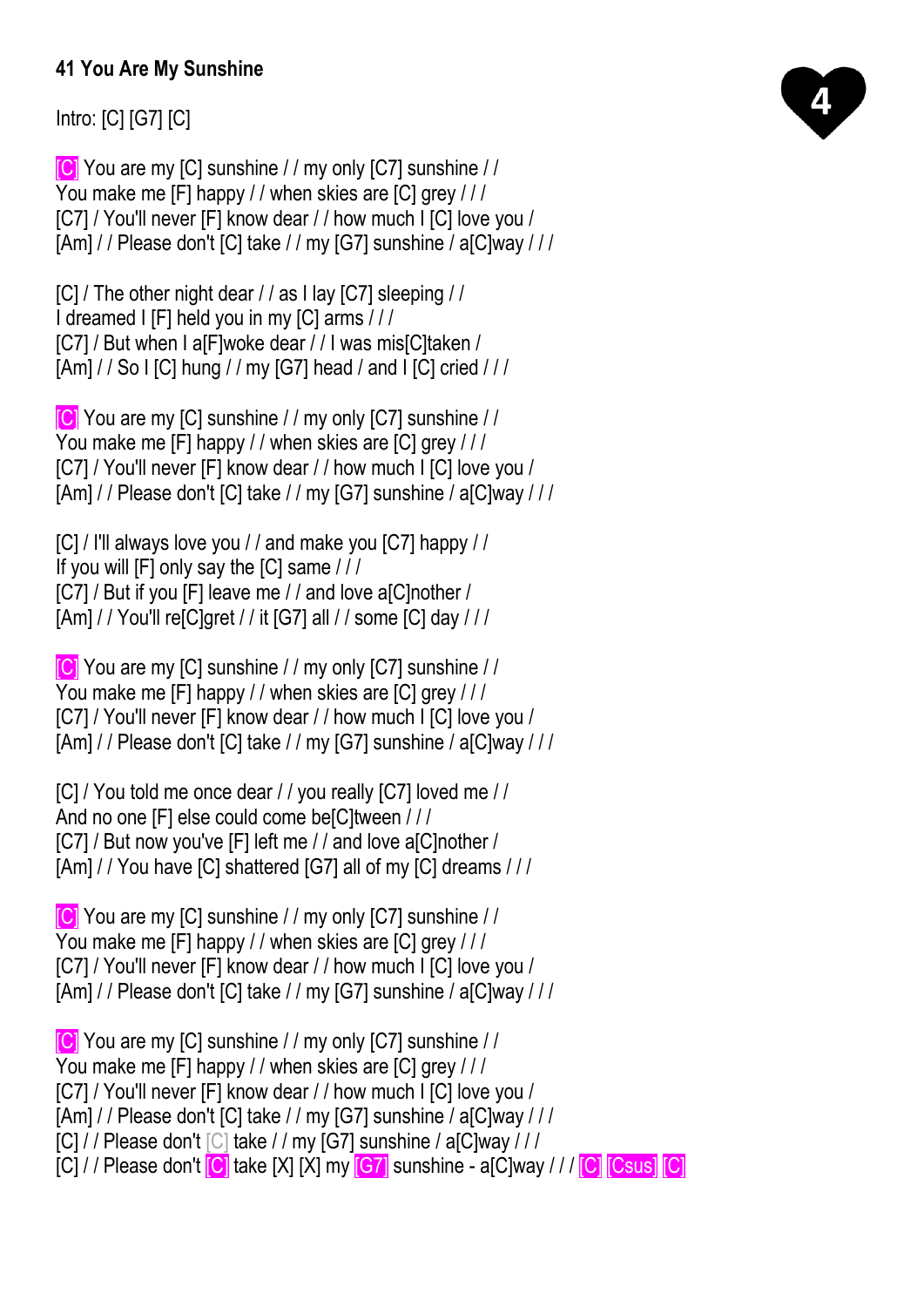#### **A LIST OF SIGNS AND SYMBOLS USED IN THIS BOOK:**

- / A SINGLE STRUM, COUNT, OR BEAT.
- / / TWO STRUMS, COUNTS, OR BEATS.
- / / / THREE STRUMS, COUNTS, OR BEATS.
- / / / / FOUR STRUMS, COUNTS, OR BEATS.

**TELECTION CONTENT** PINK HIGHLIGHT: A SINGLE STRUM ON THIS CHORD.

[C] Csus] C] **A TYPICAL ENDING: A SINGLE STRUM ON EACH CHORD.** 

**F** be the man who's YELLOW HIGHLIGHT: TWO STRUMS ON THIS CHORD.

[X] SLAP THE BODY OF THE UKE, LANDING THE PALM OF THE HAND ON THE STRINGS - THUS STOPPING THEM FROM 'RINGING'.

[C] floor // It was GREY HIGHLIGHT: FOUR STRUMS ON THIS CHORD.

[TC] 'T' BEFORE A CHORD INDICATES A SINGLE THUMB-STRUM (TO CREATE A HARP-LIKE EFFECT).

[C] CHORD IN GREY TYPE: WHERE REPETITION OF A CHORD IN BLACK TYPE WOULD LOOK TOO 'FUSSY' ON THE PAGE.

# **RHYTHMIC FEEL:**

|   | <b>FOUR BEAT FEEL</b>                              |
|---|----------------------------------------------------|
|   | THREE BEAT FEEL                                    |
|   | <b>TWO BEAT FEEL</b>                               |
| 4 | FOUR BEAT FEEL WITH TWO BEATS ON YELLOW HIGHLIGHTS |
|   | TWO BEAT FEEL WITH FOUR BEATS ON GREY HIGHLIGHTS   |